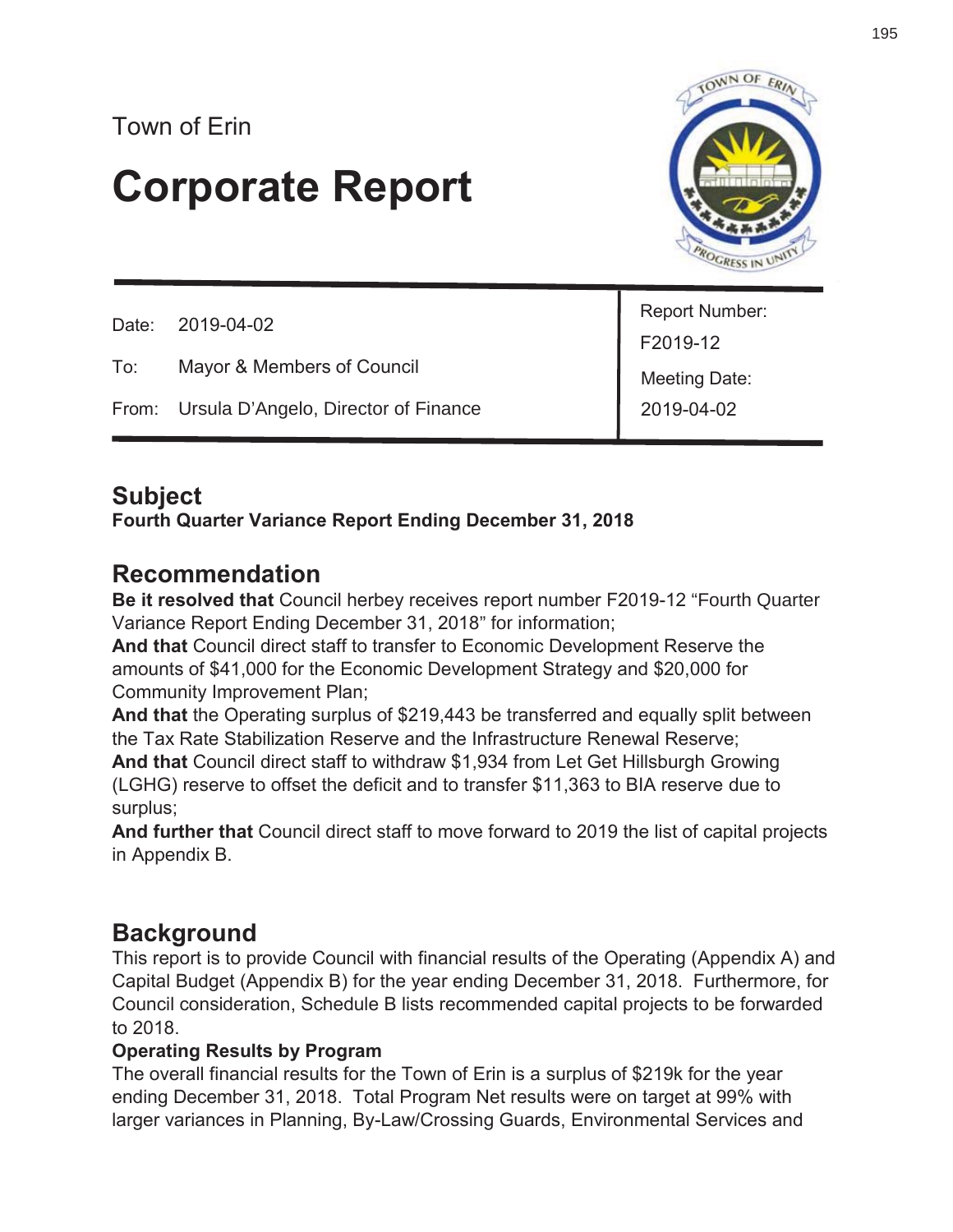Cemeteries. Non-departmental net results were slightly higher at 103% due to smaller transfers for capital projects and PILS and Supplementary Taxes with the exception of two sales of Town property. Variance explanations will be provided below for departments that had less than 90% or greater than 110% of budget and \$10,000 variance.

#### *Planning – Net Operations Result \$83,710 or 176% of Budget*

The largest variance was in expenses for LPAT appeals which are hard to predict. There are currently two ongoing appeals with the next highest legal expenditures is forecasted to be incurred in 2020.

#### *Bylaw/Crossing Guards – Net Operations Result of \$93,531 or 130%*

Labour costs and other expenses had the largest variance related to by-law enforcement activities. During the year, the service agreement in place with Guelph/ Eramosa was cancelled and replaced with a full time By-Law Enforcement Officer to address public concerns. Once problem files were addressed, By-Law Enforcement reverted back to an ad-hoc service agreement. Other Expenses were significantly higher than budget, which was related to clean up services for a property. These expenses were recovered from the property owners which is reflected in Miscellaneous Revenue.

#### *Environmental Services - Net Operations Result \$14,906 or 64%*

Water Source Protection costs is included in the Environmental Services. The Town's participation in a joint service agreement with municipalities in the County of Wellington meets regulatory requirements. This budget was adjusted for 2019.

#### *Advisory Committees – Net Operations Result \$66,409 or 92%*

Advisory Committees are provided with a yearly budget. As in previous years, Council approves any unspent funds to be transferred to a respective reserve. This year, Let Get Hillsburgh Growing (LGHG) will need to withdraw from reserves \$1,934 and BIA has an \$11,363 surplus available to be transferred to their reserves.

#### *Water - Net Operations Result is Nil*

Revenues for the delivery of water services was at 96% of budget from combined unfavourable variances of \$39k from rates and \$21k for service calls. Water consumption was lower than anticipated caused by wet summer and less new water hook up requests. Expenditures were slightly lower at 96% caused by combined large variances in labour costs, legal fees and service agreements due to outsourcing of water systems operations to Ontario Clean Water Agency. In addition, transfers to Water Lifecycle Reserve was \$101k less than the budget amount and is determined by the net amount (revenues less expenses (excluding Transfer to Reserves)). The remaining variances were in other accounts.

#### **Operating Results – By Account Groupings**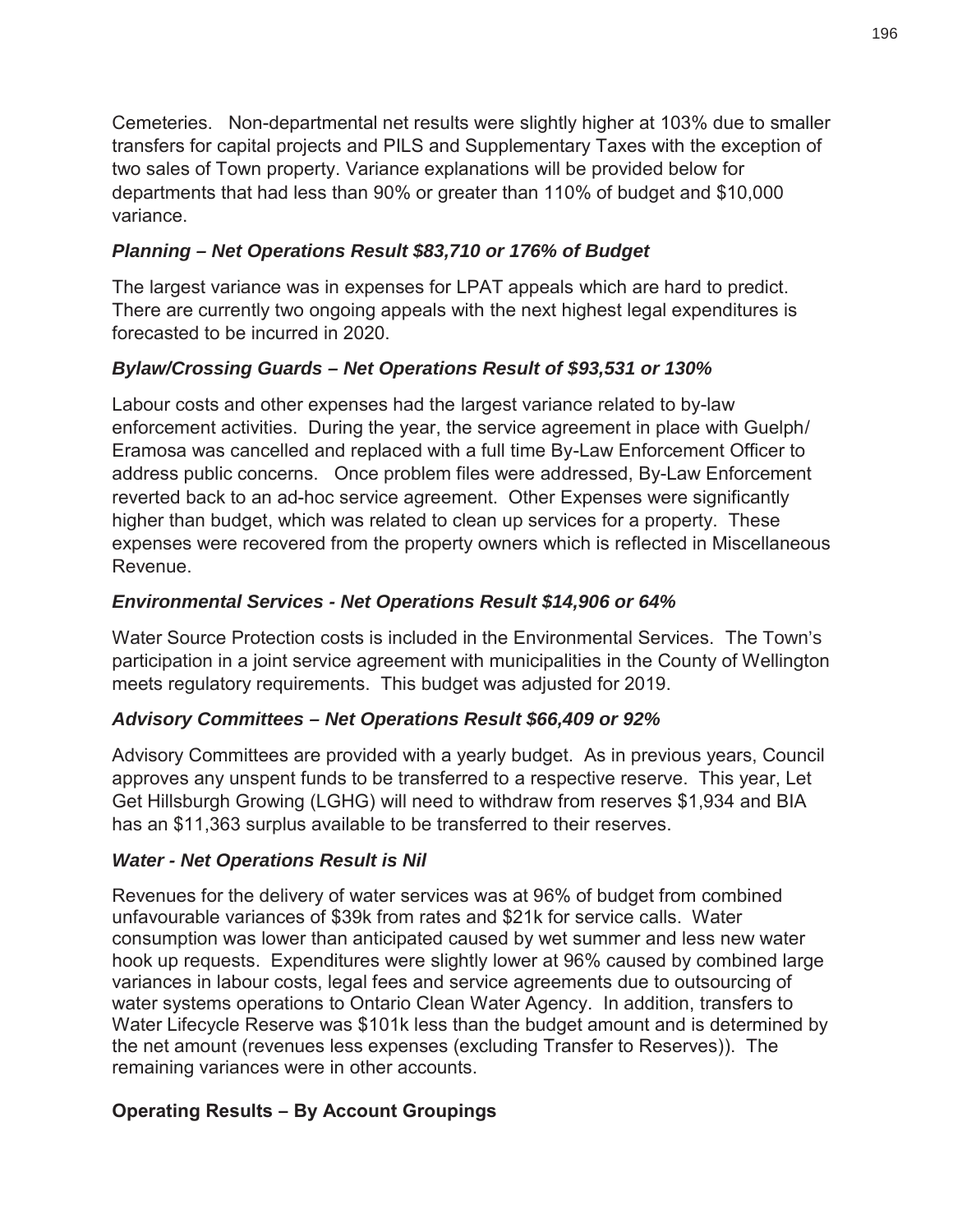Total Revenues were \$144k or 1% lower than anticipated due to unfavourable variances in Building Permit Revenues, Recreation User Fees and Transfers from Reserves offset by favourable variances in Interest and Other Revenues. Expenses were lower than budget by \$363k or 3% as a result of variety of variances in different account groupings such as Hydro, Supplies & Materials, Labour Costs and Consulting Services. Variance explanations will be provided below for account groupings that had less than 90% or greater than 110% of budget and \$10,000 variance.

#### *Revenues by Accounts*

#### *PILS and Supplementary Taxes*

These revenues were higher by \$36k or 29% than anticipated due Payment in Lieu of taxes (PILS) for federal and provincial owned properties. These revenues are hard to predict as payments are at the discretion of the governments.

#### *Tax Write Offs*

A variance of \$51k for Write Offs were lower than budgeted mainly due to tax reassessment activities are less by the end of the MPAC assessment cycle.

#### *Building Permit Revenues*

Permits were significantly lower by \$126k or 38% as a result of less construction activity. These revenues are hard to predict and follow market trends.

#### *Recreation User Fees*

An unfavourable variance of \$94k was partly due to changes in revenue recognition following Generally Accepted Accounting Principles (GAAP) and over estimating revenues which was adjusted in the 2019 Budget. In addition, hall rentals were \$28k lower than budget as a result of the Hillsburgh Library offering similar services. Revenues of \$15k from Ballinafad Community Centre were budgeted and will be included in the financial statements.

#### *Penalties/Interest*

These revenues were lower by \$48k or 13% than budget as a result of greater collection efforts offset by more frequent charges for taxes in arrears notices from bi-annually to ten months per year.

#### *Interest Revenue from Short Term Investments*

The variance of \$115k higher compared to budget mainly the result of optimizing cash flows with High Interest Savings Account offered by the One Investment.

#### *Transfer from Reserves*

Budgeted Transfers from Reserves was \$50k lower mostly as a result of \$60k funding for Development Charges Study that will be completed in 2019.

*Expenditures by Account* 

*Supplies and Materials*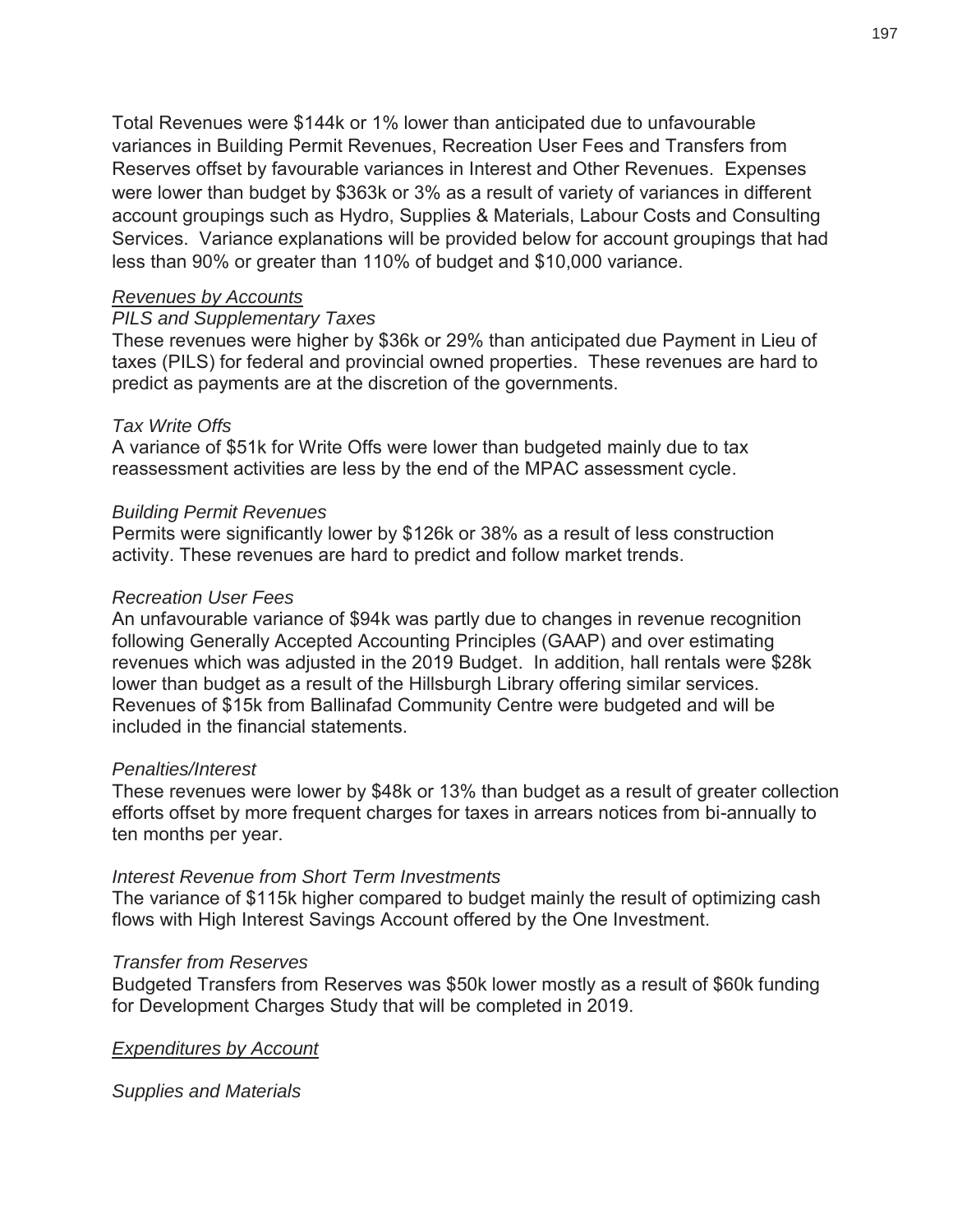Actual results for this account grouping was lower than expected by \$138k or 38%. These variances were spread across programs such as Administration, Roads, Water and Recreation and were based on needs.

#### *Gravel Surface*

A variance of \$55k or 14% was the result of less material needed to repair the road network.

#### *Calcium*

There was a favourable variance of \$37k or 19% compared to budget. This was due to over estimating the quantities that were needed. This was adjusted in the 2019 Budget.

#### *Streetlight Repairs*

Repairs were higher than anticipated by \$14k or 36% and were completed before the transition to LEDs that was initiated at the end of the year.

#### *Consulting Services*

Expenditures were lower by \$198k or 59% due to postponement to 2019 for strategic studies such as Strategic Plan, Development Charges Study and Economic Development Strategy.

#### *Legal and Audit Fees*

A variance of \$81k was in legal fees caused by two appeals at the Local Planning Appeal Tribunal (LPAT) and corporate legal matters.

#### *Service Agreements*

As mentioned earlier, costs for Service Agreements was higher by \$443k and mostly due to outsourcing of water operations. There were smaller variances in By-law Enforcement due to cancellation of agreement with Guelph Eramosa Township and Planning due to less provision of planning services from the County of Wellington.

#### *Resealing*

The favourable variance of \$74k was due to a lower demand for the activity and other costs were allocated to Roads Maintenance.

#### *Roads Maintenance*

The unfavourable variance of \$154k includes over \$75k in services such as ditching, tree removal, cleaning of catch basins and the remainder of the variance is materials and supplies charged to this account. This unfavourable variance was partially offset with less activity in Resealing and Gravel Surface accounts.

#### *Winter Control*

The unfavourable variance of \$25k was the result of underestimating budget which was corrected in the 2019 Budget.

*Equipment and Small Tools*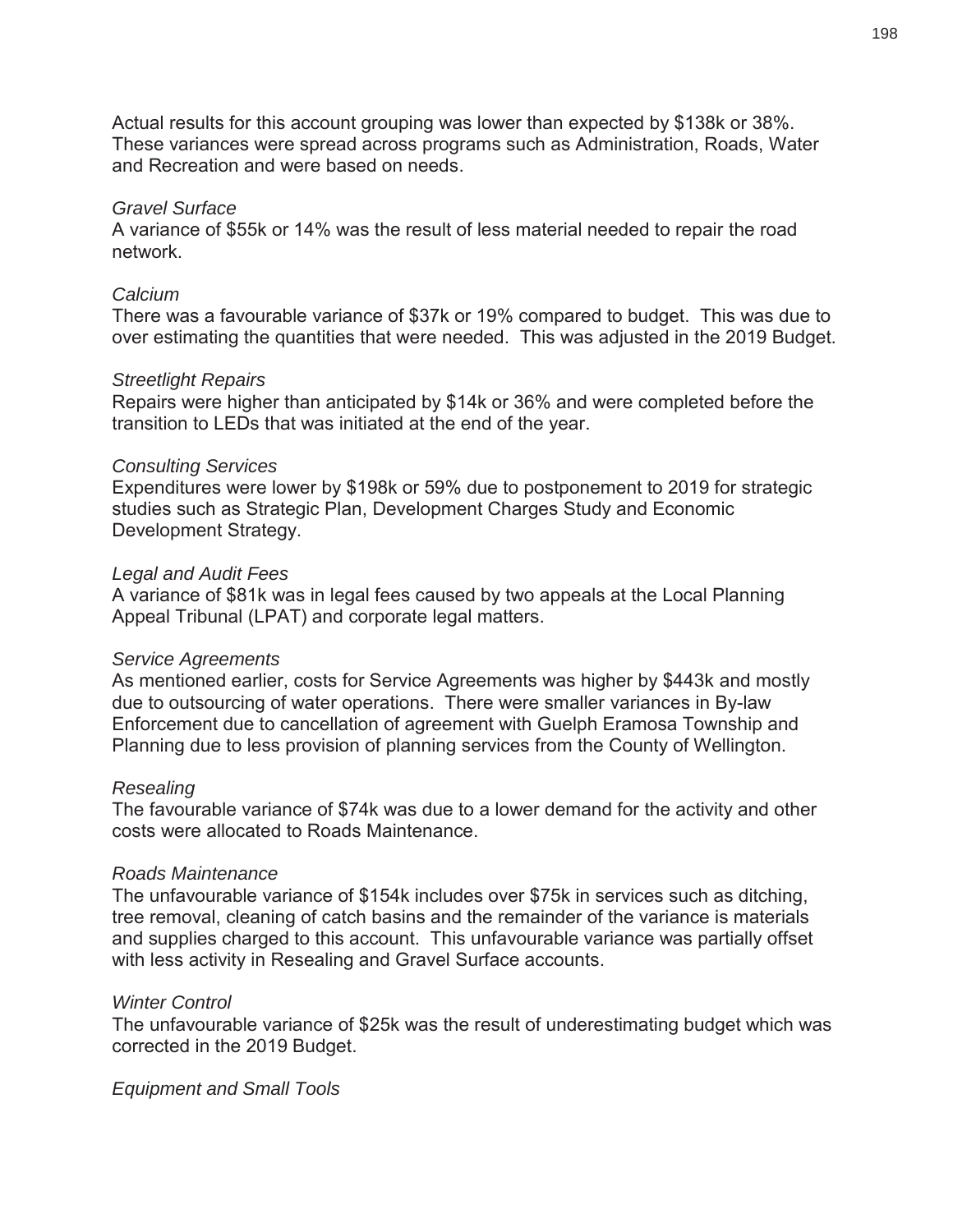The favourable variance of \$50k was mostly the result of Parks and Recreation program's over budget for that account grouping and was reallocated to other accounts for the 2019 Budget.

#### *Vehicle Maintenance*

The variance was \$46k or 19% mostly due to repairs for aging vehicles in the Roads and Fire departments.

#### *Conservation Authorities*

These are levies from the Credit Valley Conservation Authority (CVC) and the Grand River Conservation Authority that had a variance of \$34k. 2019 Budget was adjusted to reflect new rates.

#### *Telephone and Cell Phones*

Expenditures were lower by \$19k than budgeted due to realignment of accounts in the Roads Department which was addressed in the 2019 Budget. Also, cancellation of services in the Water Departments as a result of outsourcing operations.

#### *Hydro*

The variance favourable variance of \$162k was mainly the result of hydro costs associated to Water Operations that have been transferred to OCWA's service agreement. There was also a \$42k reduction in hydro costs due to conservation efforts with the installation of new HVAC and LED lights mid-year of 2017 in both community centres.

#### *Natural Gas*

The unfavourable variance of \$19k was in the Fire Department as a result of better tracking of expenses which was not previously captured in budgets. The 2019 Budget was adjusted to better reflect actual trends. Also, costs for natural gas was higher than anticipated in various buildings.

#### *Economic Development Activities*

The favourable variance of \$63k was mainly due to a decrease in activity for the industrial and equine activities because of the release "Horse and Country" early in the year. There was also a realignment of efforts in the marketing oriented activities.

#### *Advertising/Promo*

Administration had a variance of \$13k lower than budget mostly in Parks and Recreation as a result of centralized efforts in Administration.

#### *Other Expenses*

The variance was mainly due to unbudgeted credit card charges related to accepting tax and water payments (fees are recovered in revenues), and expenses related to landscaping and repair of cenotaph which was approved by Council.

*Insurance and Deductible*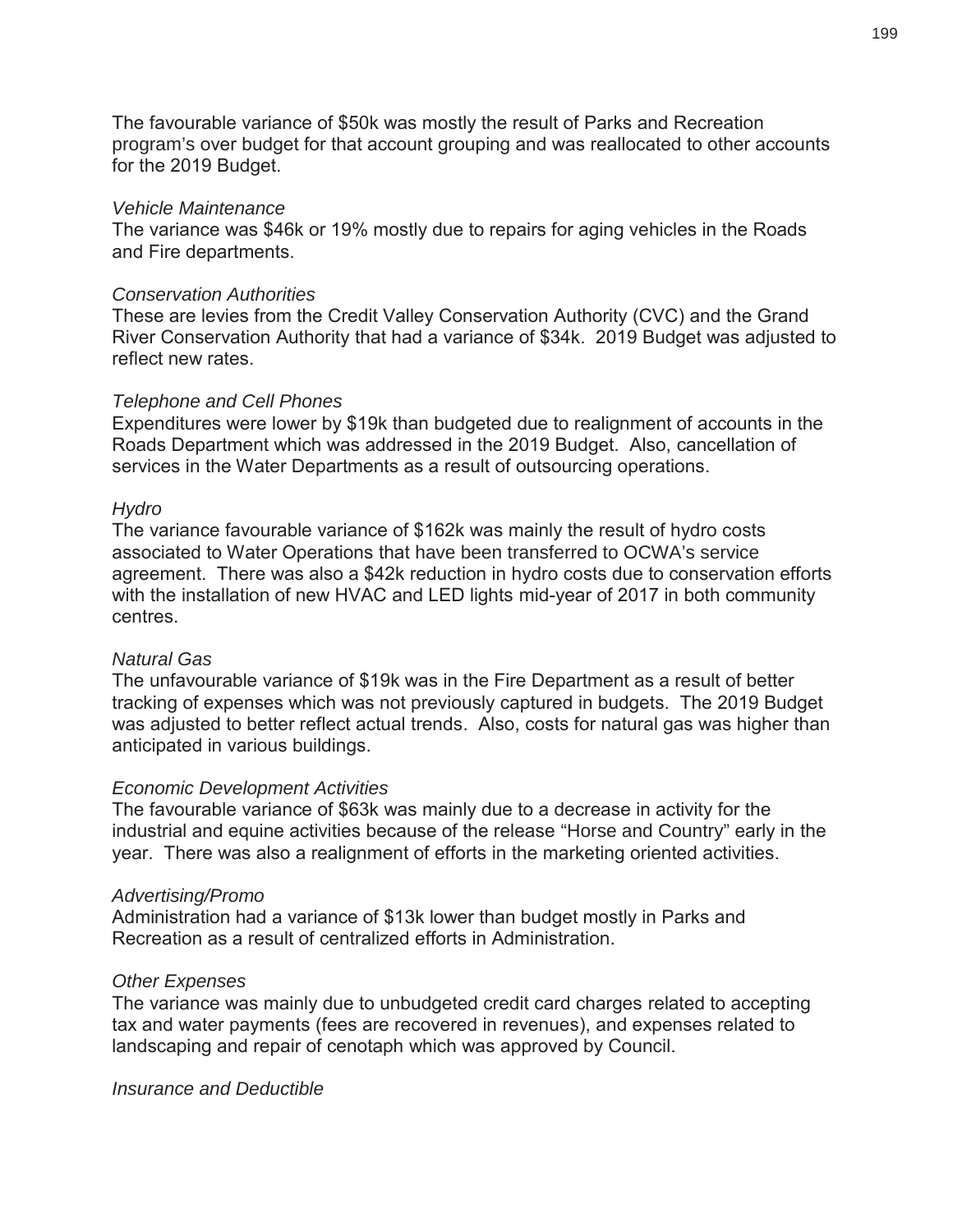The variance of \$66k was mostly in unspent deductibles. In prior years, high deductibles were budgeted which was corrected in the 2019 Budget.

#### *Capital Projects*

The variance of \$101k was mostly due to some cumulative smaller savings of completed projects. More detailed analysis is below.

#### **Capital Projects Variance**

As of December 31, 2018, the Capital Budget vs Actuals report had a total budget of \$7.6m and included projects from prior years between 2015 and 2017. As per Council direction, there were several changes during the year that are summarized below:

- \$1.2m property sales that were not budgeted which net amounts were transferred to the Infrastructure Renewal Reserve as per Council Resolution #18- 160.
- \$130k for renovations at Town Hall as per Council Resolution #18-160.
- \$60k increase to the Elevator installation project as per Council Resolution #19-051.
- \$27k increase to Pumper 11 Replacement as per Council Resolution #18-368 based on the results from the Request for Proposal. The deposit for the previous order is now recorded as a receivable of \$107k with the expectation that the Town will receive the refund.
- Addition of \$389k for streetlight conversion to LEDs as per Council Resolution #18-251.
- Addition of \$36,135 of waste recycling bins funded from the Voluntary Water Levy as per Council Resolution #18-330.
- Addition of \$10k as per Council Resolution #18-159 for Osprey Nest and dog park fence.
- Addition of \$62k for revitalization of McMillan Park holiday celebrations as per Council Resolutions #18-159 and #18-234.

These changed the total 2018 Capital Budget to \$8.0m including sale of properties such as Shamrock Road and Concession 8 Lot 26 and spending on capital projects from prior years.

For 2018, only \$2.7m was spent excluding the \$1.2m transfer from the sale of the properties. Below is a summary of projects that are recommended to be carried forward to 2019:

- Remaining funds of \$3k from the sale of properties be added to the Town Hall renovations of \$130k approved by Council.
- Town Hall renovations and the unspent funds of \$66k from \$130k be transferred to complete the lower level renovations and accessibility counter.
- Remaining funds of \$285k for the elevator installation be transferred to complete the project as per contractual agreement approved by Council in Resolution #19- 051.
- Budget of \$548k for the Fire Pumper #11 replacement be carried forward to 2019 as per Council Resolution #18-368.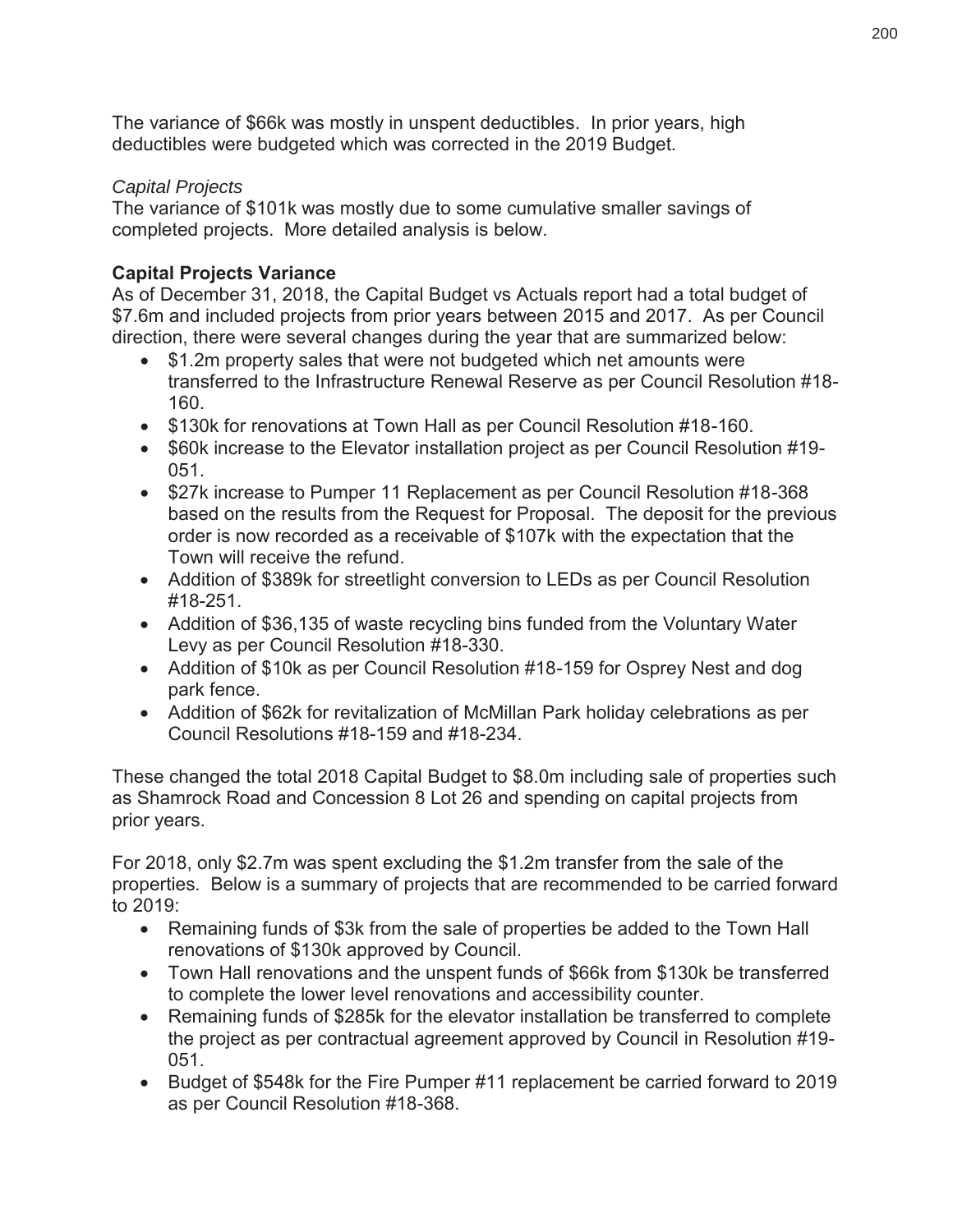- Streetlight conversion to LEDs for \$389k be carried forward to 2019.
- Single Axle Dump Truck/Winter Sander be carried forward to 2019.
- New Water Supply Production Well budget of \$120k be transferred to 2019 as it is related to the Water Environmental Assessment will be needed once the new source of water is found.
- The Water Environmental Assessment has not been completed and it is recommended that the remaining budget of \$624k be transferred to 2019.
- Waste Water Environmental Assessment is almost complete and is recommended that the remaining funds of \$34k be transferred to 2019 in case other work needs to be carried out.
- Recreation capital projects totalling \$481k which includes the Erin the Rotary River Trail.

The remaining variances were several projects that were cancelled due to changes in management. Schedule B provides a list of Capital projects recommended to be forwarded to 2019.

#### **Reserves and Reserve Funds – Update**

Reserves and Reserve Funds table in Appendix C provides activities for the year and cumulative balance of \$11.5m, a net increase of \$2.0m over last year. The results were partially due to \$4.4m in additions. The biggest impact was a \$1.2m transfer to Infrastructure Renewal Reserve from the sale of Town owned properties. The next largest contribution was \$867k from grant advancement from the OCIF Top Up Grant of \$1.5m for Station Street Bridge and Dam. These funds can only be spent on that project. The next largest contributions were \$563k to the Infrastructure Renewal and \$493k to the Water Life Cycle reserves. The table in Appendix C also include Reserve Funds such as Administration DC (Development Charges) which are limited to how they can be spent. Interest was allocated to all Reserve Funds which is following Public Sector Accounting Board (PSAB) standards. Total disbursements were \$2.0m which were approved in the 2018 Capital and Operating Budget. The largest disbursement was \$488k from Gas Tax Reserve Fund for bridges and culverts. The second largest disbursement was\$183k was expended from Water Life Cycle Reserve for the environmental assessments and other small capital projects. The next largest disbursement was for \$182k from Roads Capital Reserve for bridges and culverts from 2017 and Daniel Street Storm Study. There was \$155k disbursed from Water DC for Water Environmental Assessment. Lastly, \$164k of OCIF Formula component was disbursed for culvert replacement on 4<sup>th</sup> Line as these funds cannot be carried forward. Disbursements from Reserves and Reserve Funds are completed at the end of the year when all projects are complete and no additional invoices are expected.

# **Financial Impact**

In summary, the total operating budget surplus for the 2018 is \$219k. This includes transfers to and from reserves for Advisory Committees and recommended capital projects in Appendix B be moved forward to 2019 for a total of \$2.8m.

# **Conclusion**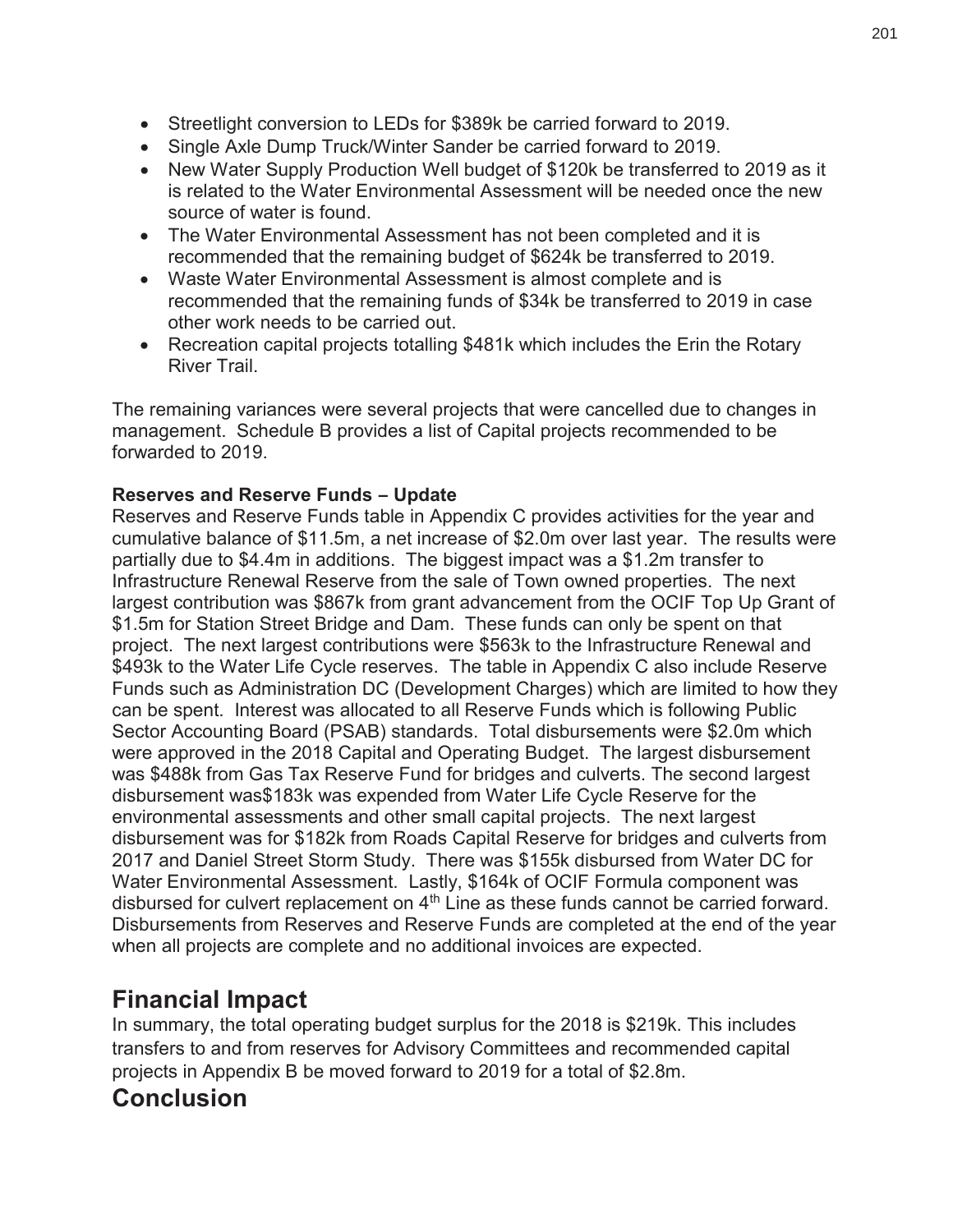This report provides Council and the public accountability and transparency of financial activity for the Town of Erin for the fourth quarter in 2018. The Fourth Quarter Financial Report provides Council with year end results for actuals spent in comparison to annual budget for all departments and provides explanations for any significant variances. The table in Appendix C provides a summary of activities in Reserves and Reserve Funds.

### **Attachments**

Appendix A – 2018 Budget to Actuals Report – December 31, 2018 Appendix B – 2018 Capital Projects Variance – December 31, 2018 Appendix C – Reserve and Reserve Fund Balances as of December 31, 2018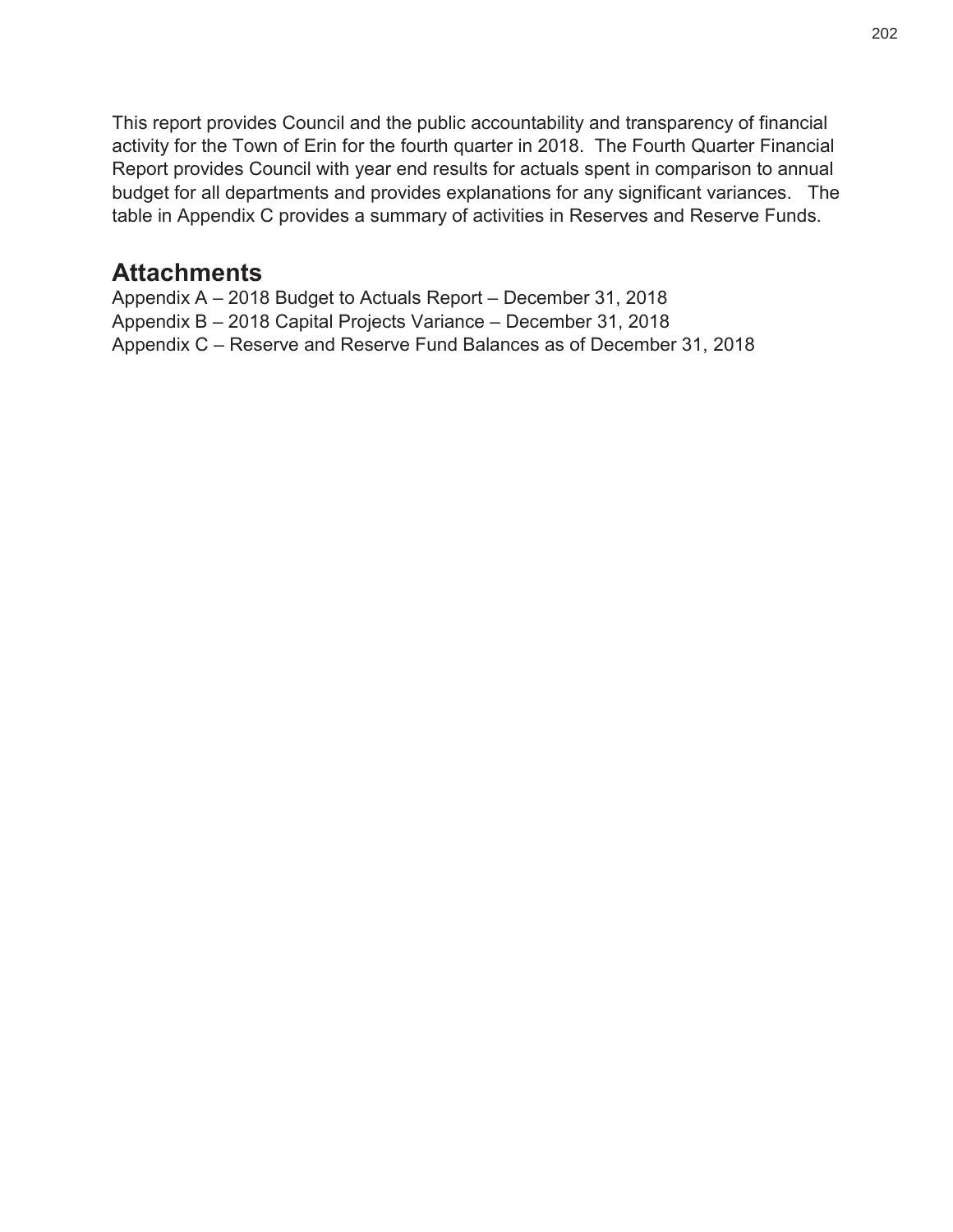

# Fourth Quarter Statement of Operations - Ending December 31, 2018 **Fourth Quarter Statement of Operations - Ending December 31, 2018**

|                                 |              | 2018 Budget |               |                     | 4th Quarter 2018 Actuals |               |          |
|---------------------------------|--------------|-------------|---------------|---------------------|--------------------------|---------------|----------|
|                                 | Expenditures | Revenues    | Net           | <b>Expenditures</b> | Revenues                 | Net           | % Budget |
| Programs                        |              |             |               |                     |                          |               |          |
| Council                         | 147,000      |             | 147,000       | 136,565             |                          | 136,565       | 93%      |
| Administration                  | 2,012,000    | 558,100     | 1,353,900     | 1,987,205           | 582,694                  | 1,304,511     | 96%      |
| Economic Development            | 293,200      | 72,100      | 221,100       | 250,787             | 22,031                   | 228,756       | 103%     |
| Advisory Committees             | 100,550      | 28,400      | 72,150        | 97,649              | 31,240                   | 66,409        | 92%      |
|                                 | 338,900      | 335,500     | 3,400         | 264,983             | 264,983                  |               | 0%       |
| Building<br>Planning            | 81,500       | 34,000      | 47,500        | 125,470             | 41,760                   | 83,710        | 176%     |
| Bylaw/Crossing Guards           | 73,050       | 1,000       | 72,050        | 115,579             | 22,048                   | 93,531        | 130%     |
| Conservation Authorities        | 179,800      |             | 179,800       | 146,272             |                          | 146,272       | 81%      |
| Animal Control                  | 55,300       | 27,000      | 28,300        | 51,557              | 23,011                   | 28,546        | 101%     |
| Fire & Emergency Services       | 937,400      | 127,400     | 810,000       | 1,000,096           | 153,728                  | 846,368       | 104%     |
| Roads                           | 2,760,500    | 125,000     | 2,635,500     | 2,695,405           | 127,855                  | 2,567,549     | 97%      |
| Streetlights                    | 211,200      | 211,200     |               | 199,193             | 199,193                  |               | 0%       |
| Water                           | 1,527,700    | 1,527,700   |               | 1,462,322           | 1,462,322                |               | 0%       |
| Environmental Services          | 23,370       |             | 23,370        | 14,906              |                          | 14,906        | 64%      |
| Recreation & Parks              | 1,341,950    | 774,800     | 567,150       | 1,275,123           | 663,704                  | 611,419       | 108%     |
| Cemeteries                      | 4,000        |             | 4,000         | 1,416               |                          | 1,391         | 35%      |
| BIA                             | 48,800       | 48,800      |               | 45,808              | 45,808                   |               | 0%       |
| Sub-Total                       | 10,136,220   | 3,971,000   | 6,165,220     | 9,870,336           | 3,740,403                | 6,129,933     | 99%      |
| Non-Program                     |              |             |               |                     |                          |               |          |
| Transfer for Capital Projects   | 521,000      |             | 521,000       | 369,975             |                          | 369,975       | 71%      |
| Capital Projects transferred to |              |             |               |                     |                          |               |          |
| 2019 funded from Taxation       |              |             |               | 50,000              |                          | 50,000        |          |
| Land Sale                       |              |             |               | 1,212,229           | 1,212,229                |               | 0%       |
| Infrastructure Renewal          | 559,600      |             | 559,600       | 563,387             |                          | 563,387       | 101%     |
| Tax Levy                        |              | 5,619,920   | (6, 619, 920) |                     | 6,619,920                | (6, 619, 920) | 100%     |
| PILS and Supplementary taxes    |              | 122,500     | (122, 500)    |                     | 158,266                  | (158, 266)    | 129%     |
| <b>OMPF Allocation</b>          |              | 593,400     | (593, 400)    |                     | 593,400                  | (593, 400)    | 100%     |
| Tax Write/Offs                  |              | (90,000)    | 90,000        |                     | (38, 849)                | 38,849        | 43%      |
| From Tax Rate Stabilization     |              |             |               |                     |                          |               |          |
| Sub-Total                       | 1,080,600    | 7,245,820   | (6, 165, 220) | 2,195,590           | 8,544,965                | (6,349,375)   | 103%     |
|                                 |              |             |               |                     |                          |               |          |

**EG** Kosults (Surplus) 11,216,820 11,216,820 - 12,065,926 12,085,926 - 12,085,369 - 12,0943

11,216,820

11,216,820

Net Operating Results (Surplus)

219,443

12,285,369 -

12,065,926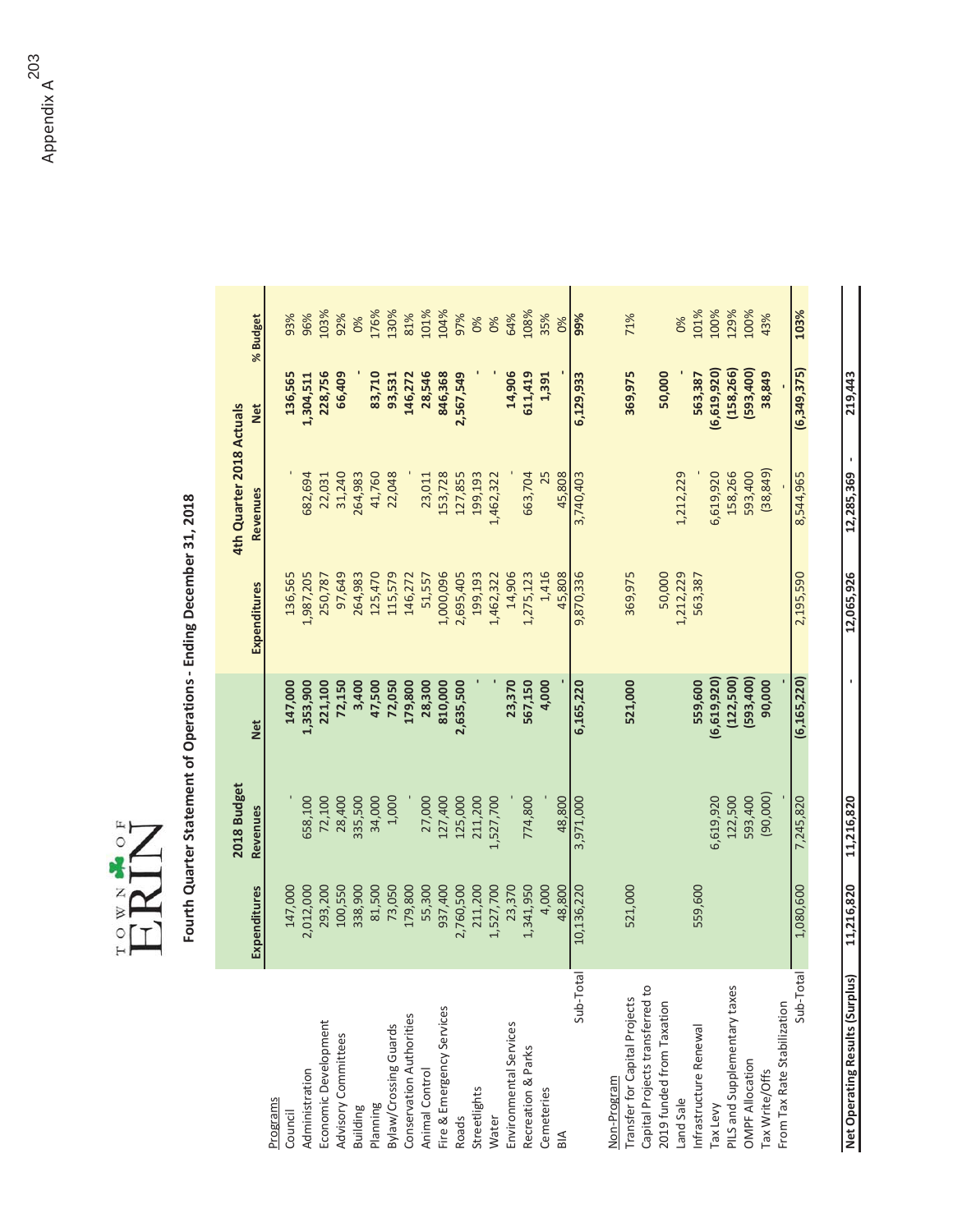

#### Fourth Quarter Statement of Operations - Ending December 31, 2018 **By Account Grouping**

|                                             | 2018          | 2018                 | \$                | ℅        |
|---------------------------------------------|---------------|----------------------|-------------------|----------|
|                                             | <b>Budget</b> | 4th Quarter          | Variance          | Variance |
|                                             |               |                      |                   |          |
| Tax Levy                                    | 6,619,920     | 6,619,920            |                   | 0%       |
| PILS and Supplementary Taxes                | 122,500       | 158,266              | 35,766            | 29%      |
| <b>OMPF Allocation</b>                      | 593,400       | 593,400              | $\overline{a}$    | 0%       |
| <b>Tax Write Offs</b>                       | 90,000 -      | 38,849               | 51,151            | $-57%$   |
| <b>Building Permit Revenues</b>             | 335,500       |                      | 209,493 - 126,007 | $-38%$   |
| <b>Grants and Subsidies</b>                 | 81,500        | 72,003 -             | 9,497             | $-12%$   |
| <b>Water User Fees</b>                      | 1,527,700     | 1,462,322 -          | 65,378            | $-4%$    |
| <b>Recreation User Fees</b>                 | 731,800       | 637,259 -            | 94,541            | $-13%$   |
| Penalties/interest                          | 360,000       |                      | 312,136 - 47,864  | $-13%$   |
| Fire & Emergency Fees                       | 94,200        | 120,528              | 26,328            | 28%      |
| <b>Streetlight Special Area Charges</b>     | 211,200       | 199,193 -            | 12,007            | $-6%$    |
| Interest                                    | 29,000        | 144,080              | 115,080           | 397%     |
| Other revenue                               | 381,000       | 414,459              | 33,459            | 9%       |
| <b>Transfer from Reserves</b>               | 219,100       | 168,929 -            | 50,171            | $-23%$   |
| <b>Total Revenues</b>                       | 11,216,820    | 11,073,140 - 143,680 |                   | $-1%$    |
|                                             |               |                      |                   |          |
| Labour Costs                                | 4,418,800     | 4,316,213            | 102,587           | 2%       |
| Supplies & Material                         | 368,770       | 230,440              | 138,330           | 38%      |
| Gravel Surface                              | 400,000       | 345,407              | 54,593            | 14%      |
| Sanding                                     | 180,000       | 196,173 -            | 16,173            | $-9%$    |
| Calcium                                     | 195,000       | 157,998              | 37,002            | 19%      |
| <b>General Maintenance</b>                  | 169,670       | 101,184              | 68,486            | 40%      |
| <b>Streetllight Repairs</b>                 | 40,000        | 54,367 -             | 14,367            | -36%     |
| <b>Consulting Services</b>                  | 337,300       | 139,555              | 197,745           | 59%      |
| Legal and Audit Fees                        | 66,800        | 147,923 -            | 81,123            | $-121%$  |
| Service Agreements                          | 256,460       |                      | 699,956 - 443,496 | $-173%$  |
| <b>IT Services</b>                          | 115,000       | 112,857              | 2,143             | 2%       |
| Resealing                                   | 80,000        | 5,503                | 74,497            | 93%      |
| Roads Maintenance                           | 91,500        |                      | 245,569 - 154,069 | $-168%$  |
| Winter Control                              | 24,500        | 49,713 -             | 25,213            | $-103%$  |
| Equipment/small tools                       | 106,250       | 55,735               | 50,515            | 48%      |
| Vehicle Maintenance                         | 235,100       | 280,615 -            | 45,515            | -19%     |
| Fuel                                        | 156,000       | 157,147 -            | 1,147             | $-1%$    |
| <b>Community Grants</b>                     | 35,050        | 43,256 -             | 8,206             | $-23%$   |
| <b>Conservation Authorities</b>             | 179,800       | 146,272              | 33,528            | 19%      |
| <b>Emergency Planning</b>                   | 1,500         | i,                   | 1,500             |          |
| Telephone & Cell Phones                     | 60,200        | 41,013               | 19,187            | 32%      |
| Hydro                                       | 546,450       | 384,236              | 162,214           | 30%      |
| <b>Natural Gas</b>                          | 49,500        | 68,852 -             | 19,352            | -39%     |
| Water & Sewage                              | 47,650        | $52,930 -$           | 5,280             | $-11%$   |
| <b>Economic Development Activities</b>      | 99,900        | 36,406               | 63,494            | 64%      |
| Advertising/Promo                           | 77,950        | 65,186               | 12,764            | 16%      |
| <b>Other Expenses</b>                       | 267,840       | 320,282 -            | 52,442            | $-20%$   |
| Elections                                   | 57,000        | 55,500               | 1,500             | 3%       |
| Inter Dept Expenses                         | 36,300        | 49,092 -             | 12,792            | $-35%$   |
| Insurance & Deductible                      | 208,000       | 142,215              | 65,785            | 32%      |
| Contingency                                 | 47,100        | ÷,                   | 47,100            |          |
| Debt Servicing                              | 435,800       | 433,540              | 2,260             | 1%       |
| Capital Projects                            | 521,000       | 419,975              | 101,025           | 19%      |
| <b>Transfer to Reserves</b>                 | 745,030       | 735,201              | 9,829             | 1%       |
| Trf to Infrastructure Renewal Res.          | 559,600       | 563,387              | 3,787             | -1%      |
| <b>Total Expenditures</b>                   | 11,216,820    | 10,853,697           | 363,123           | 3%       |
|                                             |               |                      |                   |          |
| Exclude: Proceeds from Land Sale            |               | 1,212,229            |                   |          |
| Exclude: Land Sale Transfer to Capital Fund |               | 1,212,229            |                   |          |
| SURPLUS/(DEFICIT)                           | $\frac{1}{2}$ | 219,443              |                   |          |
|                                             |               |                      |                   |          |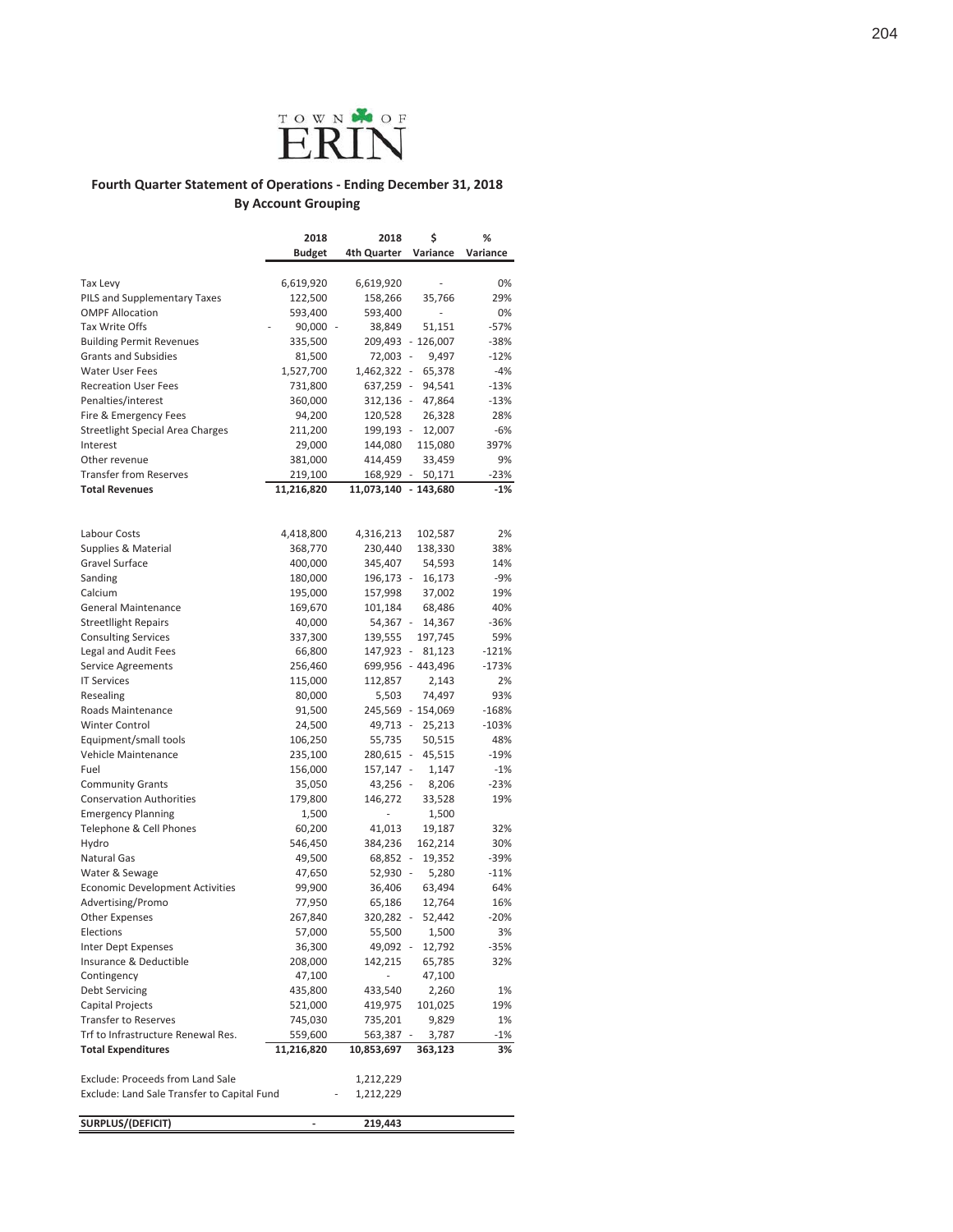4th Quarter - Budget to Actuals (as of December 31, 2018)

Council Department >

|                       | Annual<br><b>Budget</b> | <b>4th Quarter</b><br><b>Actuals</b> | ℅<br>of Budget |
|-----------------------|-------------------------|--------------------------------------|----------------|
| Expense               |                         |                                      |                |
| Labour Costs          | 123,000                 | 113,526                              | 92%            |
| <b>Other Expenses</b> | 23,500                  | 21,405                               | 91%            |
| Insurance & Legal     | 500                     | 1,634                                | 327%           |
| Inter Dept Expenses   | 0                       | 0                                    |                |
| <b>Total Expense</b>  | 147,000                 | 136,565                              | 93%            |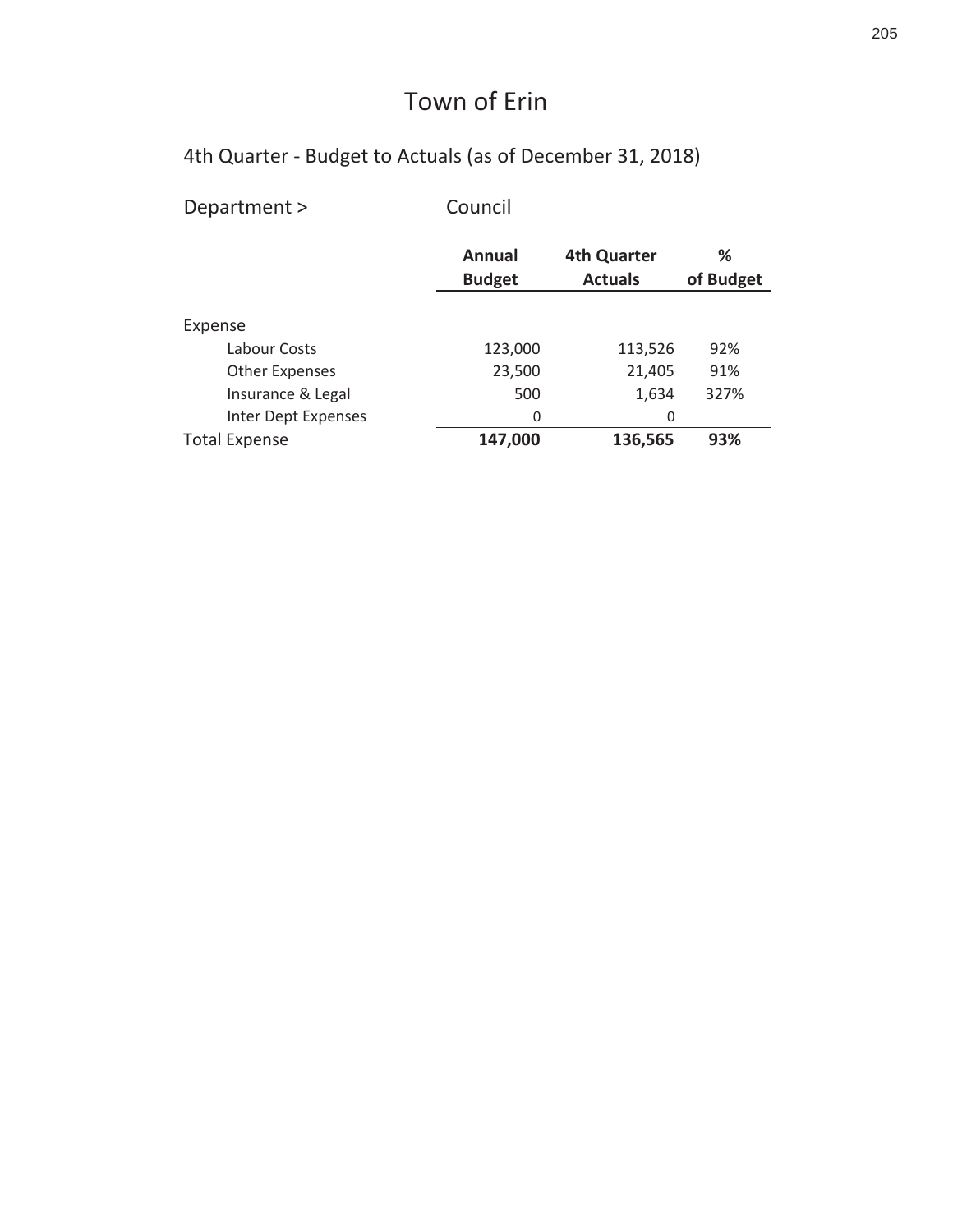# 4th Quarter - Budget to Actuals (as of December 31, 2018)

|  | Department > |  |  |  |  |
|--|--------------|--|--|--|--|
|--|--------------|--|--|--|--|

epartment > administration

|                                    | <b>Annual</b> | <b>4th Quarter</b> | %         |
|------------------------------------|---------------|--------------------|-----------|
|                                    | <b>Budget</b> | <b>Actual</b>      | of Budget |
| Revenue                            |               |                    |           |
| Tax Registration & Certificates    | 59,000        | 11,214             | 19%       |
| Penalties/interest                 | 360,000       | 312,136            | 87%       |
| <b>FCM Grant</b>                   | 50,000        | 50,000             | 100%      |
| Licenses                           | 8,600         | 8,342              | 97%       |
| <b>Bank Interest</b>               | 29,000        | 144,080            | 497%      |
| Miscellaneous Revenue              | 11,000        | 37,127             | 338%      |
| <b>Transfer from Reserves</b>      | 134,500       | 71,492             | 53%       |
| Inter Dept Recovery                | 6,000         | 48,303             | 805%      |
| <b>Total Revenue</b>               | 658,100       | 682,694            | 104%      |
|                                    |               |                    |           |
|                                    |               |                    |           |
| Expense                            |               |                    |           |
| Labour Costs                       | 1,264,200     | 1,316,880          | 104%      |
| Supplies & Material                | 73,900        | 51,910             | 70%       |
| <b>Consulting Services</b>         | 185,500       | 99,800             | 54%       |
| Legal and Audit Fees               | 50,000        | 81,153             | 162%      |
| <b>Service Agreements</b>          | 41,000        | 42,713             | 104%      |
| <b>IT Services</b>                 | 115,000       | 112,857            | 98%       |
| Utilities                          | 27,500        | 31,221             | 114%      |
| <b>Other Expenses</b>              | 32,500        | 69,527             | 214%      |
| Postage                            | 20,000        | 25,405             | 127%      |
| Membership                         | 7,800         | 13,480             | 173%      |
| Bank and credit card charges       | 7,000         | 14,925             | 213%      |
| Advertising                        | 4,000         | 13,012             | 325%      |
| <b>Insurance &amp; Deductibles</b> | 55,800        | 26,121             | 47%       |
| Inter Dept Expenses                | 0             | 700                |           |
| Contingency                        | 47,100        | $\mathbf 0$        | 0%        |
| Elections                          | 57,000        | 55,500             | 97%       |
| <b>Transfers to Reserves</b>       | 23,700        | 32,000             | 135%      |
| <b>Total Expense</b>               | 2,012,000     | 1,987,205          | 99%       |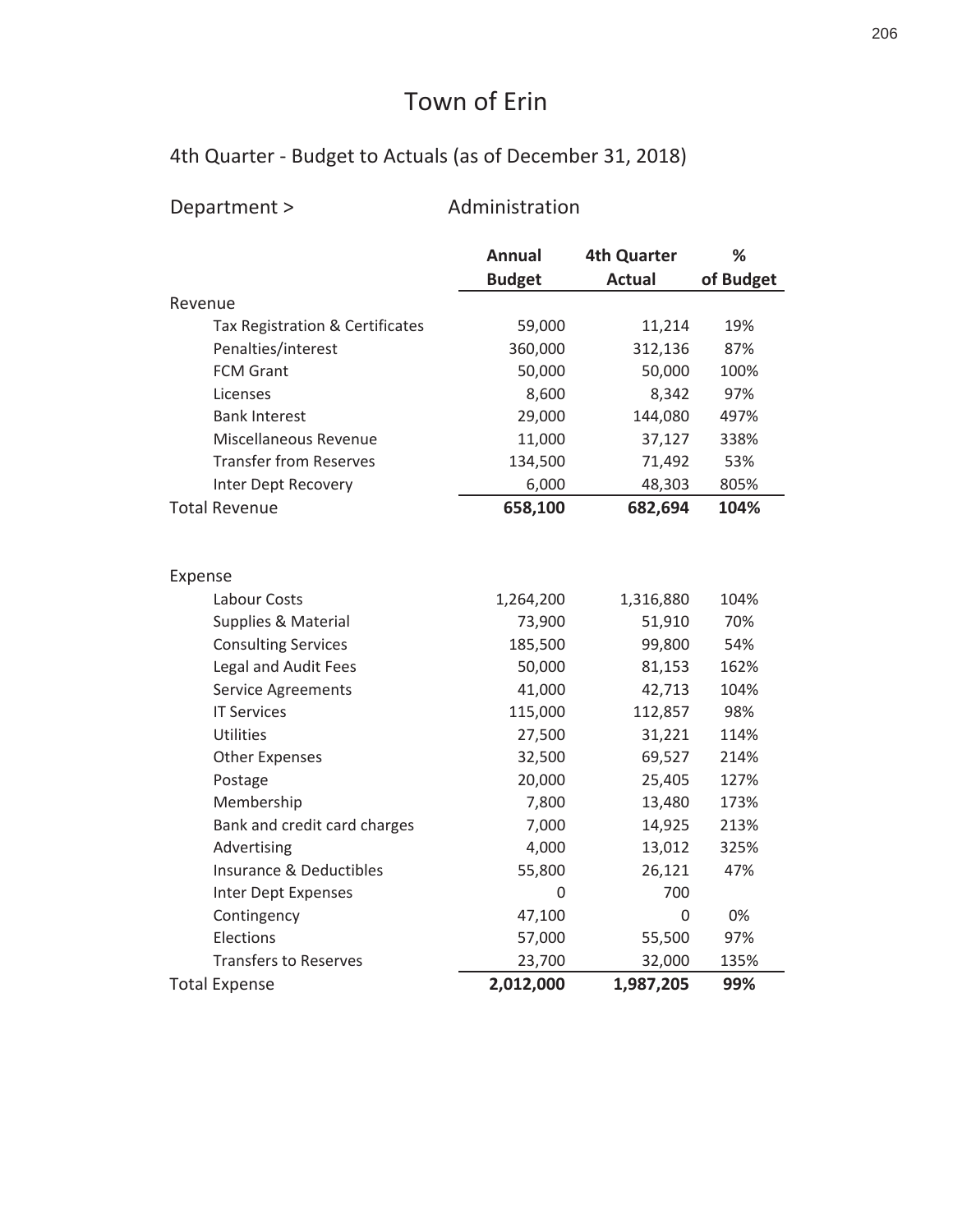# 4th Quarter - Budget to Actuals (as of December 31, 2018)

# Department > The Booman Bevelopment

|                                            | <b>Annual</b> | <b>4th Quarter</b> | ℅         |
|--------------------------------------------|---------------|--------------------|-----------|
|                                            | <b>Budget</b> | <b>Actual</b>      | of Budget |
| Revenue                                    |               |                    |           |
| Grant                                      | 25,000        | 22,003             | 88%       |
| Miscellaneous Revenue                      | 0             | 28                 |           |
| Transfer fm DC Reserve                     | 47,100        | 0                  |           |
| <b>Total Revenue</b>                       | 72,100        | 22,031             | 31%       |
|                                            |               |                    |           |
| Expense                                    |               |                    |           |
| Labour Costs                               | 114,700       | 120,655            | 105%      |
| <b>Supplies &amp; Material</b>             | 3,500         | 1,220              | 35%       |
| <b>Consulting &amp; Service Agreements</b> | 48,000        | 4,340              | 9%        |
| Ambassador Program                         | 2,000         | 0                  |           |
| Arts & Culture                             | 2,000         | 1,716              | 86%       |
| <b>Business Retention &amp; Expansion</b>  | 8,000         | 2,001              | 25%       |
| Walk Feasibility Study                     | 0             | 0                  |           |
| <b>Community Profile</b>                   | 5,000         | 66                 | 1%        |
| <b>Trails Dev</b>                          | U             | $\Omega$           |           |
| Indust/Equine                              | 15,000        | 5,174              | 34%       |
| Core/Four Seasons Strat                    | 20,000        | 7,493              | 37%       |
| Marketing materials                        | 10,000        | 4,414              | 44%       |
| Economic Dev-Project Leverage              | 20,000        | 11,948             | 60%       |
| Advertising/Promo                          | 17,900        | 17,516             | 98%       |
| <b>Other Expenses</b>                      | 27,100        | 9,650              | 36%       |
| <b>Transfer to Reserve</b>                 | 0             | 61,000             |           |
| Transfer to BIA                            | 0             | 3,593              |           |
| <b>Total Expense</b>                       | 293,200       | 250,787            | 86%       |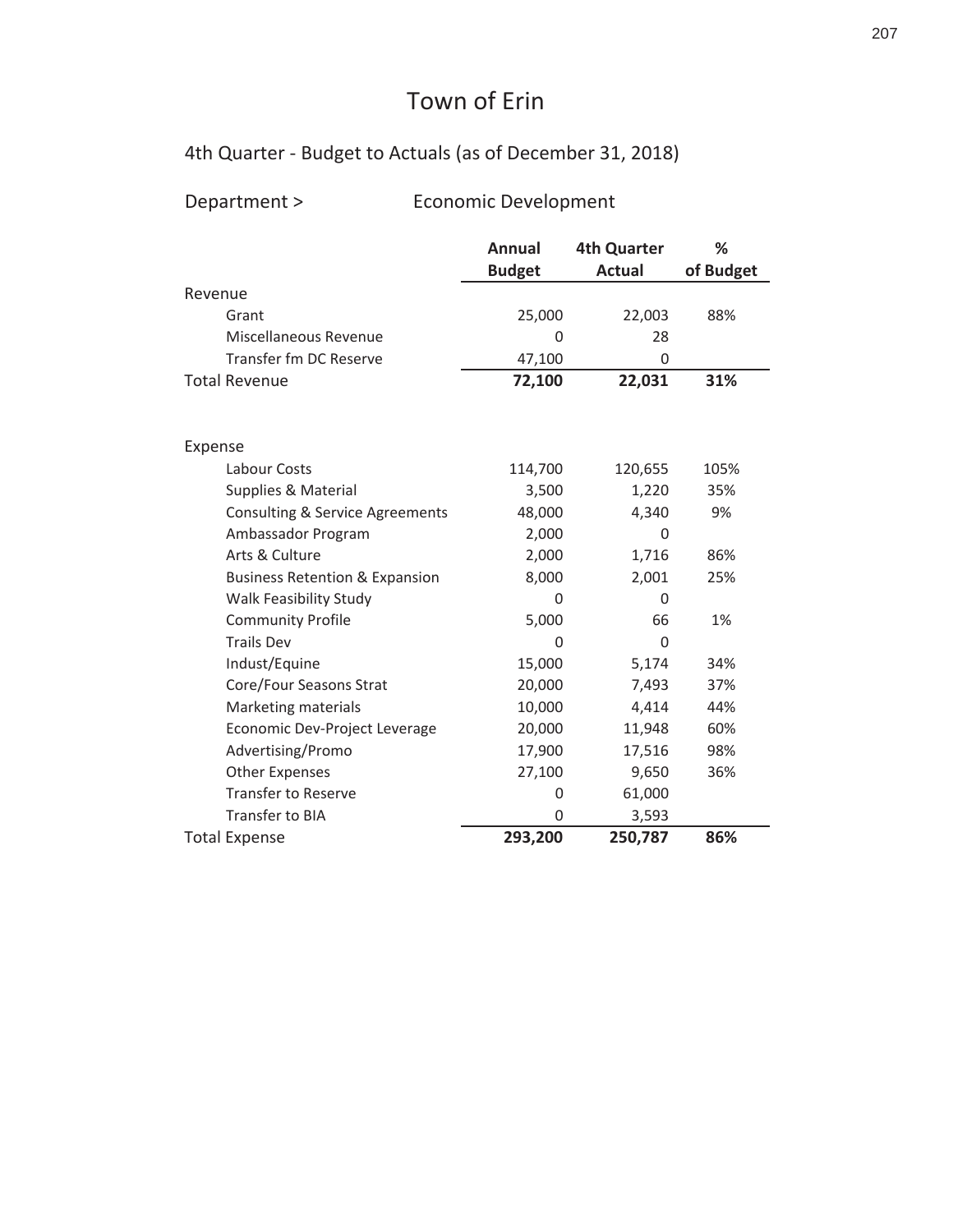# 4th Quarter - Budget to Actuals (as of December 31, 2018)

|  |  | Department > |  |
|--|--|--------------|--|
|--|--|--------------|--|

# epartment > advisory Committees

|                             | Annual<br><b>Budget</b> | <b>4th Quarter</b><br>Actual | ℅<br>of Budget |
|-----------------------------|-------------------------|------------------------------|----------------|
| Revenue                     |                         |                              |                |
| <b>LGHG Revenue</b>         | 8,000                   | 17,209                       | 215%           |
| Heritage Revenue            | 500                     | 872                          |                |
| Celebrate Erin              | 0                       | 1,625                        |                |
| Inter Dept Revenue          |                         |                              |                |
| <b>Trf from Operating</b>   | 11,500                  | 9,600                        | 83%            |
| Trf from Reserves           | 8,400                   | 1,934                        |                |
| <b>Total Revenue</b>        | 28,400                  | 31,240                       | 110%           |
| Expense                     |                         |                              |                |
| <b>Other Expenses</b>       | 31,400                  | 31,293                       | 100%           |
| <b>Community Grants</b>     | 35,050                  | 43,256                       | 123%           |
| Inter Dept Expenses         | 0                       | $\Omega$                     |                |
| Trfs to Res Advisory Cttees | 34,100                  | 23,100                       | 68%            |
| <b>Total Expense</b>        | 100,550                 | 97,649                       | 97%            |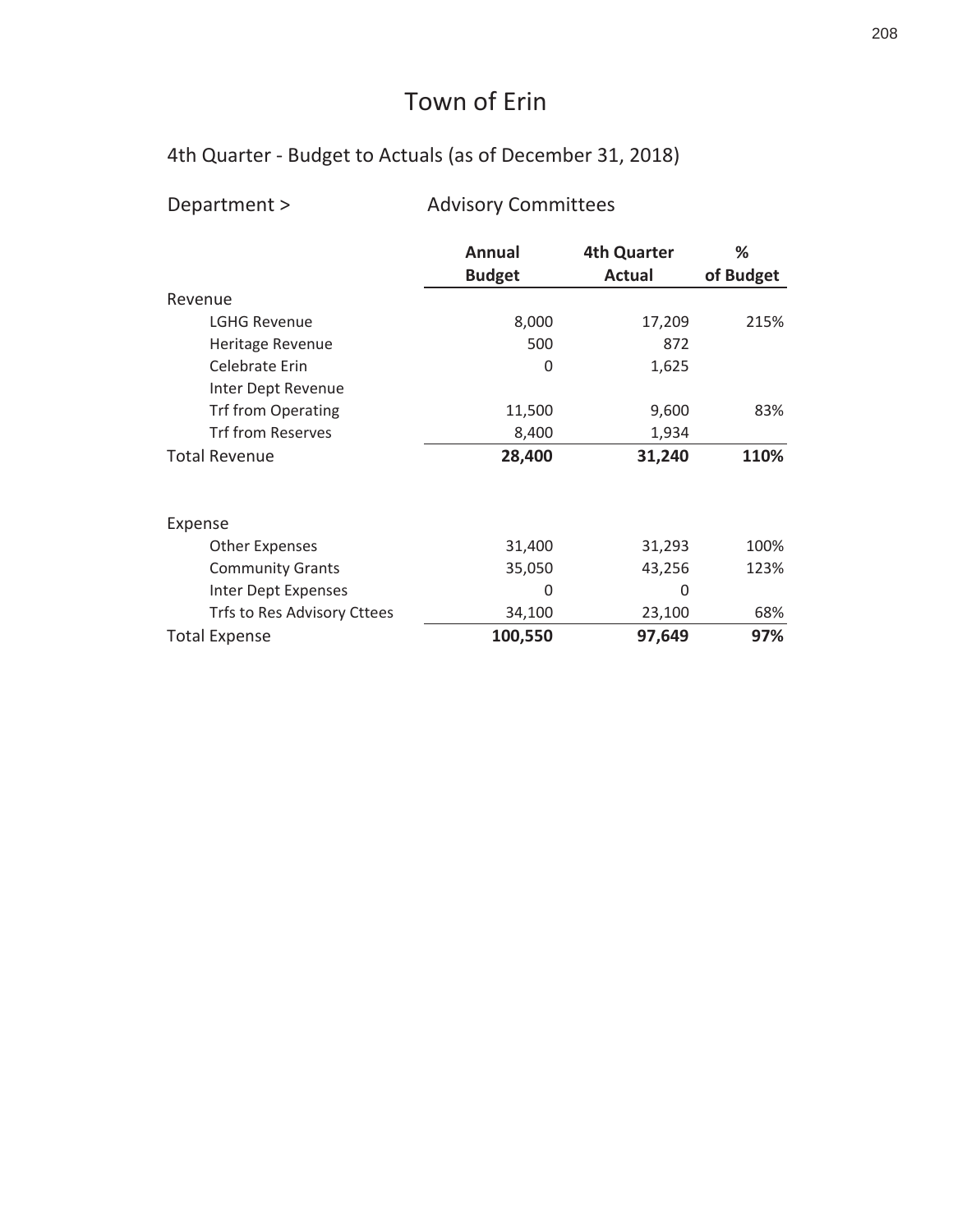# 4th Quarter - Budget to Actuals (as of December 31, 2018)

Department > **Building** 

|                              | <b>Annual</b><br><b>Budget</b> | <b>4th Quarter</b><br><b>Actual</b> | ℅<br>of Budget |
|------------------------------|--------------------------------|-------------------------------------|----------------|
| Revenue                      |                                |                                     |                |
| <b>Building Permits</b>      | 320,000                        | 209,493                             | 65%            |
| Misc. Revenue                | 15,500                         | 19,632                              | 127%           |
| <b>Transfer from Reserve</b> |                                | 35,858                              |                |
| <b>Total Revenue</b>         | 335,500                        | 264,983                             | 79%            |
| Expense                      |                                |                                     |                |
| Labour Costs                 | 262,700                        | 222,641                             | 85%            |
| Supplies & Material          | 4,500                          | 1,146                               | 25%            |
| Consulting                   | 9,500                          | 8,559                               | 90%            |
| Service Agreements           | 4,960                          | 0                                   |                |
| Telephone                    | 2,700                          | 1,408                               | 52%            |
| <b>Vehicle Maintenance</b>   | 2,000                          | 3,285                               | 164%           |
| <b>Other Expenses</b>        | 11,900                         | 5,476                               | 46%            |
| Insurance & Legal            | 2,500                          | 11,929                              | 477%           |
| Inter Dept Expenses          | 7,000                          | 10,539                              | 151%           |
| <b>Transfers to Reserves</b> | 31,140                         | 0                                   |                |
| <b>Total Expense</b>         | 338,900                        | 264,983                             | 78%            |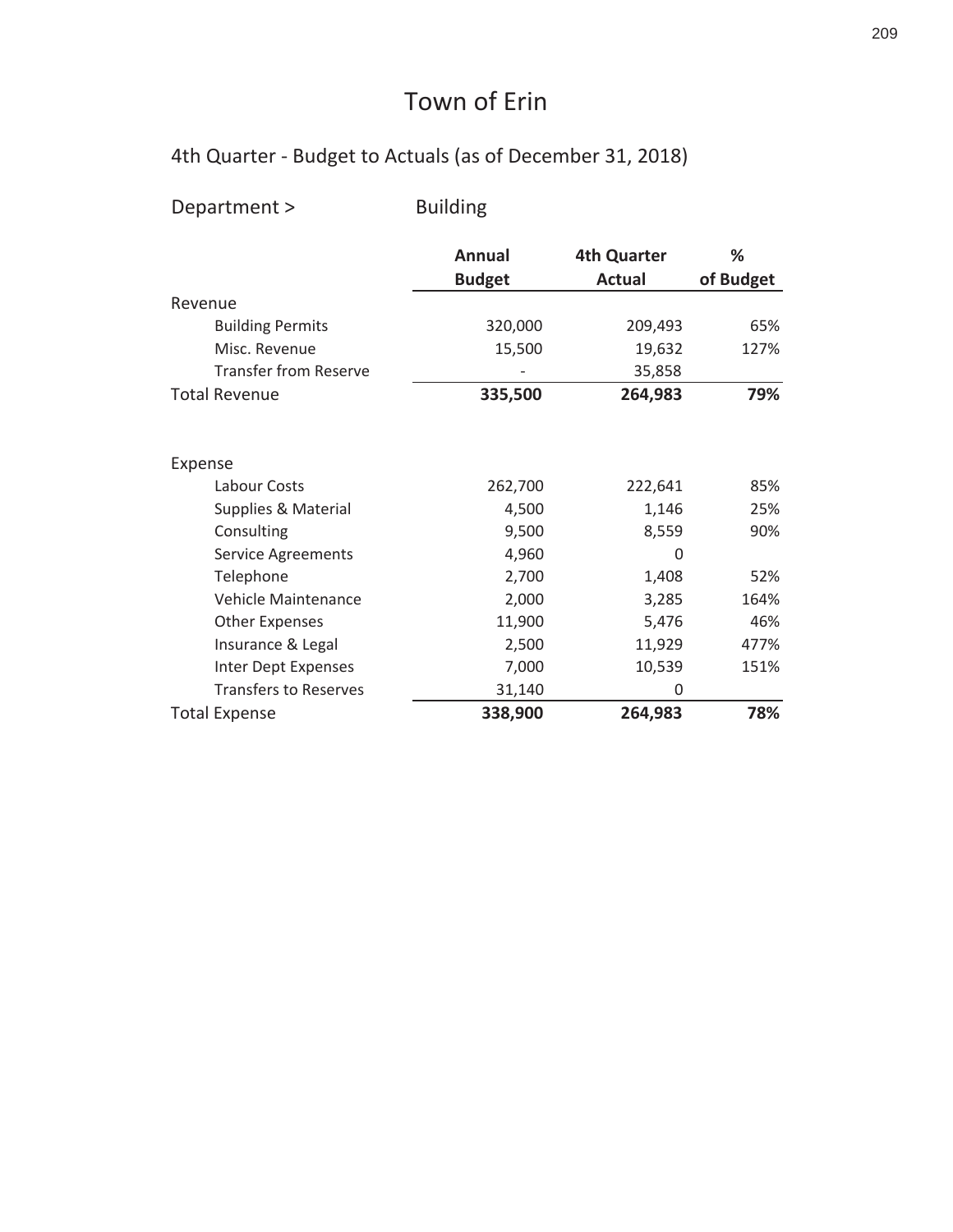4th Quarter - Budget to Actuals (as of December 31, 2018)

| Department >                    | By-law/Crossing Guards/Conservation |                    |           |  |  |
|---------------------------------|-------------------------------------|--------------------|-----------|--|--|
|                                 | Annual                              | <b>4th Quarter</b> | %         |  |  |
|                                 | <b>Budget</b>                       | <b>Actual</b>      | of Budget |  |  |
| Revenue                         |                                     |                    |           |  |  |
| Misc. Revenue                   | 0                                   | 20,453             |           |  |  |
| <b>Vendor Permits</b>           | 1,000                               | 1,595              | 160%      |  |  |
| <b>Total Revenue</b>            | 1,000                               | 22,048             | 2205%     |  |  |
|                                 |                                     |                    |           |  |  |
| Expense                         |                                     |                    |           |  |  |
| Labour Costs                    | 21,700                              | 90,278             | 416%      |  |  |
| Supplies & Material             | 1,700                               | 1,367              | 80%       |  |  |
| Legal Fees                      | 7,800                               | 1,353              | 17%       |  |  |
| Service Agreement               | 35,000                              | 2,905              | 8%        |  |  |
| <b>Other Expenses</b>           | 6,850                               | 19,169             | 280%      |  |  |
| Insurance                       | 0                                   | 507                |           |  |  |
| Inter Dept Expense              | 0                                   | 0                  |           |  |  |
| <b>Conservation Authorities</b> | 179,800                             | 146,272            | 81%       |  |  |
| <b>Total Expense</b>            | 252,850                             | 261,851            | 104%      |  |  |

By-law/Crossing Guards/Conservation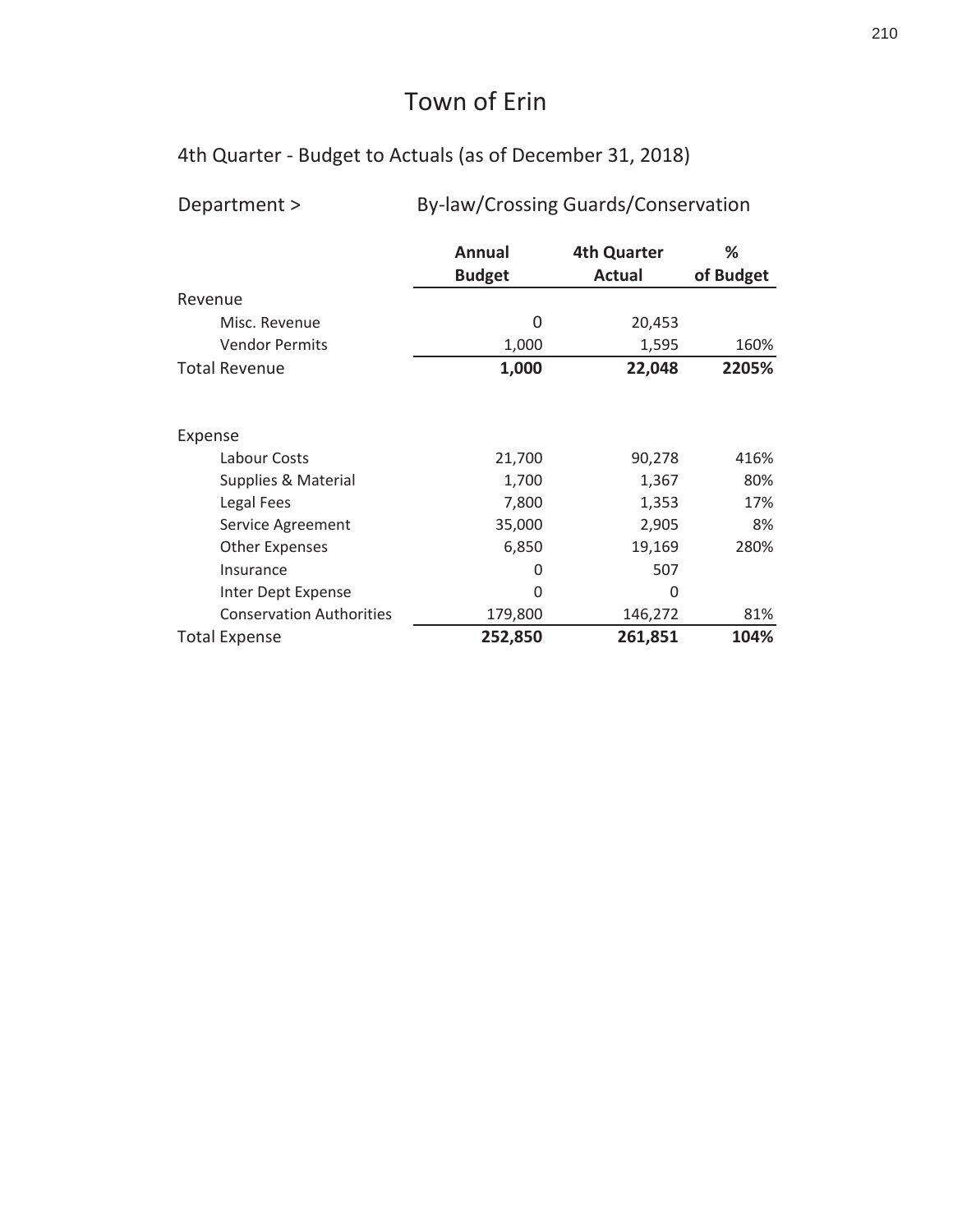| Department >                | Planning                |                              |                |
|-----------------------------|-------------------------|------------------------------|----------------|
|                             | Annual<br><b>Budget</b> | <b>4th Quarter</b><br>Actual | ℅<br>of Budget |
| Revenue                     |                         |                              |                |
| <b>Planning Zoning Fees</b> | 29,000                  | 34,260                       | 118%           |
| Misc. Revenue               | 5,000                   | 7,500                        | 150%           |
| <b>Total Revenue</b>        | 34,000                  | 41,760                       | 123%           |
| Expense                     |                         |                              |                |
| Labour Costs                | 32,800                  | 41,245                       | 126%           |
| Supplies & Material         | 5,700                   | 821                          | 14%            |
| <b>Consulting Services</b>  | 40,700                  | 14,926                       | 37%            |
| <b>LPAT Appeals</b>         | 0                       | 50,942                       |                |
| <b>Other Expenses</b>       | 2,300                   | 6,347                        | 276%           |
| Insurance                   | 0                       | 651                          |                |
| Inter Dept Expense          | 0                       | 10,539                       |                |
| <b>Total Expense</b>        | 81,500                  | 125,470                      | 154%           |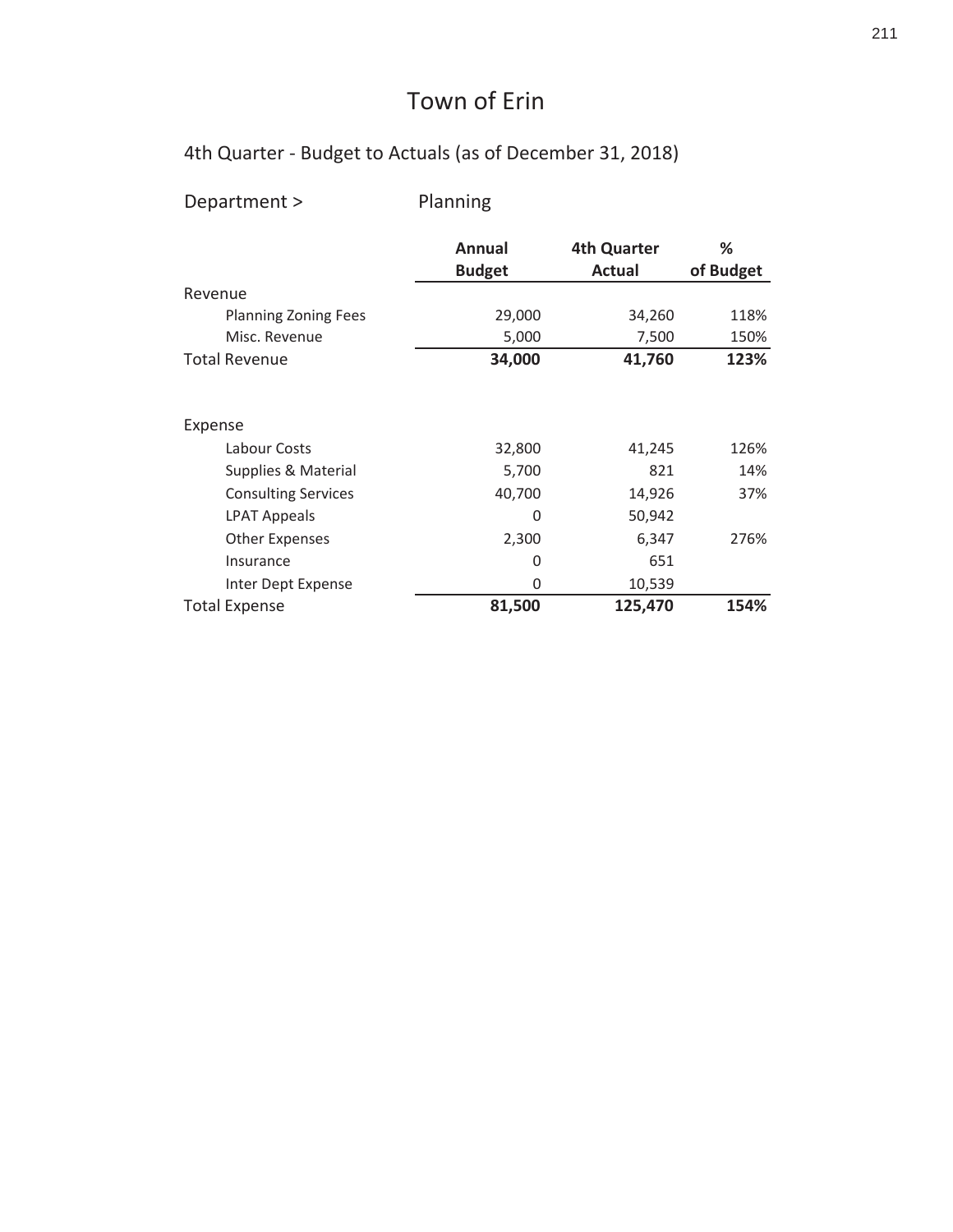#### 4th Quarter - Budget to Actuals (as of December 31, 2018)

Department > Animal Control Annual 4th Quarter % Budget **Actual** of Budget Revenue ŶŝŵĂůŽŶƚƌŽůZĞǀĞŶƵĞƐ Ϭ Ϭ Dog Tags 20,000 20,777 104% Dsisc. Revenue 1,000 2,234 32% Total Revenue **127,000 123,011 85%** Expense Labour Costs 6 (1,033) Service Agreements 6 (54,900 between the S4,900 between  $48,247$  88% Other Expenses 0 2,144 133 Insurance 133 Total Expense **b 1,557 c g 63%**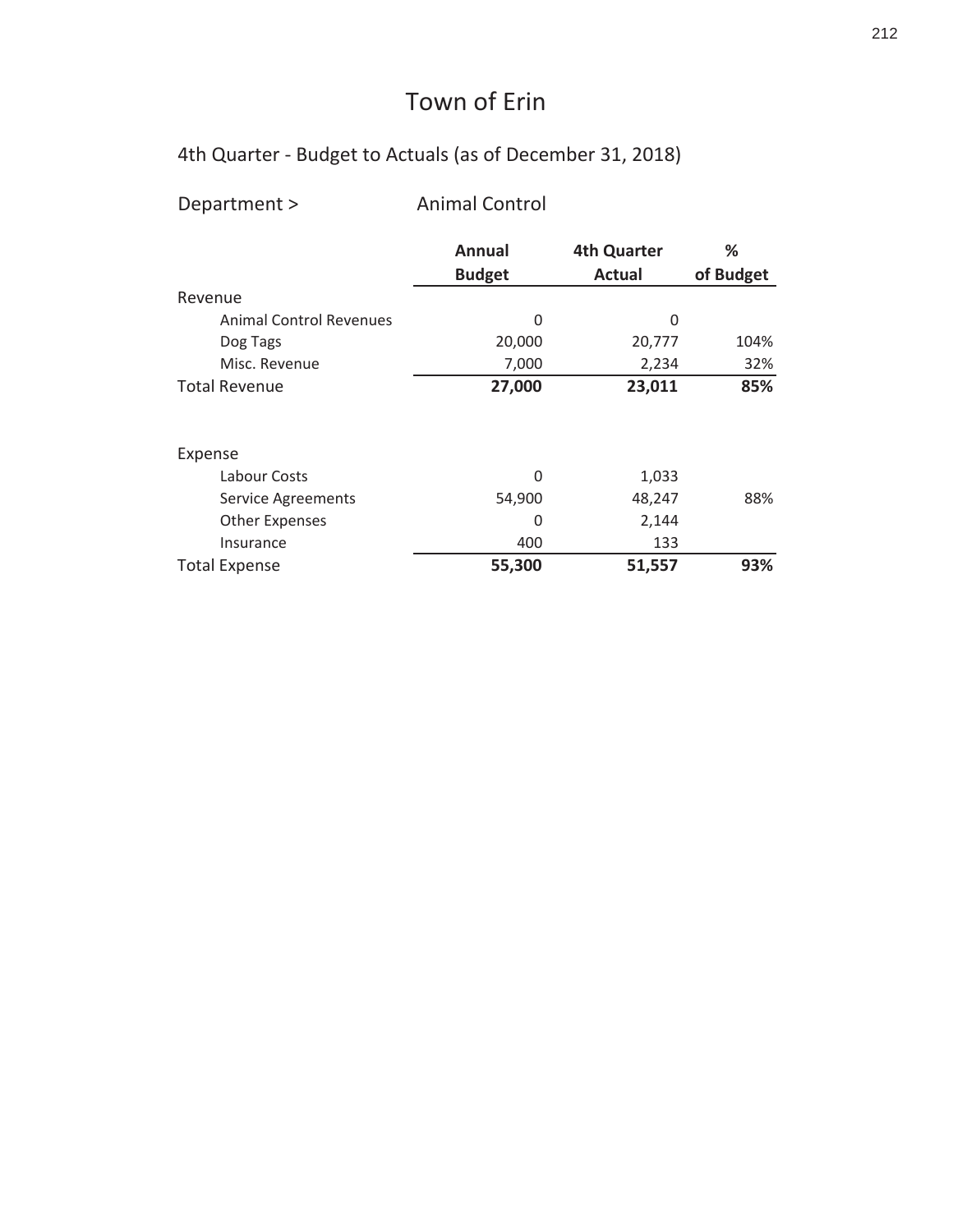# 4th Quarter - Budget to Actuals (as of December 31, 2018)

# Department > Fire & Emergency Services

|                                  | <b>Annual</b> | <b>4th Quarter</b> | %         |
|----------------------------------|---------------|--------------------|-----------|
|                                  | <b>Budget</b> | <b>Actual</b>      | of Budget |
| Revenue                          |               |                    |           |
| <b>Burn Permits</b>              | 26,000        | 26,099             | 100%      |
| Lease Agreements                 | 33,700        | 90,035             | 267%      |
| Donations                        | 500           | 2,358              | 472%      |
| Miscellaneous Revenue            | 34,000        | 2,036              | 6%        |
| <b>Transfer from DC Reserves</b> | 33,200        | 33,200             | 100%      |
| Inter Dept Recovery              | 0             | 0                  |           |
| <b>Total Revenue</b>             | 127,400       | 153,728            | 121%      |
|                                  |               |                    |           |
|                                  |               |                    |           |
| Expense                          |               |                    |           |
| Labour Costs                     | 431,500       | 426,303            | 99%       |
| <b>Supplies &amp; Material</b>   | 56,500        | 59,186             | 105%      |
| Legal Fees                       | 9,000         | 6,680              | 74%       |
| Service Agreements               | 45,200        | 57,704             | 128%      |
| <b>Utilities</b>                 | 23,700        | 39,032             | 165%      |
| Equipment / Small Tools          | 10,000        | 11,001             | 110%      |
| Vehicle Maintenance              | 32,400        | 40,115             | 124%      |
| <b>Other Expenses</b>            | 41,600        | 59,776             | 144%      |
| Insurance & Legal                | 16,000        | 19,890             | 124%      |
| <b>Debt Servicing</b>            | 270,000       | 269,871            | 100%      |
| <b>Emergency Planning</b>        | 1,500         | 0                  |           |
| <b>Inter Dept Expenses</b>       | 0             | 10,539             |           |
| <b>Transfers to Reserves</b>     | $\Omega$      | 0                  |           |
| <b>Total Expense</b>             | 937,400       | 1,000,096          | 107%      |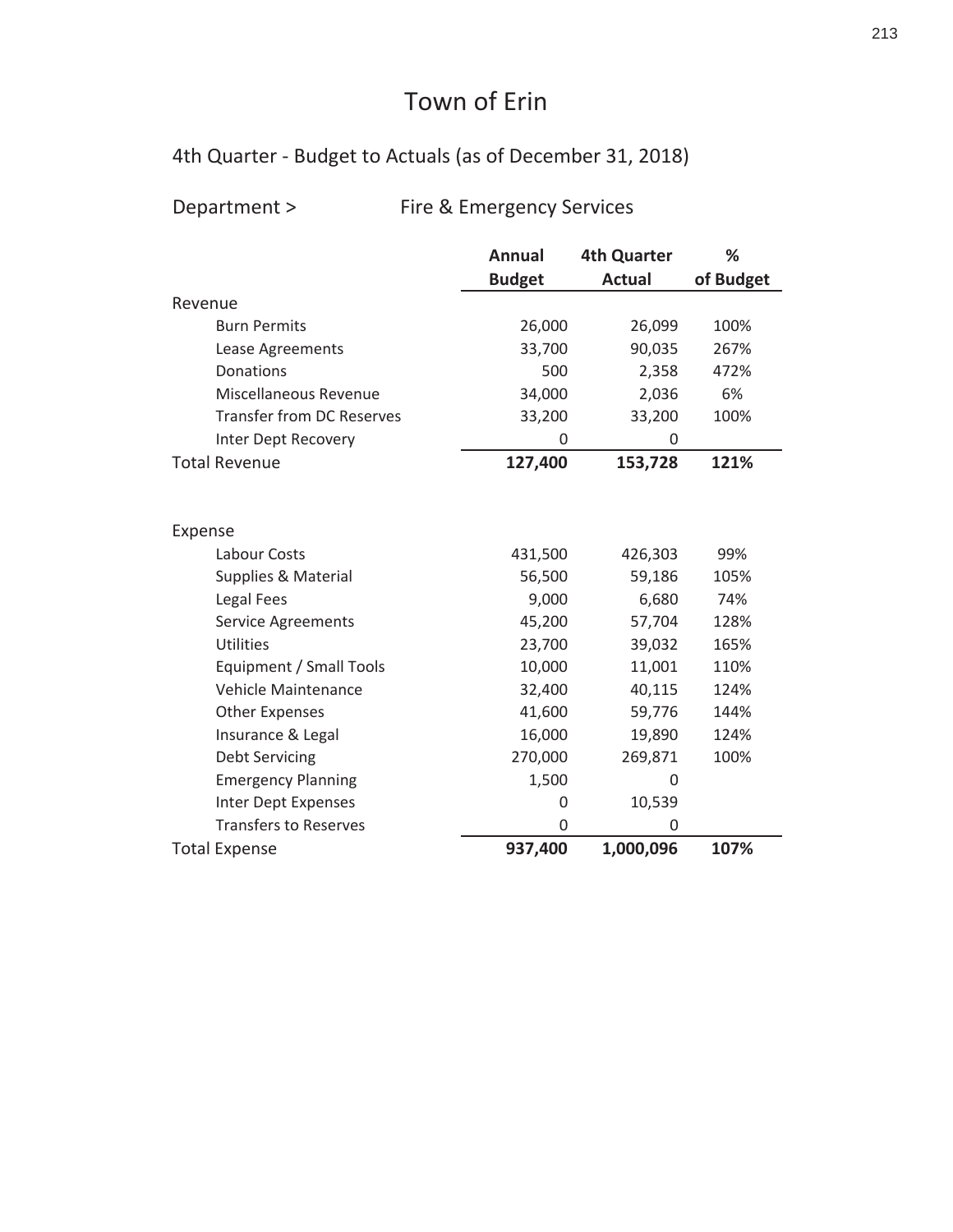| Department >              | Roads         |                    |           |
|---------------------------|---------------|--------------------|-----------|
|                           |               |                    |           |
|                           | <b>Annual</b> | <b>4th Quarter</b> | %         |
|                           | <b>Budget</b> | <b>Actual</b>      | of Budget |
| Revenue                   |               |                    |           |
| Gravel Levy               | 110,000       | 97,288             | 88%       |
| Miscellaneous Revenue     | 15,000        | 13,970             | 93%       |
| Cost Recovery             | 0             | 16,598             |           |
| <b>Total Revenue</b>      | 125,000       | 127,855            | 102%      |
|                           |               |                    |           |
| Expense                   |               |                    |           |
| Labour Costs              | 1,089,300     | 1,026,282          | 94%       |
| Supplies & Material       | 34,300        | 16,561             | 48%       |
| <b>Gravel Surface</b>     | 400,000       | 345,407            | 86%       |
| Sanding                   | 180,000       | 196,173            | 109%      |
| Signs                     | 10,000        | 12,405             | 124%      |
| Calcium                   | 195,000       | 157,998            | 81%       |
| <b>Purchased Services</b> | 15,000        | 32,311             | 215%      |
| Resealing                 | 80,000        | 5,503              | 7%        |
| Roads Maintenance         | 91,500        | 245,569            | 268%      |
| <b>Winter Control</b>     | 5,000         | 44,745             | 895%      |
| Telephone & Cell Phones   | 38,000        | 5,224              | 14%       |
| <b>Utilities</b>          | 21,400        | 14,754             | 69%       |
| Equipment/small tools     | 6,000         | 9,301              | 155%      |
| Vehicle Maintenance       | 186,100       | 236,428            | 127%      |
| Vehicle Fuel              | 156,000       | 157,147            | 101%      |
| <b>Other Expenses</b>     | 18,600        | 13,003             | 70%       |
| Insurance & Legal         | 91,000        | 28,830             | 32%       |
| <b>Debt Servicing</b>     | 137,300       | 137,225            | 100%      |
| Inter Dept Expenses       | 6,000         | 10,539             | 176%      |
| <b>Total Expense</b>      | 2,760,500     | 2,695,405          | 98%       |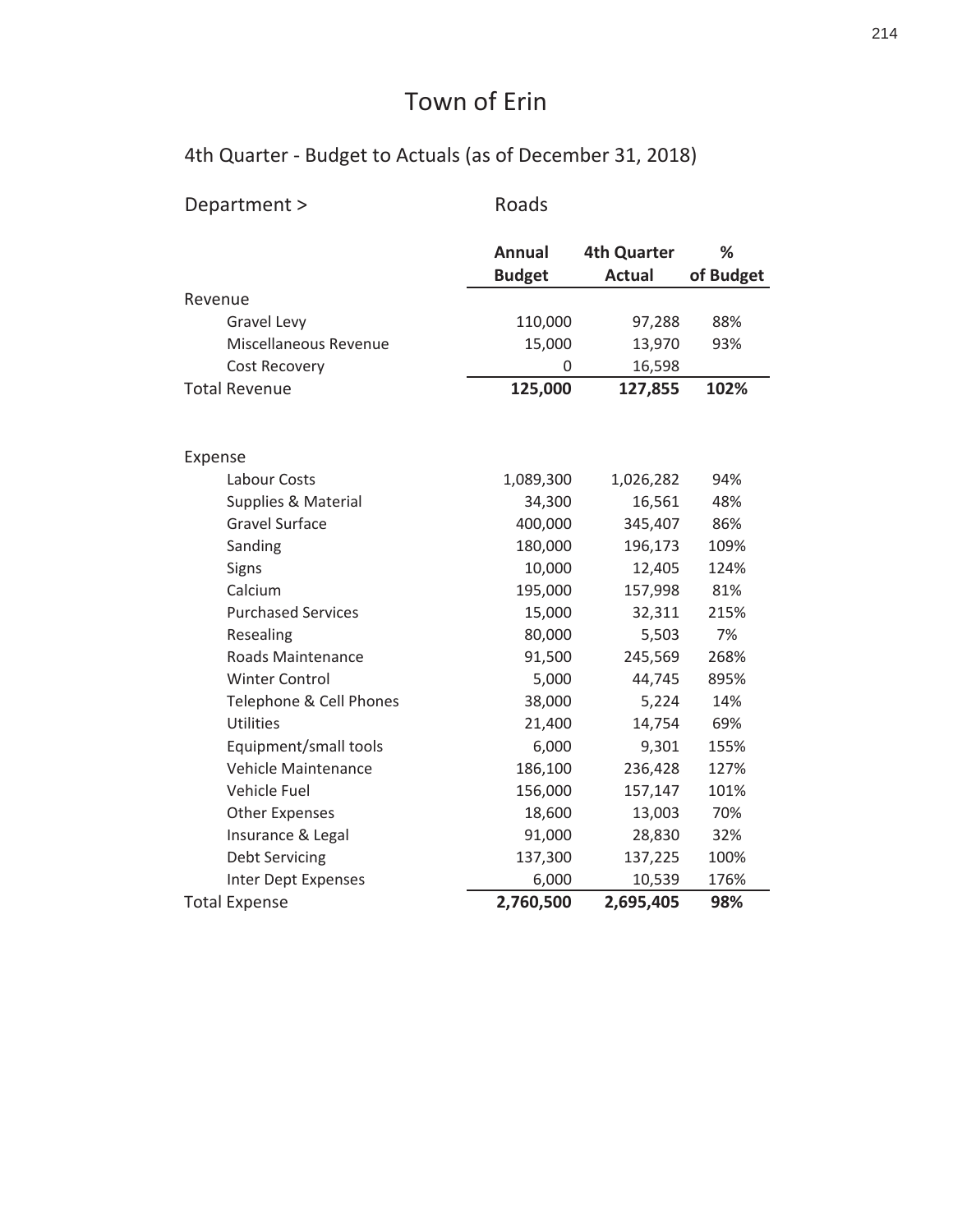| Department >                 | Streetlights  |                    |           |
|------------------------------|---------------|--------------------|-----------|
|                              | Annual        | <b>4th Quarter</b> | ℅         |
|                              | <b>Budget</b> | <b>Actual</b>      | of Budget |
| Revenue                      |               |                    |           |
| Special Area Charge          | 211,200       | 199,193            | 94%       |
| Inter Dept Recovery          | 0             | 0                  |           |
| <b>Total Revenue</b>         | 211,200       | 199,193            | 94%       |
| Expense                      |               |                    |           |
| Repairs                      | 40,000        | 54,367             | 136%      |
| <b>Utilities</b>             | 130,000       | 94,415             | 73%       |
| Insurance & Legal            | 1,200         | 400                |           |
| <b>Transfers to Reserves</b> | 40,000        | 50,011             | 125%      |
| <b>Total Expense</b>         | 211,200       | 199,193            | 94%       |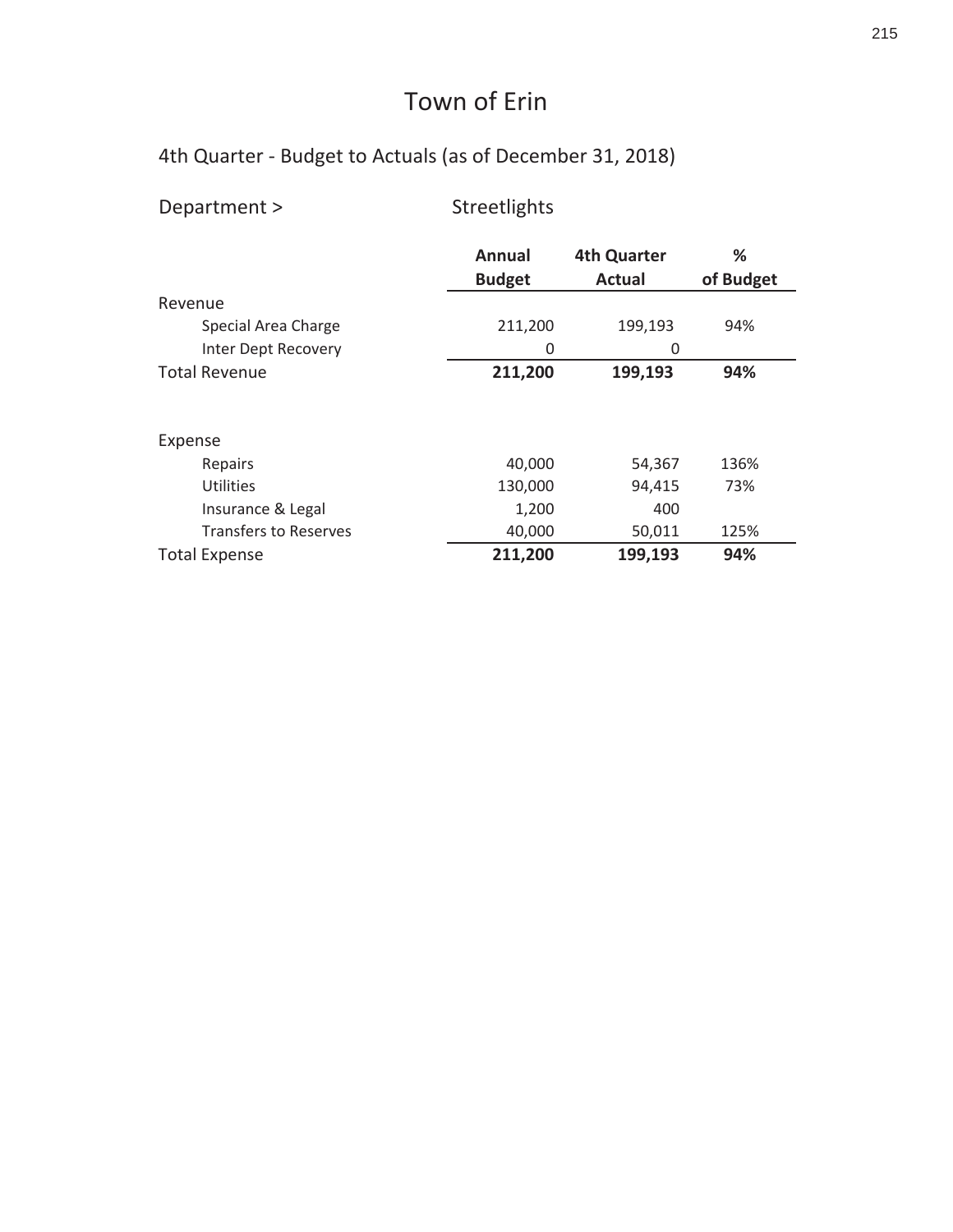| Department >                 | Water                          |                                     |                |
|------------------------------|--------------------------------|-------------------------------------|----------------|
|                              | <b>Annual</b><br><b>Budget</b> | <b>4th Quarter</b><br><b>Actual</b> | %<br>of Budget |
| Revenue                      |                                |                                     |                |
| <b>Water Revenues</b>        | 1,474,200                      | 1,435,251.24                        | 97%            |
| Miscellaneous Revenue        | 48,500                         | 27,071                              | 56%            |
| Inter Dept Recovery          | 5,000                          | 0                                   |                |
| <b>Total Revenue</b>         | 1,527,700                      | 1,462,322                           | 96%            |
|                              |                                |                                     |                |
| Expense                      |                                |                                     |                |
| Labour Costs                 | 542,500                        | 337,599                             | 62%            |
| Supplies & Material          | 50,500                         | 19,808                              | 39%            |
| Consulting                   | 8,600                          | 11,930                              | 139%           |
| <b>Service Agreements</b>    | 34,000                         | 418,586                             | 1231%          |
| <b>General Maintenance</b>   | 96,100                         | 52,221                              | 54%            |
| Telephone & Mobile           | 8,000                          | 5,633                               | 70%            |
| Hydro                        | 119,100                        | 63,377                              | 53%            |
| <b>Natural Gas</b>           | 2,300                          | 1,681                               | 73%            |
| Equipment / Small Tools      | 6,000                          | 16,372                              | 273%           |
| <b>Other Expenses</b>        | 33,000                         | 16,570                              | 50%            |
| Insurance & Legal            | 16,800                         | 27,646                              | 165%           |
| <b>Debt Servicing</b>        | 2,000                          |                                     | 0%             |
| Inter Dept Expenses          | 23,300                         | 6,236                               | 27%            |
| <b>Transfers to Reserves</b> | 585,500                        | 484,662                             | 0%             |
| <b>Total Expense</b>         | 1,527,700                      | 1,462,322                           | 96%            |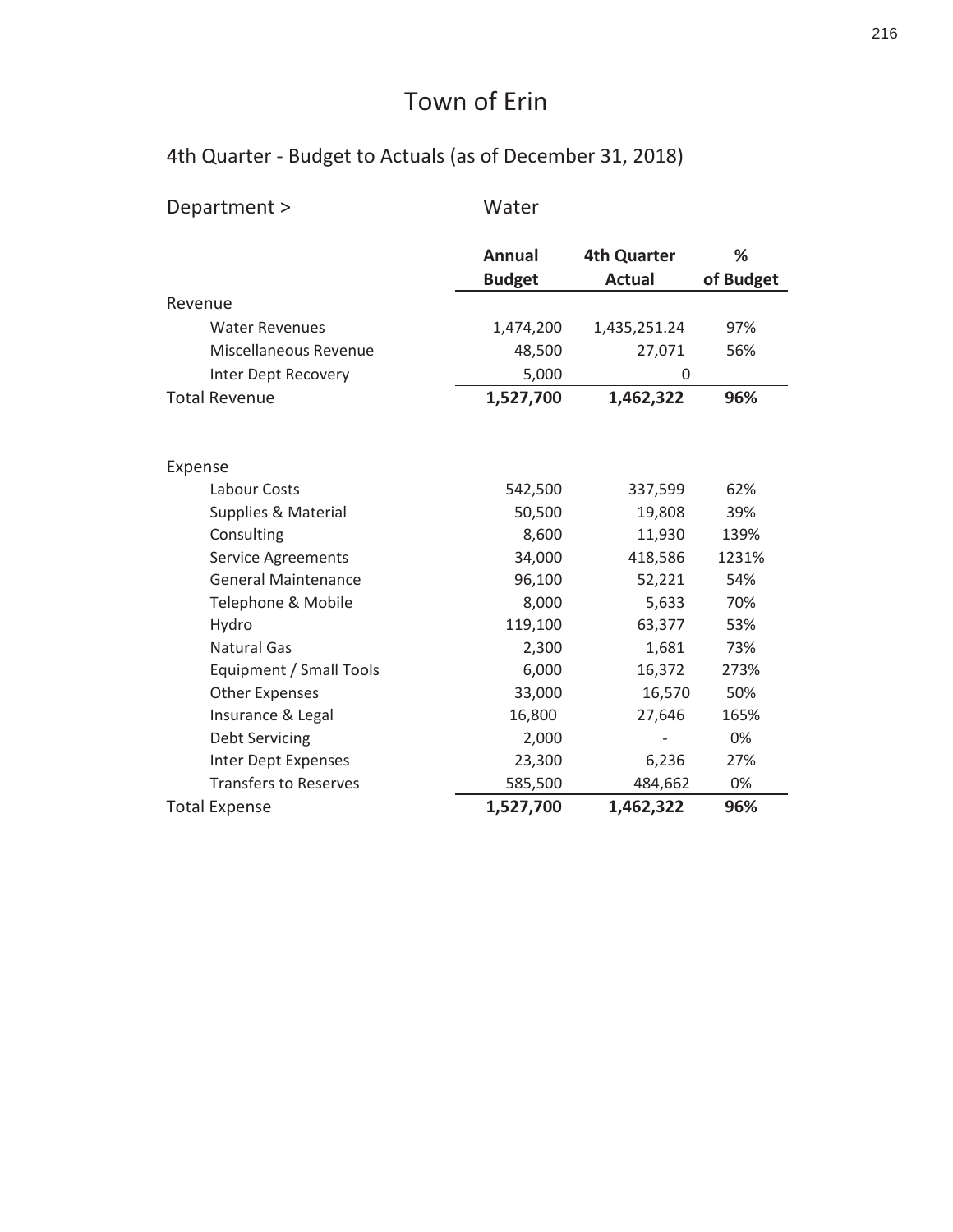4th Quarter - Budget to Actuals (as of December 31, 2018)

Department > The Show Environmental Services

|                            | <b>Annual</b> | <b>4th Quarter</b> | ℅         |
|----------------------------|---------------|--------------------|-----------|
|                            | <b>Budget</b> | <b>Actual</b>      | of Budget |
| Revenue                    |               |                    |           |
| Grant                      | 0             | 0                  |           |
| Miscellaneous Revenue      | 0             | 0                  |           |
| <b>Total Revenue</b>       | $\bf{0}$      | 0                  |           |
|                            |               |                    |           |
| Expense                    |               |                    |           |
| <b>Service Agreements</b>  | 15,000        | 12,320             | 82%       |
| <b>Consulting Services</b> | 5,000         | 0                  |           |
| Source Water Protection    | 0             | 300                |           |
| Maintenance                | 3,370         | 2,286              | 68%       |
| <b>Total Expense</b>       | 23,370        | 14,906             | 64%       |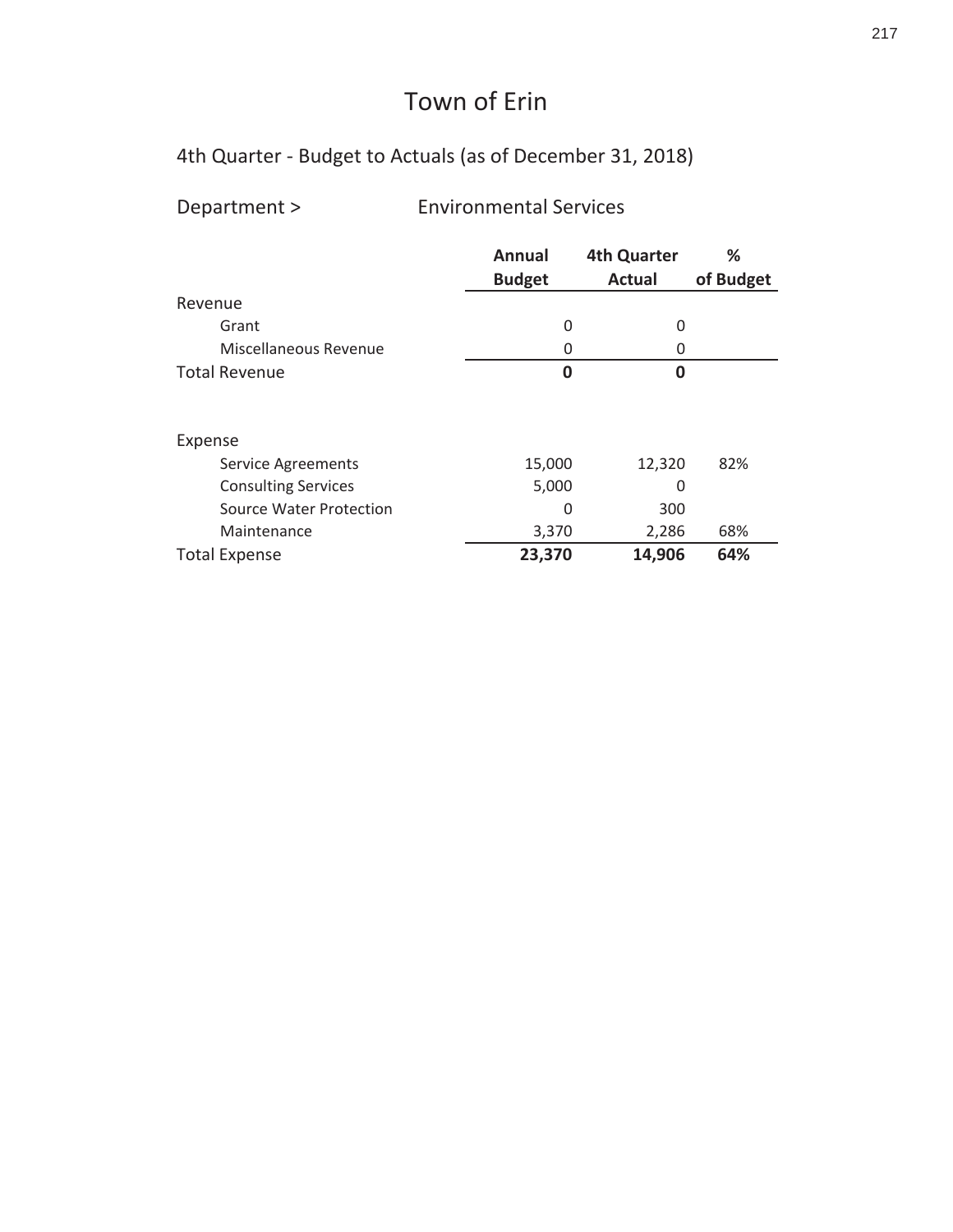| Department >                                     | Recreation       |                    |             |
|--------------------------------------------------|------------------|--------------------|-------------|
|                                                  | <b>Annual</b>    | <b>4th Quarter</b> | %           |
|                                                  | <b>Budget</b>    | <b>Actual</b>      | of Budget   |
| Revenue                                          |                  |                    |             |
| Capital Surcharge                                | 6,000            | 33,065             | 551%        |
| Ice Rental                                       | 497,805          | 397,696            | 80%         |
| Rentals                                          | 135,965          | 108,019            | 79%         |
| <b>Baseball</b>                                  | 22,705           | 13,166             | 58%         |
| Soccer                                           | 24,775           | 22,379             | 90%         |
| Advertising                                      | 8,050            | 5,086              | 63%         |
| Donations & Fundraising                          | 2,800            | 15,000             | 536%        |
| Grant                                            | 6,500            | 7,610              | 117%        |
| Micro Fit Solar                                  | 0                | 6,667              |             |
| Miscellaneous Revenue                            | 27,200           | 28,570             | 105%        |
| <b>Transfers fm Reserves</b>                     | 43,000           | 26,445             | 61%         |
| <b>Total Revenue</b>                             | 774,800          | 663,704            | 86%         |
|                                                  |                  |                    |             |
| Expense<br>Labour Costs                          | 539,400          |                    |             |
|                                                  | 148,970          | 619,773<br>60,304  | 115%<br>40% |
| Supplies & Material                              |                  | 85,169             | 591%        |
| Service Agreements<br><b>General Maintenance</b> | 14,400           | 44,961             | 68%         |
| <b>Winter Control</b>                            | 66,200           | 4,968              | 25%         |
| Telephone & Mobile                               | 19,500<br>14,200 | 7,579              | 53%         |
| Hydro                                            | 222,050          | 180,605            | 81%         |
| <b>Natural Gas</b>                               | 47,200           | 49,172             | 104%        |
| Water & Sewage                                   | 47,650           | 52,930             | 111%        |
| Equipment / Small Tools                          | 84,250           | 19,061             | 23%         |
| Vehicle Maintenance                              | 3,400            | 787                | 23%         |
| <b>Other Expenses</b>                            | 53,840           | 18,035             | 33%         |
| Insurance & Legal                                | 23,800           | 32,269             | 136%        |
| <b>Debt Servicing</b>                            | 26,500           | 26,445             | 100%        |
| <b>Transfers to Reserves</b>                     | 30,590           | 73,065             | 239%        |
| <b>Total Expense</b>                             | 1,341,950        | 1,275,123          | 95%         |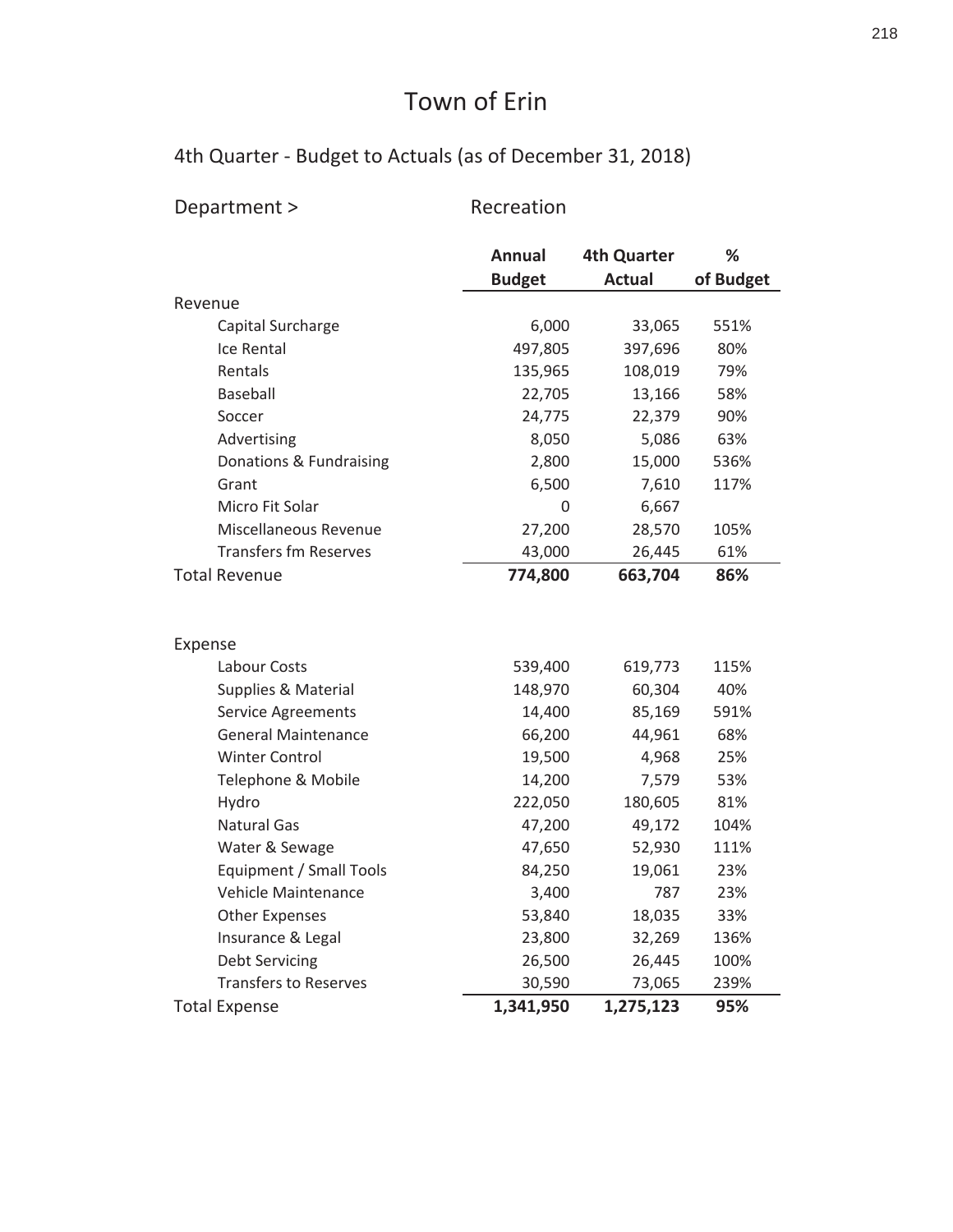| Department >                 | Cemeteries              |                                     |                |
|------------------------------|-------------------------|-------------------------------------|----------------|
|                              | Annual<br><b>Budget</b> | <b>4th Quarter</b><br><b>Actual</b> | ℅<br>of Budget |
| Revenue                      |                         |                                     |                |
| Miscellaneous Revenue        | 0                       | 25                                  |                |
| Transfer fm Reserve          | Ω                       | 0                                   |                |
| <b>Total Revenue</b>         | 0                       | 25                                  |                |
| Expense                      |                         |                                     |                |
| <b>General Maintenance</b>   | 4,000                   | 1,416                               |                |
| <b>Transfers to Reserves</b> | 0                       | 0                                   |                |
| <b>Total Expense</b>         | 4,000                   | 1,416                               |                |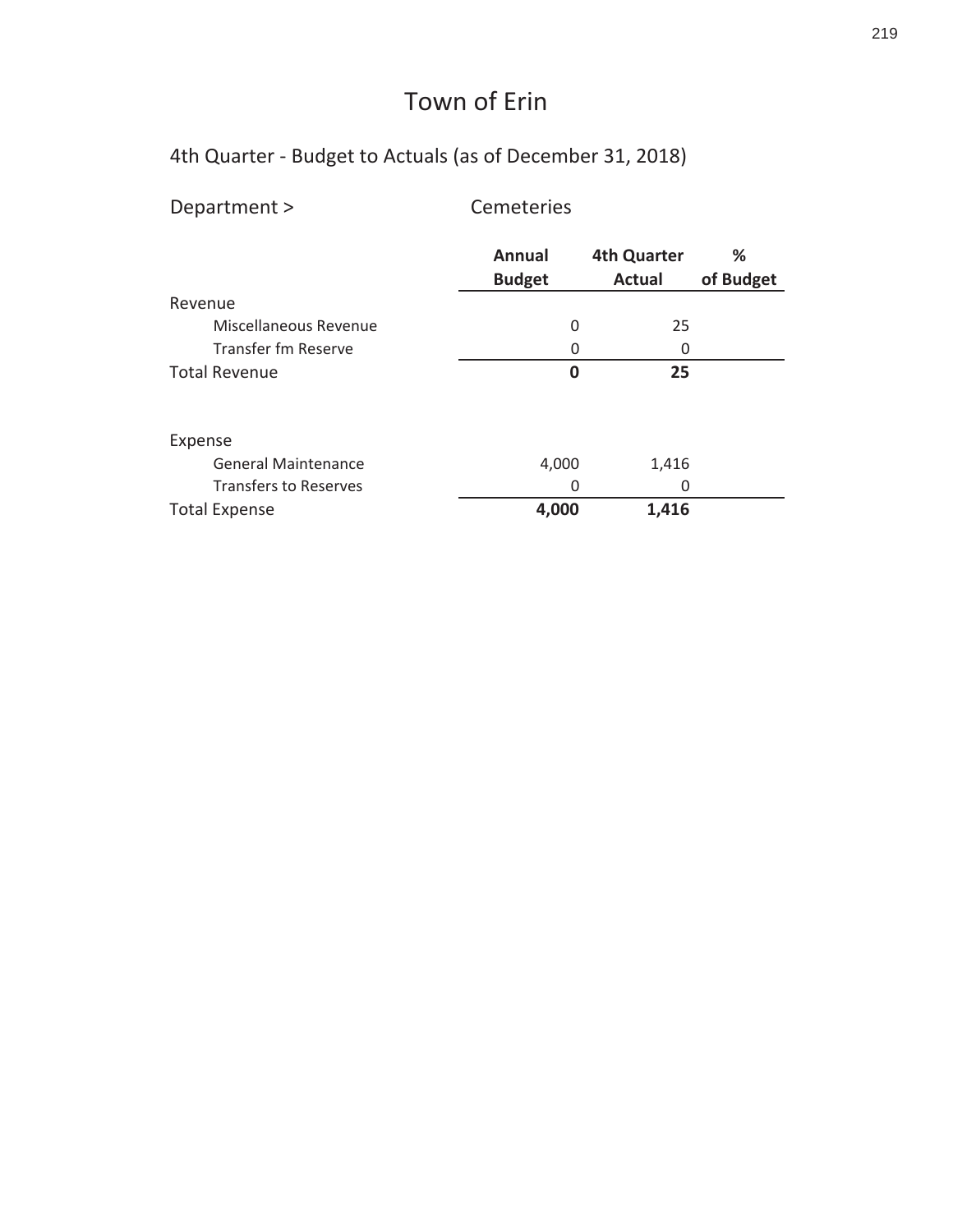| Department >                 | BIA           |                    |           |
|------------------------------|---------------|--------------------|-----------|
|                              | Annual        | <b>4th Quarter</b> | ℅         |
| Revenue                      | <b>Budget</b> | <b>Actual</b>      | of Budget |
| Special Levy                 | 17,200        | 17,200             | 100%      |
| Miscellaneous Revenue        | 18,100        | 15,108             | 83%       |
| <b>Transfer fm Operating</b> | 13,500        | 13,500             | 100%      |
| Trf fm BIA Reserve           | 0             | 0                  |           |
| <b>Total Revenue</b>         | 48,800        | 45,808             | 94%       |
| Expense                      |               |                    |           |
| Supplies & Material          | 13,200        | 5,710              | 43%       |
| Advertising/Promo            | 32,700        | 26,903             | 82%       |
| <b>Other Expenses</b>        | 2,900         | 1,832              | 63%       |
| Inter Dept Expenses          | 0             | 0                  |           |
| <b>Transfers to Reserves</b> | 0             | 11,363             |           |
| <b>Total Expense</b>         | 48,800        | 45,808             | 94%       |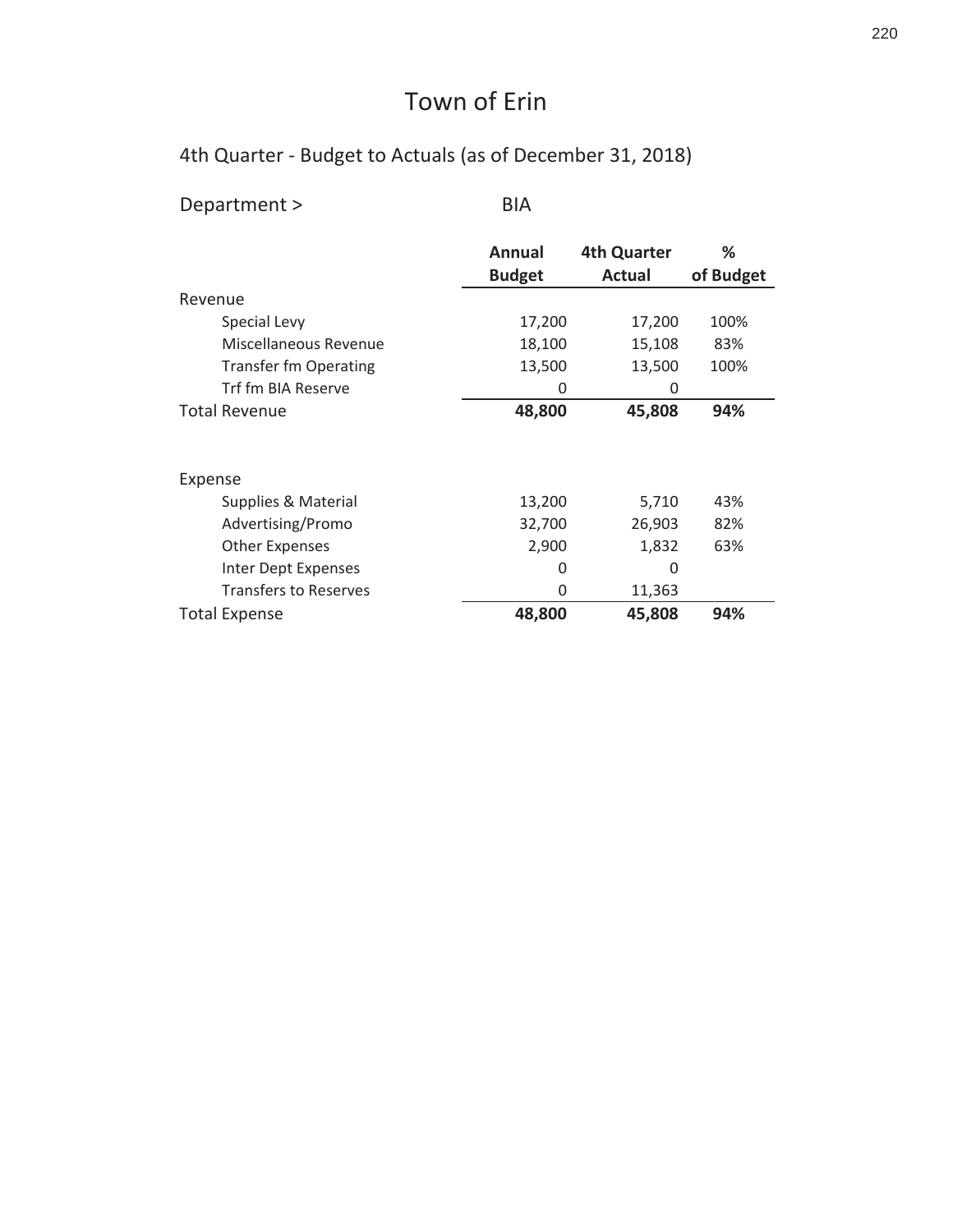# 2015 / 2016 / 2017 / 2018 Capital Projects<br>Fourth Quarter 'Budget vs. Actuals' as of December 31, 2018

**Status** 

Project complications/delays being encountered <mark>in the state of the state of the state of the state of the state of the state of the state of the state of the state of the state of the state of the state of the state of th</mark>

|                                    |                | Corporate Services                                                                        |                                                                                                                                                                                             |        |                                                                                                                                                                                                                                                                                                                                                                            |                     |                                       |                                                      |                                              |                             |                                                                                                                                            |                     |
|------------------------------------|----------------|-------------------------------------------------------------------------------------------|---------------------------------------------------------------------------------------------------------------------------------------------------------------------------------------------|--------|----------------------------------------------------------------------------------------------------------------------------------------------------------------------------------------------------------------------------------------------------------------------------------------------------------------------------------------------------------------------------|---------------------|---------------------------------------|------------------------------------------------------|----------------------------------------------|-----------------------------|--------------------------------------------------------------------------------------------------------------------------------------------|---------------------|
| Jeniginal<br><b>Budget</b><br>Year | #              | Project Title                                                                             | Description                                                                                                                                                                                 | Status | <b>Status Description</b>                                                                                                                                                                                                                                                                                                                                                  | <b>Total Budget</b> | Amount Spent In<br><b>Prior Years</b> | Amount Spent In 2018<br>(as of December 31,<br>2018) | Remaining Budget<br>Available For<br>Project | Project Transfer to<br>2019 | Approved Sources of Funding                                                                                                                | Keystone GL Account |
|                                    |                | Property Sale of Shamrock Rd. and<br>Concession 8 Lot 26                                  | 1 Shamrock Rd (Water shop) was declared excess. land<br>Concession 8 Lot 26                                                                                                                 |        | Real Estate Commission, legal fees and engineering<br>Sold for \$1.2m. Funds received and expended with<br>allocated \$1m to Infrastructure Reserve and \$130k<br>\$12,137.45 transferred to Infrastructure Reserve.<br>for Town Hall and Roads shop renovations. Sold<br>fees for compliance review. Resolution #18-160<br>land Concession 8 Lot 26 with next proceeds of | 1,212,229           | ï<br>S                                | 67,019.41                                            | 1,015,209                                    | 3,072                       | transferred to To Town Facilities<br>\$1,012,137.45 was transferred<br>to Infrastructure Reserve.<br>\$3,071.82 remains to be<br>projects. | 20-8100-7025        |
| 2018                               | $\overline{ }$ | including the Roads Opearations<br>Renovations at Town facilities<br>Centre and Town Hall | Council Resolution #18-160 approved \$130,000 from the<br>facilites renovations including the Roads Operations<br>sale of property proceeds to be allocated to Town<br>Centre and Town Hall |        | was contacted. Project expected to be completed in<br>Transferred from Shamrock sale. RFP was issued for<br>the Works roof rebuild and successful proponent<br>Q4 2018.                                                                                                                                                                                                    | 130,000             |                                       | 64,138.23                                            | 65,862                                       | 65,862                      | Sale of property proceeds<br>(5130,000)                                                                                                    | 20-8100-7060        |
| 2018                               | $\sim$         | Server Room A/C                                                                           | overheating, drain routing to remove condensation<br>includes standalone unit to keep servers from                                                                                          |        | Final invoice to be received and paid.                                                                                                                                                                                                                                                                                                                                     | 12,000              |                                       | 2,192.53                                             | 9,807                                        | ï                           | Taxation (\$12,000)                                                                                                                        | 20-8102-7030        |
| 2017                               | $\mathsf{m}$   | Municipal Office - Renovations                                                            | Address numerous deficiencies within Town Hall,<br>2017 Budget Carryforward: \$151,500<br>especially AODA requirements                                                                      |        | Town renovation complete. Grant application was<br>not successful. Council approved to move forward<br>portion of funding.<br>with Town's                                                                                                                                                                                                                                  | 151,500             | 137,156                               | 11,694.13                                            | 2,650                                        |                             | Admin Office Reserve (\$100,000)<br>Taxation (\$51,500)                                                                                    | 20-8102-7000        |
| 2018                               | 4              | Replace telephone system                                                                  |                                                                                                                                                                                             |        | Project complete.                                                                                                                                                                                                                                                                                                                                                          | 30,000              |                                       | 25,169.10                                            | 4,831                                        |                             | Admin - Phone Reserves<br>Taxation (\$20,000)<br>(510,000)                                                                                 | 20-8102-7040        |
| 2018                               | $\sqrt{2}$     | Municipal building security                                                               | Includes security camera installation and card readers<br>nstallation                                                                                                                       |        | Card reader implementation complete with some<br>work pending over the auto door closers. Security<br>camera installation pending.                                                                                                                                                                                                                                         | 25,000              |                                       | 20,098.07                                            | 4,902                                        |                             | Infrastructure Renewal Reserve<br>(\$25,000)                                                                                               | 20-8102-7040        |
| 2018                               | $\circ$        | Elevator                                                                                  | Townhall to meet accessibility regulations in Ontario                                                                                                                                       |        | purchased. Construction project will be completed<br>Council Resolution #19-051 to increase budget by<br>\$60,000. RFP was awarded. Elevator was<br>early 2019.                                                                                                                                                                                                            | 310,000             |                                       | 24,720.05                                            | 285,280                                      | 285,280                     | Debt (\$310,000)                                                                                                                           | 20-8102-7000        |
|                                    |                |                                                                                           |                                                                                                                                                                                             |        | Total $>$                                                                                                                                                                                                                                                                                                                                                                  | 1,870,729           | 137,156                               | 215,031.52                                           | 1,388,541                                    | 354,214                     |                                                                                                                                            |                     |
|                                    |                |                                                                                           |                                                                                                                                                                                             |        | Amortization                                                                                                                                                                                                                                                                                                                                                               |                     |                                       |                                                      |                                              |                             |                                                                                                                                            |                     |

ancial Reports\4th Quarter\2018 Q4 Capital Projects Budget vs Actuals W:\Finance\2018 Fin

Appendix B  $221$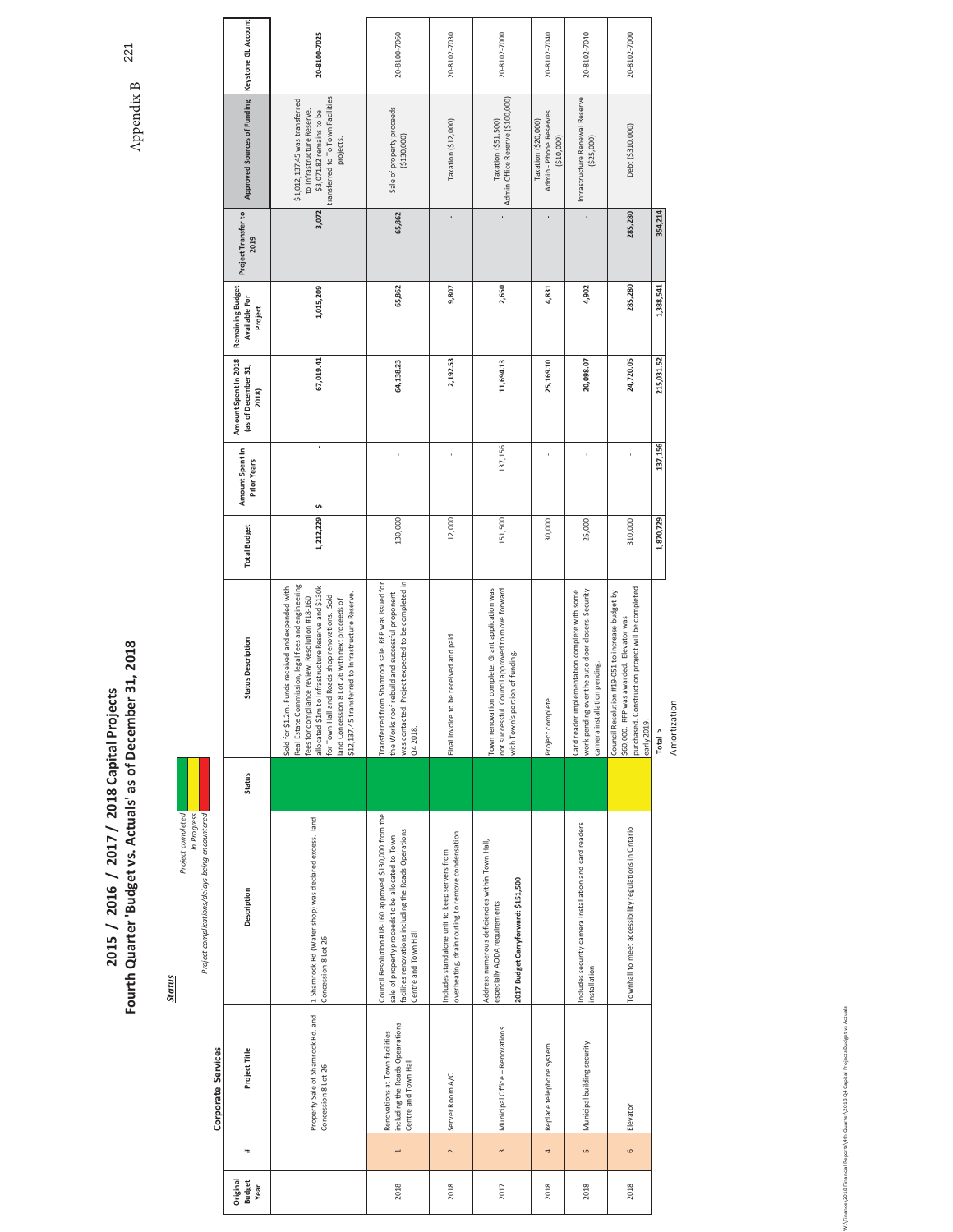Project complications/delays being encountered<br>In Progress<br>Project complications/delays being encountered Project completed Project complications/delays being encountered *<i>In* Progress

**Fire & Emergency Services Program** 

Fire & Emergency Services Program

Project Title Project Description Status Status Description Status Description Total Budget Amount Spent (as of December 3.1, Available For Project Transfer to Approved Sources of Funding Keystome GLACcount<br>Hole and Descri Keystone GL Accour 20-8200-5624 20-8201-7040 20-8300-7040 10-3000-5375 2015 Pumper11 Replacement - Erin 2015 Budget Carryforward: \$284,000 nicked Council Resolution #183-388 RFP was awarded for says argust carry and the spacement - Erin 2015 Budget Carryforward: \$287,000 not Fire 20200-5624<br>I 20-8201-7040 Τόσεθ , Hydraulic Shears Muty utters , Phopet Complete , Project Complete Project Complete , Project Complete , Project Complete , a cosa το τρατο τους τους τρατο τους τρατο τους τρατο τους τρατο τους τρατο τρατο τρατο τ **(**3000 **13,000** 13,000 **13,000 15,000 15,000 16,000 16,000 16,000 16,000 16,000 16,000 16,000 16,000** Issued Debt (\$517,000) and Fire<br>Truck Reserve (\$31k) Taxation (\$20,000)<br>Infrastructure Renewal Reserve<br>(\$100,000) Infrastructure Renewal Reserve<br>(\$35,000) Working Capital Reserve to Fire<br>Truck Reserve (\$75,000) 2018 | Contributionto Resolution #17-405 approves a transfer from working<br>I Tanker 1990 International capital reserve for 2018 | Capital Completed Completed Completed Completed Capital Reserve for 2018 | Truck Reserve (\$75 Infrastructure Renewal Reserve<br>(\$13,000) Approved Sources of Funding Infrastructure Renewal Reserve Taxation (\$20,000) 547,945 Project Transfer to<br>2019 547,945  $\bar{z}$  $\bar{z}$  $\bar{z}$ WƌŽũĞĐƚŽŵƉůĞƚĞ ϭϮϬ͕ϬϬϬ Ͳ **ϴϵ͕ϭϱϮ͘ϱϳ ϯϬ͕ϴϰϳ Ͳ** J, Remaining Budget<br>Available For<br>Project 547,945 30,847 1,796 13,000 593,588 Amount Spent In 2018<br>(as of December 31,<br>2018) 33,204.29 89,152.57 75,000.00 197,356.86  $\bar{1}$ Ŷ, Amount Spent In<br>Prior Years  $\bar{1}$  $\hat{\boldsymbol{\theta}}$  $\bar{\beta}$  $\bar{1}$ 547,945 120,000 35,000 75,000 13,000 790,945 **Total Budget** Completed in 2017 utilizing operating budget. There<br>will not be a withdrawal from Infrastructure<br>Renewal Reserve.<br>Total > Completed in 2017 utilizing operating budget. There Council Resolution #18-368 RFP was awarded for<br>\$547,945. will not be a withdrawal from Infrastructure **Status Description** roject Complete roject Complete Renewal Reserve. ompleted Status Resolution #17-405 approves a transfer from working<br>capital reserve to fire truck reserve for 2018 2015 Budget Carryforward: \$264,000<br>2016 Budget Carryforward: \$257,000 wo repeaters for Pumpers 11 and 52 Two repeaters for Pumpers 11 and 52 2017 Budget Carryforward: \$20,000<br>2018 Budget Addition: \$100,000 **2017 Budget Carryforward: \$20,000 2018 Budget Addition: \$100,000** heavy duty cutters Project Description Radio System Upgrade and Radio<br>Reception Radio System Upgrade and Radio<br>Reception Pumper 11 Replacement - Erin<br>Station 10 Contribution to Replace Water<br>Tanker - 1990 International Computer aided dispatch Project Title 2018 | 11 | Computer aided dispatch lydraulic Shears  $\Omega$  $\Xi$  $\mathbf{r}$  $\ddot{}$  $\infty$  $\circ$ Driginal<br>Budget<br>Year 2015 2017 2018 2018 2018

**dŽƚĂůх ϳϵϬ͕ϵϰϱ Ͳ ϭϵϳ͕ϯϱϲ͘ϴϲ ϱϵϯ͕ϱϴϴ ϱϰϳ͕ϵϰϱ**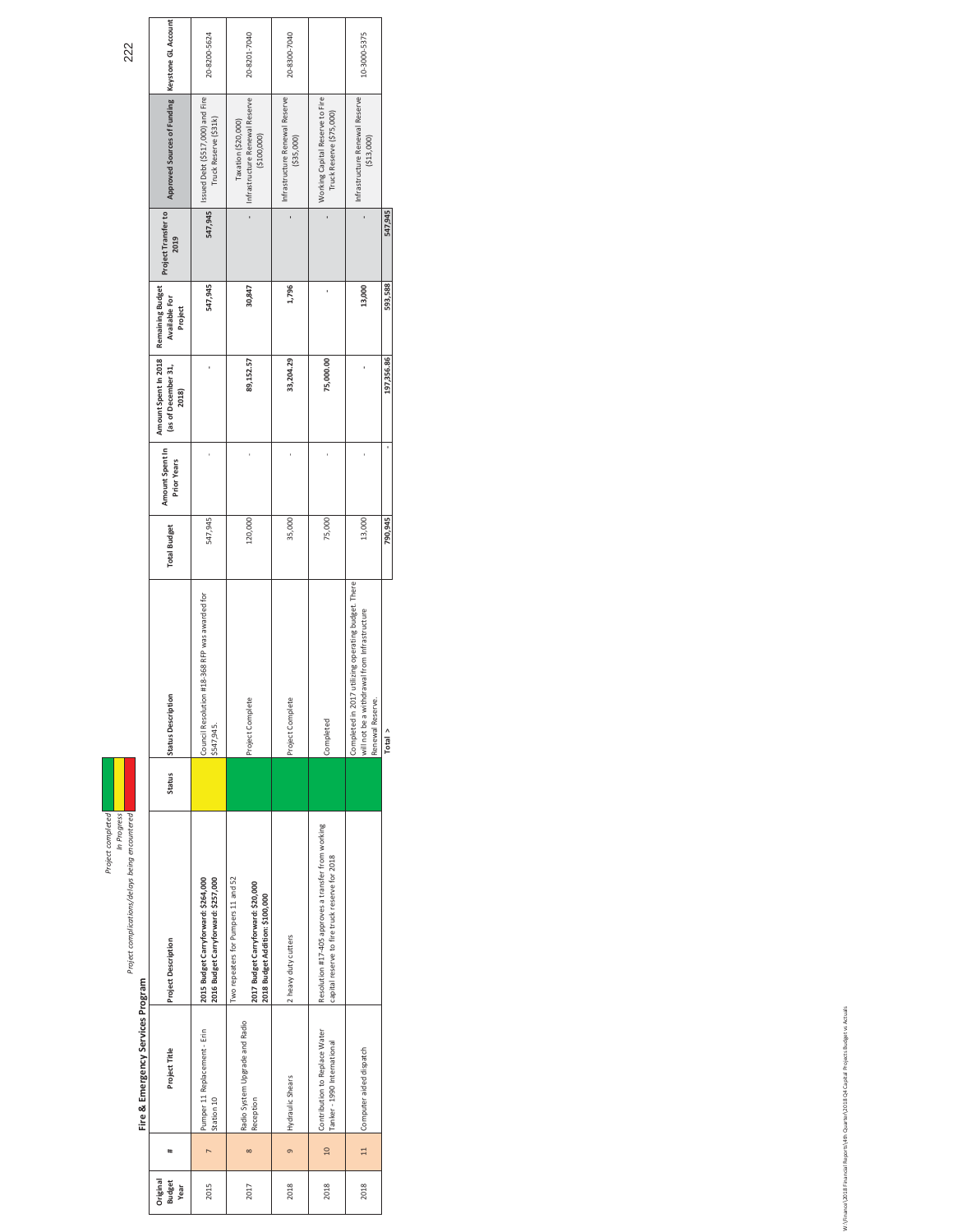| roject completed | In Progress | troject complications/delays being encountered |
|------------------|-------------|------------------------------------------------|

|                                   |                 | Roads Program                                               |                                                                                                                                                                                                                                                                                            |               |                                                                                                                         |                     |                                       |                                                      |                                                     |                             |                                                                                     |                              |
|-----------------------------------|-----------------|-------------------------------------------------------------|--------------------------------------------------------------------------------------------------------------------------------------------------------------------------------------------------------------------------------------------------------------------------------------------|---------------|-------------------------------------------------------------------------------------------------------------------------|---------------------|---------------------------------------|------------------------------------------------------|-----------------------------------------------------|-----------------------------|-------------------------------------------------------------------------------------|------------------------------|
| Driginal<br><b>Budget</b><br>Year | #               | Project Title                                               | <b>Project Description</b>                                                                                                                                                                                                                                                                 | <b>Status</b> | Status Description                                                                                                      | <b>Total Budget</b> | Amount Spent In<br><b>Prior Years</b> | Amount Spent In 2018<br>(as of December 31,<br>2018) | Remaining Budget<br><b>Available For</b><br>Project | Project Transfer to<br>2019 | Approved Sources of Funding                                                         | GL Account                   |
| 2017                              | 12              | Station St. Rehabilitation                                  | 2017 Budget Carryforward: \$1,221,154<br>Bridge, Dam, & Sidewalk replacement                                                                                                                                                                                                               |               | Budgeted for complete project in 2019                                                                                   | 1,221,154           | 57,573                                | 32,390.53                                            | 1,131,191                                           |                             | Debt                                                                                | 20-8400-7000<br>20-8400-7010 |
| 2016                              | $\frac{1}{2}$   | Urban Reconstruct - Daniel St (Ross<br>to south of Church)  | Expenses came in 2018. Funded from Roads Capital<br>2015 Budget Carryforward to 2017: \$78,120<br>Reserve                                                                                                                                                                                  |               | Storm study complete. Base plan survey complete.<br>Delayed until waste water environmental<br>assessment is finalized. | 78,120              |                                       | 46,175.90                                            | 31,944                                              |                             | Roads Capital Reserve (\$46,555)<br>Remainder from DC Reserves                      | 20-8401-7010<br>20-8401-7000 |
| 2015                              | 14              | Replace Bridge 2045 (4 <sup>th</sup> line) -<br>Design only | 2016 Budget Carryforward: \$28,438                                                                                                                                                                                                                                                         |               | Environmental Assessment complete. No more<br>invoices.                                                                 | 28,438              | 6,248                                 |                                                      | 22,190                                              |                             | Roads Capital Reserve                                                               | 20-8410-7000                 |
| 2018                              | 15              | Culvert 2045 Replacement-Fourth<br>Line                     | Council Resolution #18-117 approved a transfer from the<br>Surface Treatment project surplus to the Culvert 2045<br>Replacement project of \$133,000                                                                                                                                       |               | Project Complete. No more invoices.                                                                                     | 758,600             |                                       | 744,602.10                                           | 13,998                                              |                             | Taxation (\$133,000)<br>Gas Tax (\$236,192)<br>Debt (\$225,000)<br>OCIF (\$164,408) | 20-8410-7010<br>20-8410-7000 |
| 2017                              | 16              | Sidewalk Program                                            | Council Resolution #17-455 approved a \$32,000 increase<br>to the 2018 Sidewalk program funded from the Sidewalk<br>Miscellaneous sidewalk replacement including Barker<br>2018 Budget Addition: \$60,000 + \$32,000<br>2017 Budget Carryforward: \$60,000<br>Street sidewalk.<br>reserve. | 2018.         | Project has been tendered and awarded. Successful<br>proponent is expected to complete all work by Q3                   | 152,000             |                                       | 144,091.61                                           | 7,908                                               |                             | Sidewalk Reserve (\$32,000)<br>Taxation (\$60,000)<br>Gas Tax (\$60,000)            | 20-8420-7000                 |
| 2018                              | $\overline{17}$ | Dundas St.                                                  | Pulverize and resurface (from Erin Heights to Bridge at<br>Carberry)                                                                                                                                                                                                                       |               | Project Complete. No more invoices.                                                                                     | 85,000              |                                       | 72,102.14                                            | 12,898                                              |                             | Taxation (\$85,000)                                                                 | 20-8414-7000                 |
| 2018                              | 18              | Rural Reconstruction SR 27<br>"Moonshine Mountain"          | Excavate a significant portion of the hillside gravel to<br>realign the road to provide a wider road surface and<br>improved drainage and<br>roadside safety                                                                                                                               |               | Project Complete. No more invoices.                                                                                     | 50,000              |                                       | 55,981.99                                            | 5,982                                               |                             | Debt (\$50,000)                                                                     | 20-8415-7000                 |

Quarter\2018 Q4 Capital Projects Budget vs Actuals Wi\Finance\2018 Financial Reports\4th Quarter\2018 Q4 Capital Projects Budget vs Actuals 12018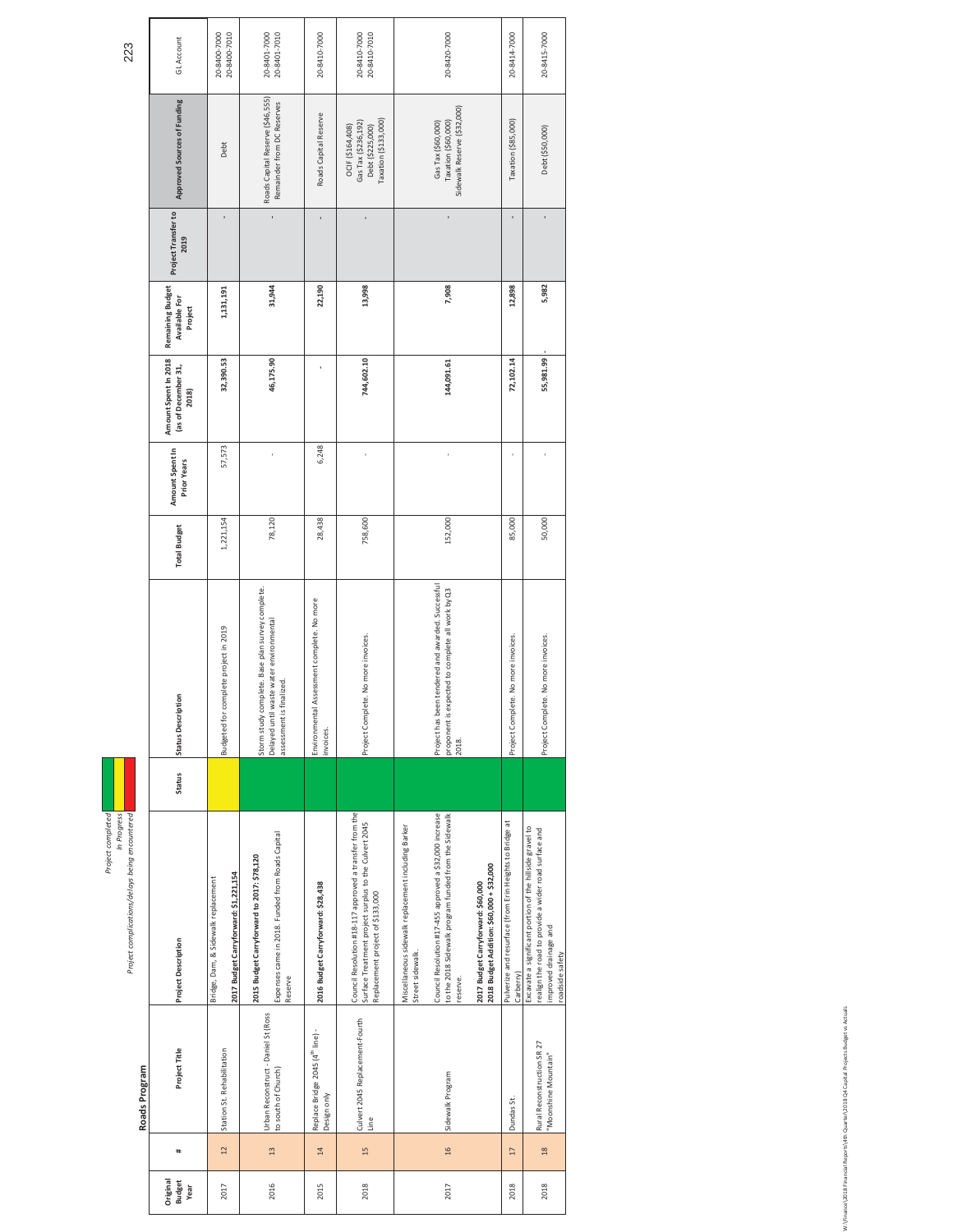| 224                                                                                | GL Account                                           | 20-8416-7000                                                                                                                                                                                                                                                                                                                                                                                                                                                                                                                                   | 20-8407-7000                                                                                     | 8408-7010                                                                                                                                                                                                                   | 20-8417-7040                                                                   | 20-8404-7035                                                                                                                                                                                                                                                 | 20-8404-7040                                                                                                                                                           |              |
|------------------------------------------------------------------------------------|------------------------------------------------------|------------------------------------------------------------------------------------------------------------------------------------------------------------------------------------------------------------------------------------------------------------------------------------------------------------------------------------------------------------------------------------------------------------------------------------------------------------------------------------------------------------------------------------------------|--------------------------------------------------------------------------------------------------|-----------------------------------------------------------------------------------------------------------------------------------------------------------------------------------------------------------------------------|--------------------------------------------------------------------------------|--------------------------------------------------------------------------------------------------------------------------------------------------------------------------------------------------------------------------------------------------------------|------------------------------------------------------------------------------------------------------------------------------------------------------------------------|--------------|
|                                                                                    | Approved Sources of Funding                          | Infrastructure Reserve (\$1,000)<br>Debt (\$200,000)                                                                                                                                                                                                                                                                                                                                                                                                                                                                                           | Roads Capital Reserve (\$217,756)<br>Infrastructure Reserve<br>Gas Tax (\$170,700)<br>(5218,244) | Infrastructure Reserve (\$50,000) 20-8408-7000 and 20-<br>Taxation (\$46,000)                                                                                                                                               | Streetlight Reserve (\$150k)<br>Infrastructure Reserve.<br>remainder loan from | Debt (\$240,000)                                                                                                                                                                                                                                             | Taxation (\$20,000)                                                                                                                                                    |              |
|                                                                                    | Project Transfer to<br>2019                          |                                                                                                                                                                                                                                                                                                                                                                                                                                                                                                                                                | ï                                                                                                |                                                                                                                                                                                                                             | 389,459                                                                        | 240,000                                                                                                                                                                                                                                                      |                                                                                                                                                                        | 629,459      |
|                                                                                    | Remaining Budget<br>Available For<br>Project         | 49,747                                                                                                                                                                                                                                                                                                                                                                                                                                                                                                                                         | 229,486                                                                                          | 11,275                                                                                                                                                                                                                      |                                                                                | 240,000                                                                                                                                                                                                                                                      | 4,756                                                                                                                                                                  | 1,749,411    |
|                                                                                    | Amount Spent In 2018<br>(as of December 31,<br>2018) | 151,252.98                                                                                                                                                                                                                                                                                                                                                                                                                                                                                                                                     | 318,440.81                                                                                       | 80,737.39                                                                                                                                                                                                                   |                                                                                |                                                                                                                                                                                                                                                              | 15,244.48                                                                                                                                                              | 1,661,019.93 |
|                                                                                    | Amount Spent In<br><b>Prior Years</b>                |                                                                                                                                                                                                                                                                                                                                                                                                                                                                                                                                                | 58,773                                                                                           | 3,987                                                                                                                                                                                                                       |                                                                                |                                                                                                                                                                                                                                                              |                                                                                                                                                                        | 126,581      |
|                                                                                    | <b>Total Budget</b>                                  | 201,000                                                                                                                                                                                                                                                                                                                                                                                                                                                                                                                                        | 606,700                                                                                          | 96,000                                                                                                                                                                                                                      | 389,459                                                                        | 240,000                                                                                                                                                                                                                                                      | 20,000                                                                                                                                                                 | 3,926,471    |
|                                                                                    | Status Description                                   | Project Complete. No more invoices.                                                                                                                                                                                                                                                                                                                                                                                                                                                                                                            | Project Complete. No more invoices.                                                              | Project Complete. No more invoices.                                                                                                                                                                                         | to vendor. Project to be completed<br>RFT - awarded<br>early 2019.             | Project has been tendered and awarded. Truck is<br>ordered and on the way. Delivery is expected early<br>2019.                                                                                                                                               | Project Complete                                                                                                                                                       | Total $\geq$ |
|                                                                                    | Status                                               |                                                                                                                                                                                                                                                                                                                                                                                                                                                                                                                                                |                                                                                                  |                                                                                                                                                                                                                             |                                                                                |                                                                                                                                                                                                                                                              |                                                                                                                                                                        |              |
| Project completed<br>In Progress<br>Project complications/delays being encountered | <b>Project Description</b>                           | Contracting and the surplus of funds to be reallocated to<br>the Replacement of Structure 2045 project (\$133k) and<br>the Main Street Pedestrian Crosswalk project (\$46k)<br>reatment for 8th Line, Dundas to 17SR, parts of 2nd<br>library to the 6th Line-pulverize and resurface treat<br>Reconstruction of station street from the Hillsburgh<br>2018 Budget was \$380k. Council Resolution #18-117<br>including in house drainage improvements. Surface<br>approved these projects to be awarded to Norjohn<br>Line, and misc. repairs. | 2017 Budget Carryforward: \$606,700<br>As per OSIM structure inspections                         | Council Resolution #18-117 approved a transfer from the<br>Surface Treatment project surplus to the Crosswalk-<br>2017 Budget Carryforward: \$50,000<br>Main St, Erin project of \$46,000<br>2018 Budget Addition: \$46,000 | Conversion of LED Streetlights. Resolution #18-251                             | winter service and be retained for roadside mowing and<br>This unit will allow the Tractor (unit 41) to retire from<br>new truck will be able to provide winter service the<br>Towns in a fraction of the time it currently takes<br>shoulder retrieval. The | to reclaim shoulder gravel reducing material costs and<br>In an attempt to reduce maintenance gravel costs an<br>increased effort is to be made<br>improving drainage. |              |
| Roads Program                                                                      | Project Title                                        | Rural Reconstruction Station Street<br>and Surface Treatment                                                                                                                                                                                                                                                                                                                                                                                                                                                                                   | Bridge & Culvert major maintenance                                                               | Crosswalk - Main St, Erin                                                                                                                                                                                                   | LED Streetlights                                                               | Single Axle Dump Truck/Winter<br>Sander                                                                                                                                                                                                                      | Road Shoulder Reclaimer                                                                                                                                                |              |
|                                                                                    | $\ddot{}$                                            | $\overline{a}$                                                                                                                                                                                                                                                                                                                                                                                                                                                                                                                                 | 20                                                                                               | 21                                                                                                                                                                                                                          | 22                                                                             | 23                                                                                                                                                                                                                                                           | 24                                                                                                                                                                     |              |
|                                                                                    | Original<br>Budget<br>Year                           | 2018                                                                                                                                                                                                                                                                                                                                                                                                                                                                                                                                           | 2017                                                                                             | 2017                                                                                                                                                                                                                        | 2018                                                                           | 2018                                                                                                                                                                                                                                                         | 2018                                                                                                                                                                   |              |

ter\2018 Q4 Capital Projects Budget vs Actuals Wi\Finance\2018 Financial Reports\4th Quarter\2018 Q4 Capital Projects Budget vs Actuals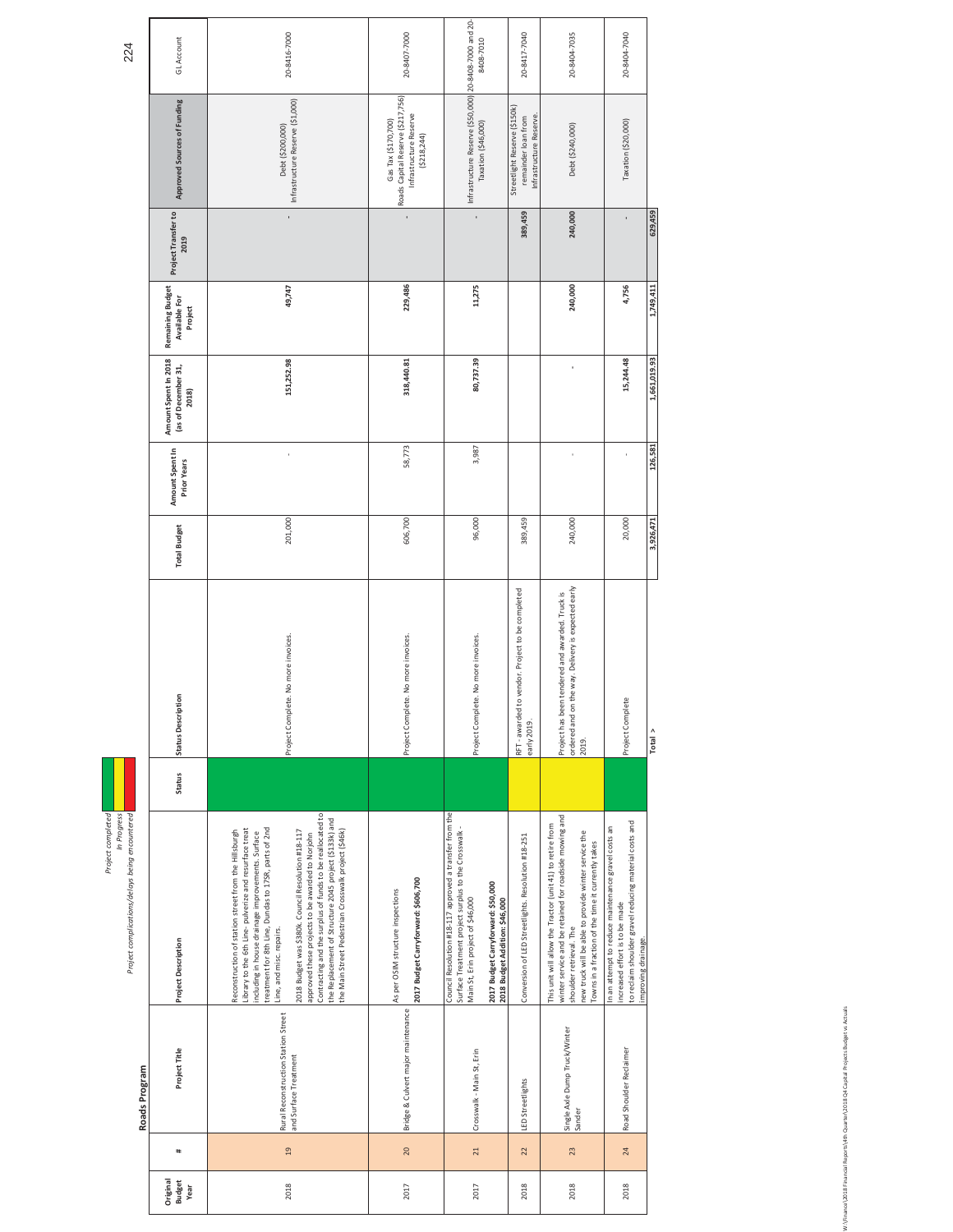| roject completec | In Progress | Project complications/delays being encountered |
|------------------|-------------|------------------------------------------------|

Water Program

Water Program

| GL Account                                           | 20-8503-7040                                                                                                                                            | 20-8510-7040                                                       | 20-8511-7040                                                                                                                                                                  | 20-8506-7040                                                                     | 20-8507-7040                                                                                                                                   | 20-8511-7030                                                                                                                                                                                                                                |           |
|------------------------------------------------------|---------------------------------------------------------------------------------------------------------------------------------------------------------|--------------------------------------------------------------------|-------------------------------------------------------------------------------------------------------------------------------------------------------------------------------|----------------------------------------------------------------------------------|------------------------------------------------------------------------------------------------------------------------------------------------|---------------------------------------------------------------------------------------------------------------------------------------------------------------------------------------------------------------------------------------------|-----------|
| Approved Sources of Funding                          | Water Life Cycle Reserve<br>(336,000)                                                                                                                   | Water Life Cycle Reserve<br>(525,000)                              | Water Life Cycle Reserve<br>(510,000)                                                                                                                                         | Water Life Cycle Reserve<br>(516,000)                                            | Water Life Cycle Reserve<br>(511,000)                                                                                                          | Water Life Cycle Reserve<br>(525,000)                                                                                                                                                                                                       |           |
| Project Transfer to<br>2019                          |                                                                                                                                                         |                                                                    |                                                                                                                                                                               |                                                                                  |                                                                                                                                                |                                                                                                                                                                                                                                             |           |
| Remaining Budget<br>Available For<br>Project         | 2,252                                                                                                                                                   | 2,279                                                              | 5,279                                                                                                                                                                         | 16,000                                                                           | 11,000                                                                                                                                         | 5,884                                                                                                                                                                                                                                       | 21,865    |
| Amount Spent In 2018<br>(as of December 31,<br>2018) | 29,655.10                                                                                                                                               | 27,279.09                                                          | 4,720.94                                                                                                                                                                      |                                                                                  |                                                                                                                                                | 30,883.54                                                                                                                                                                                                                                   | 92,538.67 |
| Amount Spent In<br><b>Prior Years</b>                | 8,597                                                                                                                                                   |                                                                    |                                                                                                                                                                               |                                                                                  |                                                                                                                                                |                                                                                                                                                                                                                                             | 8,597     |
| <b>Total Budget</b>                                  | $36,000$ \$                                                                                                                                             | 25,000                                                             | $10,000$ \$                                                                                                                                                                   | 16,000 \$                                                                        | 11,000                                                                                                                                         | 25,000                                                                                                                                                                                                                                      | 123,000   |
| Status Description                                   | Project complete                                                                                                                                        | Project complete                                                   | Installation completed by Q4                                                                                                                                                  | Project cancelled.                                                               | Project cancelled.                                                                                                                             | I be replaced and will assist with<br>weekend well checks in 2019.<br>Two CI2 wil<br>eliminating                                                                                                                                            | Total >   |
| Status                                               |                                                                                                                                                         |                                                                    |                                                                                                                                                                               |                                                                                  |                                                                                                                                                |                                                                                                                                                                                                                                             |           |
| <b>Project Description</b>                           | Authority has implemented to new standards for fixed<br>egulations. The Technical Standards and Safety<br>To meet the new TSSA refueling<br>generators. | Ipgrades to meet the new TSSA re-fueling regulations.<br>See above | Erin Well #7 Security Cameras completed in 2016-2017,<br>To enhance safety and to protect the Municipalities<br>other facilities to be done in 2018)<br>Assets/Infrastructure | Ensures hydrants are operable for emergency use, as                              | residential, commercial, industrial) with new-style<br>Continue to replace older-style mechanical meters<br>radio-frequency mechanical meters. | for replacement as per Manufacturer recommendations<br>expectancy; all units are +15 years in age, and are due<br>to ensure consistent and accurate measurement of<br>Two chlorine analyzers are past operable life<br>Chlorine<br>eadings. |           |
| Project Title                                        | Well #8 Generator upgrade                                                                                                                               | Hillsburgh Heights Generator                                       | New Security Camera at all Water<br>Facilities                                                                                                                                | Rehabilitation/Replacement Program well as enhancing aesthetics.<br>Fire Hydrant | Meter Replacement Program                                                                                                                      | Replace all Chlorine (Cl2) Analyzer<br>Units at all 4 Well House Facilities                                                                                                                                                                 |           |
| #                                                    | 25                                                                                                                                                      | 26                                                                 | 27                                                                                                                                                                            | 28                                                                               | 29                                                                                                                                             | 30 <sub>o</sub>                                                                                                                                                                                                                             |           |
| Original<br><b>Budget</b><br>Year                    | 2017                                                                                                                                                    | 2018                                                               | 2018                                                                                                                                                                          | 2018                                                                             | 2018                                                                                                                                           | 2018                                                                                                                                                                                                                                        |           |

 $Total >$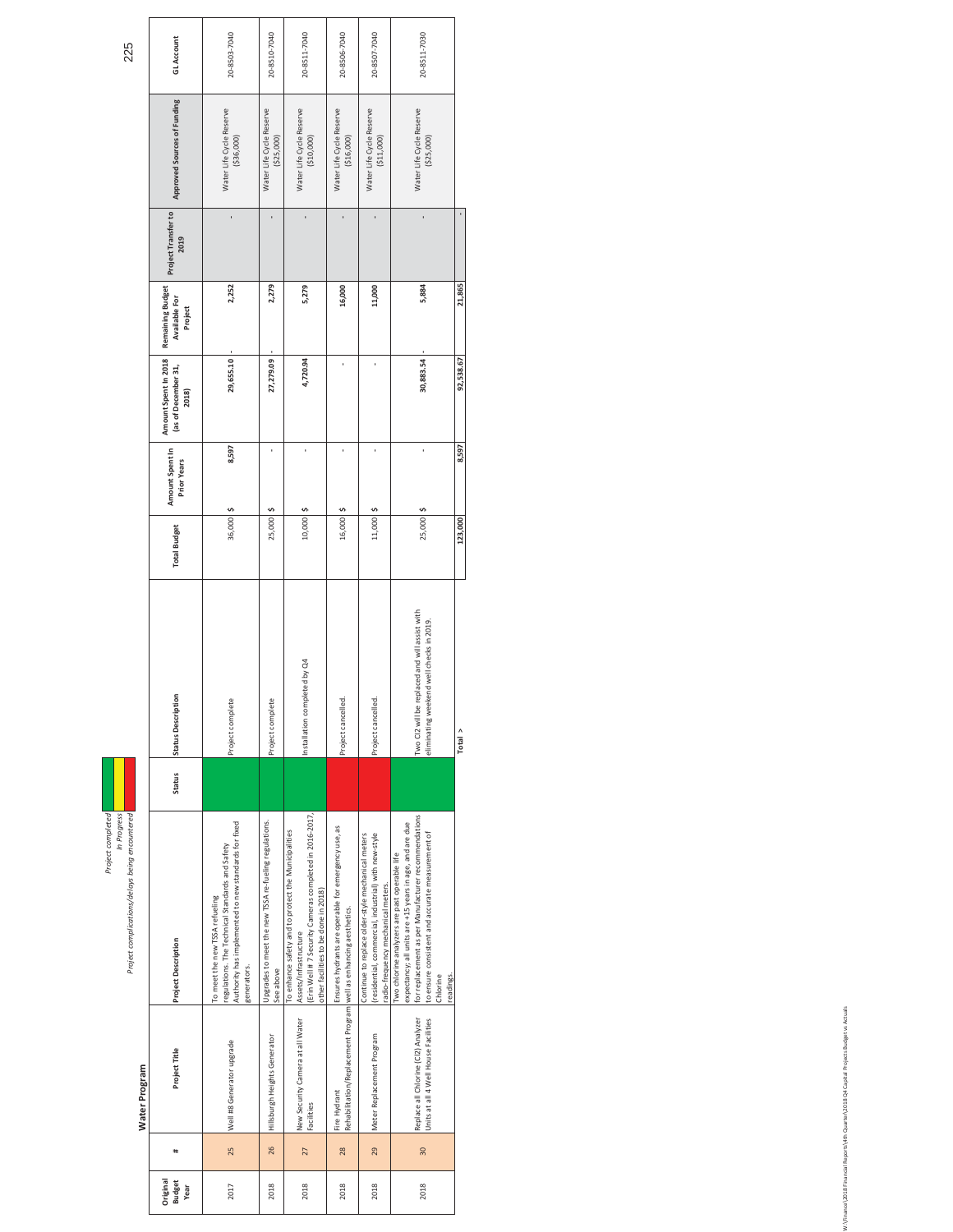Project complications/delays being encountered<br>In Project complications/delays being encountered<br>Project complications/delays being encountered

|                               | GL Account                                                            | 20-8520                                    | 20-8501-7010<br>20-8501-7023                                                                                                                                           | 20-8500-XXXX                                                                                                                                                                                                                  |                                             |            |
|-------------------------------|-----------------------------------------------------------------------|--------------------------------------------|------------------------------------------------------------------------------------------------------------------------------------------------------------------------|-------------------------------------------------------------------------------------------------------------------------------------------------------------------------------------------------------------------------------|---------------------------------------------|------------|
|                               | Approved Sources of Funding                                           | Town Water Reserve Fund                    | 1/3 Water Lifecycle Reserve<br>1/3 Infrastructure Reserve<br>1/3 Development Charges -<br>Administration                                                               | \$604k = 90% DC Water and 10%<br>Water LifeCycle                                                                                                                                                                              | Water Lifecycle Reserve                     |            |
|                               | Project Transfer to<br>2019                                           | 120,000                                    | 33,980                                                                                                                                                                 | 623,727                                                                                                                                                                                                                       |                                             | 777,707    |
|                               | Available For<br>Project                                              | 120,000                                    | 33,980                                                                                                                                                                 | 623,727                                                                                                                                                                                                                       | 164                                         | 777,543    |
|                               | Amount Spent In 2018 Remaining Budget<br>(as of December 31,<br>2018) |                                            | 190,980.01                                                                                                                                                             | 172,680.73                                                                                                                                                                                                                    |                                             | 363,660.74 |
|                               | Amount Spent In<br><b>Prior Years</b>                                 |                                            | 814,293                                                                                                                                                                | 182,563                                                                                                                                                                                                                       | 5,829                                       | 1,002,685  |
|                               | <b>Total Budget</b>                                                   | 120,000                                    | 1,039,253                                                                                                                                                              | 806,290                                                                                                                                                                                                                       | 5,665                                       | 1,971,208  |
|                               | Status Description                                                    | Part of Water EA project                   | Reserve and DC-Administration Reserve. Waiting for<br>between Infrastructure Reserve, Water Lifecycle<br>Resolution 18-103 Remainder funded 3 equally<br>inal invoices | Resolution 18-094 Increase by \$604k funded by 90%<br>in the fall and continue in the spring<br>DC Water and 10% Water LifeCycle. Driling was<br>2019. Awaiting invoices.<br>completed i                                      |                                             | Total >    |
|                               | <b>Status</b>                                                         |                                            |                                                                                                                                                                        |                                                                                                                                                                                                                               |                                             |            |
|                               | <b>Project Description</b>                                            |                                            | SSMP - Environmental Assessment > 2015 Budget Carryforward: \$145,865<br>www.www.www.www.php.com.com/corryforward: \$200,000<br>2017 Budget Carryforward: \$693,388    | wells funded 90% through DC Water and 10% through<br>SSMP - Environmental Assessment > \$604,000 to advance exploratory wells to production<br>Council Resolution #18-094 approved an increase of<br>Water LifeCycle Reserves |                                             |            |
| <b>Environmental Services</b> | Project Title                                                         | New Water Supply - Erin Production<br>Well | Waste Water                                                                                                                                                            | Water                                                                                                                                                                                                                         | SSMP-Environmental Assessment ><br>Combined |            |
|                               |                                                                       | 31                                         | 32                                                                                                                                                                     | 33                                                                                                                                                                                                                            | 34                                          |            |
|                               | Original<br><b>Budget</b><br>Year                                     | 2015                                       | 2015/2016                                                                                                                                                              | 2015                                                                                                                                                                                                                          | 2015                                        |            |

W:\Finance\2018 Financial Reports\4th Quarter\2018 Q4 Capital Projects Budget vs Actuals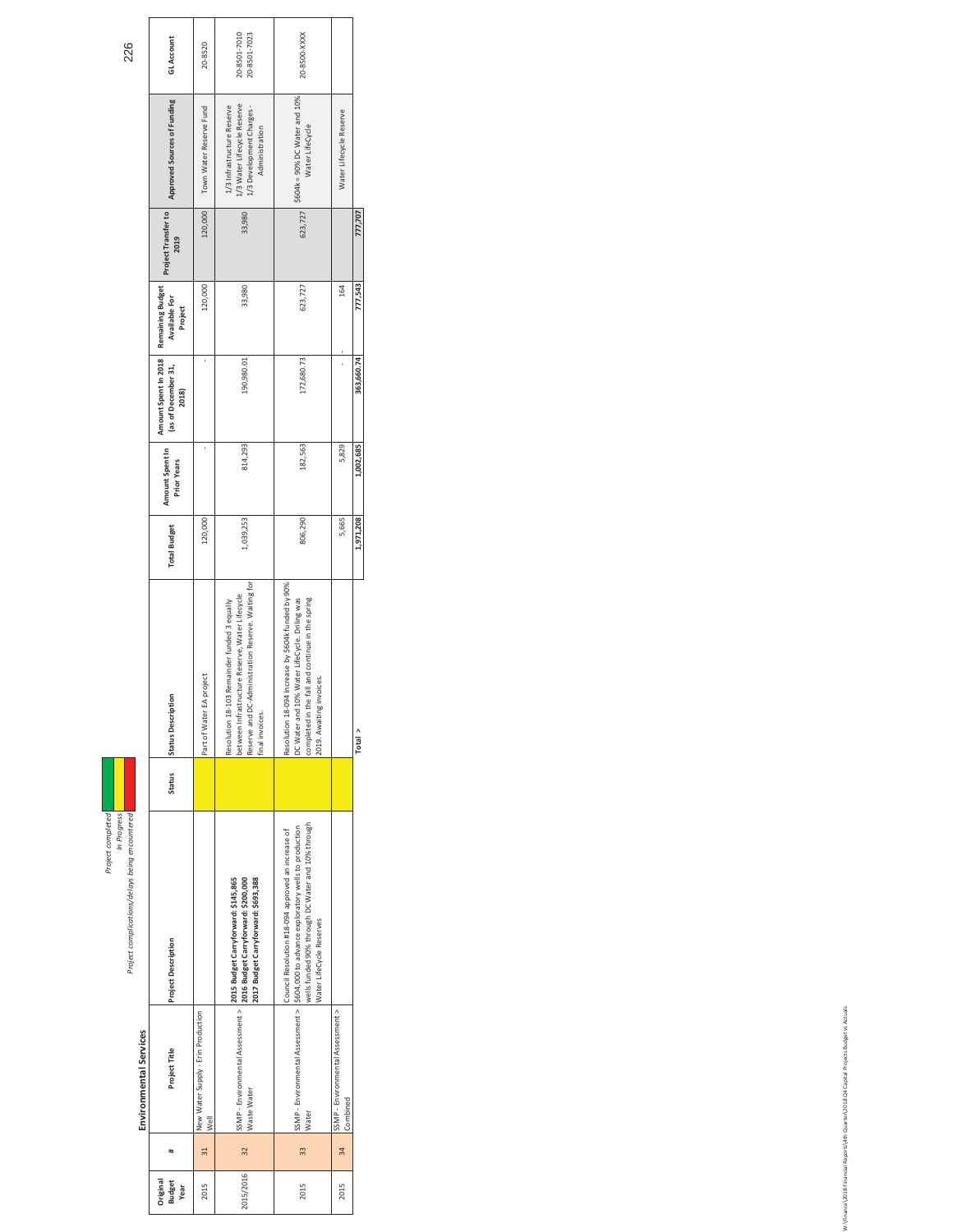| Project completec | In Progress | roject complications/delays being encountered |
|-------------------|-------------|-----------------------------------------------|

|            | <b>GLAccount</b>                                     | 20-8703-7040                                                                                                             | 20-8703-7040                                                                         | 20-8703-5955                                     | 20-8711-7040                                  | 20-8702-7000                                                                                                                        | 20-8704-7040                                          | 20-8704-7040                                          | 20-8900-7020                                                                                                            | 20-8900-7020                                                                                                                                            | 20-8902-7021                                                 | 20-8903                                                                | 20-8712                                                                                                                                                                                                                                      | 20-8712-7040<br>20-8903-7040                                                         |            |
|------------|------------------------------------------------------|--------------------------------------------------------------------------------------------------------------------------|--------------------------------------------------------------------------------------|--------------------------------------------------|-----------------------------------------------|-------------------------------------------------------------------------------------------------------------------------------------|-------------------------------------------------------|-------------------------------------------------------|-------------------------------------------------------------------------------------------------------------------------|---------------------------------------------------------------------------------------------------------------------------------------------------------|--------------------------------------------------------------|------------------------------------------------------------------------|----------------------------------------------------------------------------------------------------------------------------------------------------------------------------------------------------------------------------------------------|--------------------------------------------------------------------------------------|------------|
|            | Approved Sources of Funding                          | Taxation (\$18,000)                                                                                                      | Taxation (\$20,000)                                                                  | Taxation (\$50,000)                              | Taxation (\$10,000)                           | Barbour Field Septic Syst<br>Taxation (\$25,000)<br>Reserve (\$25,000)                                                              | Taxation (\$11,000)                                   | Taxation (\$11,000)                                   | (\$45k); Erin Rotary Donation<br>(\$15k); Friends of Greenbelt<br>County of Wellington Grant<br>Grant \$27k Tax \$2,868 | 390,000 Cash in Lieu of Parkland Reserve<br>Water Levy (\$5k)<br>(5295k)                                                                                | County of Wellington Grant<br>Taxation (\$5,000)<br>(55,000) | Voluntary Water Levy Reserve                                           | Voluntary Water Levy Reserve                                                                                                                                                                                                                 | Voluntary Water Levy Reserve<br>CIL Parks Reserve \$50,000<br>(512, 337)             |            |
|            | Project Transfer to<br>2019                          | 18,000                                                                                                                   |                                                                                      |                                                  | 10,000                                        | 19,426                                                                                                                              | 11,000                                                | 11,000                                                | 132                                                                                                                     |                                                                                                                                                         | 8,768                                                        |                                                                        | 12,787                                                                                                                                                                                                                                       |                                                                                      | 481,112    |
|            | Remaining Budget<br>Available For<br>Project         | 18,000                                                                                                                   |                                                                                      | 50,000                                           | 10,000                                        | 19,426                                                                                                                              | 11,000                                                | 11,000                                                | 132                                                                                                                     | 390,000                                                                                                                                                 | 8,768                                                        |                                                                        | 12,787                                                                                                                                                                                                                                       | 10,202                                                                               | 541,314    |
|            | Amount Spent In 2018<br>(as of December 31,<br>2018) |                                                                                                                          | 20,000.00                                                                            |                                                  |                                               | 30,574.01                                                                                                                           |                                                       |                                                       | 25,440.00                                                                                                               | ï                                                                                                                                                       |                                                              | 36,134.67                                                              | 7,913.44                                                                                                                                                                                                                                     | 52,135.00                                                                            | 172,197.12 |
|            | Amount Spent In<br><b>Prior Years</b>                |                                                                                                                          |                                                                                      |                                                  |                                               |                                                                                                                                     |                                                       |                                                       | 64,428                                                                                                                  |                                                                                                                                                         | 1,232                                                        | Î,                                                                     |                                                                                                                                                                                                                                              |                                                                                      | 65,660     |
|            | <b>Total Budget</b>                                  | 18,000                                                                                                                   | 20,000                                                                               | 50,000                                           | 10,000                                        | 50,000                                                                                                                              | 11,000                                                | 11,000                                                | 90,000                                                                                                                  | 390,000                                                                                                                                                 | 10,000                                                       | 36,135                                                                 | 20,700                                                                                                                                                                                                                                       | 62,337                                                                               | 779,172    |
|            | <b>Status Description</b>                            | season in 2019. Project recommended to be carried<br>Replacement is required and can only be done off<br>forward to 2019 | Complete                                                                             | Transfer to be completed at the end of the year  | Project recommended to moved forward to 2019. | recommended to be carried forward to 2019.<br>completed in spring 2019. Remaiing funds<br>Completed. Fencing is outstanding will be | Recommended funding to be carried forward to<br>2019. | Recommended funding to be carried forward to<br>2019. | "Phase 1" is complete                                                                                                   | approvals to initiate "Phase 2" - Design. Phase 2 will<br>is recommended to be carried forward to 2019.<br>Waiting on County and Ministry of Enviroment | Final invoices to be received and paid.                      | Completed.                                                             | Osprey nest has been installed. Waiting for invoices<br>installed 2019. Dog park fence was submitted as a<br>2020 Capital Request and will be reviewed with the<br>Water Filling Station was purchased and will be<br>Recreation Masterplan. | Project completed on November 16-18. No more<br>invoices.                            |            |
|            | Status                                               |                                                                                                                          |                                                                                      |                                                  |                                               |                                                                                                                                     |                                                       |                                                       |                                                                                                                         |                                                                                                                                                         |                                                              |                                                                        |                                                                                                                                                                                                                                              |                                                                                      |            |
|            | <b>Project Description</b>                           |                                                                                                                          |                                                                                      |                                                  | Equipment for Barbour Field.                  |                                                                                                                                     | Bleachers for Barbour Field.                          | Fencing for Barbour Field.                            | 2017 Budget Carryforward: \$90,000                                                                                      | 2018 Budget Addition: \$300,000                                                                                                                         | 2017 Budget Carryforward: \$10,000<br>Annual Program         | Resolution #17-330 \$36,134.67 funded from the<br>Voluntary Water Levy | Resolution #18-159 direction was to allocate \$10,700 for<br>Outdoor Bottle Filling Station; \$2,000 Osprey nest;<br>\$8,000 dog park fence                                                                                                  | Revitalization of MacMaillan Park for Holiday<br>celebrations. Res#18-159 and 18-234 |            |
| Recreation | Project Title                                        | Erin Community Centre Brine pump<br>and motor                                                                            | Centre 2000-sewage treatment plant<br>agreement Upper Grand District<br>School Board | Centre 2000- Future Emergency<br>Response Centre | Playground equipment program                  | Barbour Field septic system                                                                                                         | Sports bleachers program                              | Sports fencing program                                | Erin Rotary River Walk (Phase I)                                                                                        | Erin Rotary River Walk (Phase II)                                                                                                                       | Walking Trails                                               | Waste & Recycling Bins (Canadian<br>Beverage Association)              | Voluntary Water Levy Projects                                                                                                                                                                                                                | MacMillan Park Revitalization                                                        |            |
|            | $\ddot{}$                                            | 35                                                                                                                       | 36                                                                                   | $\overline{37}$                                  | 38                                            | 39                                                                                                                                  | $\overline{a}$                                        | 41                                                    | 41                                                                                                                      | 42                                                                                                                                                      | 43                                                           | 4                                                                      | 45                                                                                                                                                                                                                                           | 46                                                                                   |            |
|            | Original<br><b>Budget</b><br>Year                    | 2018                                                                                                                     | 2018                                                                                 | 2018                                             | 2018                                          | 2018                                                                                                                                | 2018                                                  | 2018                                                  | 2017                                                                                                                    | 2018                                                                                                                                                    | 2017                                                         | 2017                                                                   | 2018                                                                                                                                                                                                                                         | 2018                                                                                 |            |

ojects Budget vs Actuals Wi\Finance\2018 Financial Reports\4th Quarter\2018 Q4 Capital Projects Budget vs Actuals 2018 Q4 Capital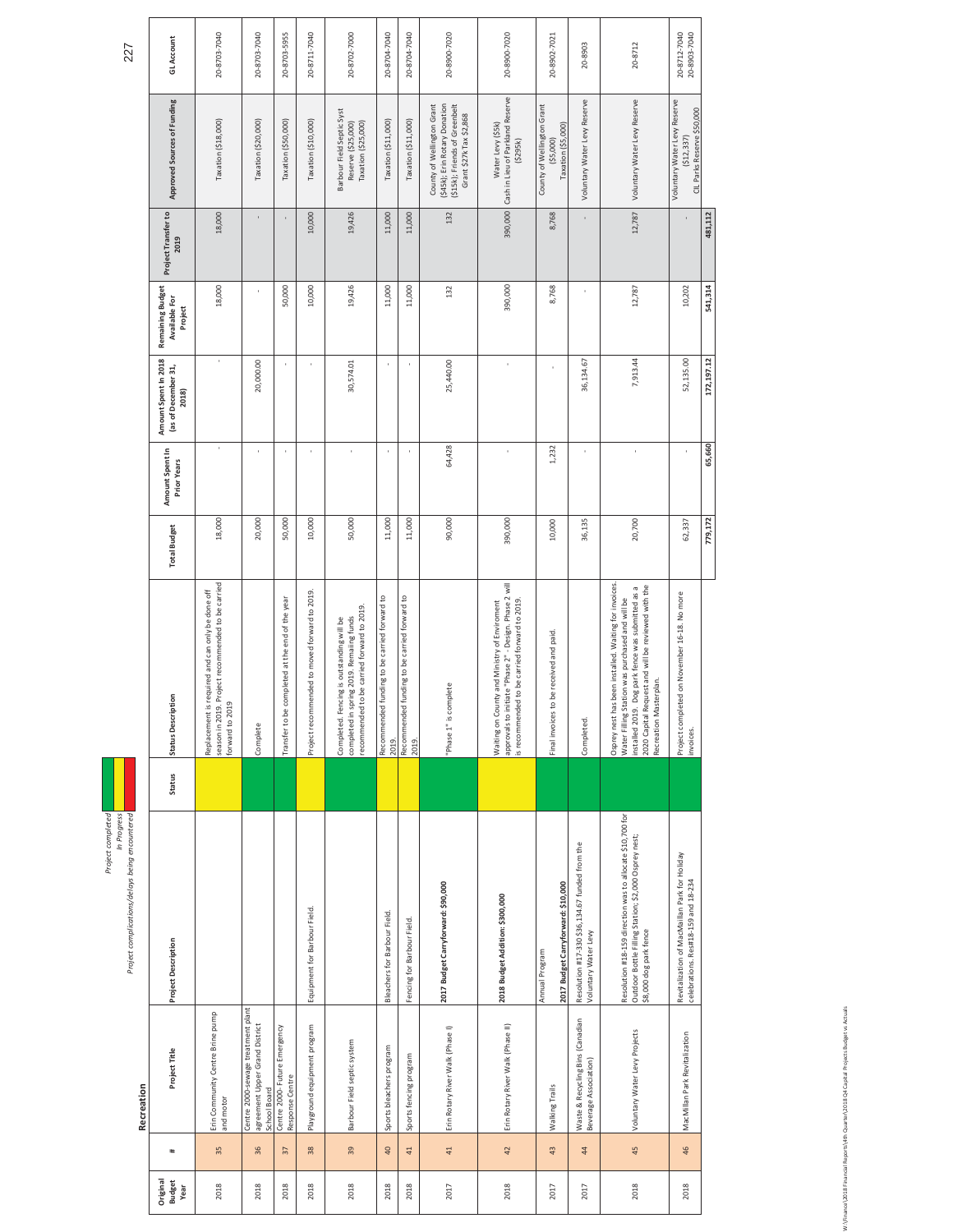| roiect completed | In Progress | troject complications/delays being encountered |
|------------------|-------------|------------------------------------------------|

**Economic Development Program** 

Economic Development Program

| <b>Budget</b><br>rigina<br>Year |    | Project Title              | ct Descriptior<br>ě               | <b>Status</b> | ription<br>us Descr                                                | <b>Total Budget</b> | Amount Spent In<br>Prior Years | Amount Spent In 2018 Remaining Budget<br>(as of December 31, Available For<br>2018) | Project | Project Transfer to<br>2019 | Approved Sources of Funding | <b>GLAccount</b> |
|---------------------------------|----|----------------------------|-----------------------------------|---------------|--------------------------------------------------------------------|---------------------|--------------------------------|-------------------------------------------------------------------------------------|---------|-----------------------------|-----------------------------|------------------|
| 2017                            | 47 | Community Improvement Plan | 017 Budget Carryforward: \$20,000 |               | ress - Invoice was processed in fourth<br>in progr<br>uarter.<br>å | 20,000              | 15,189                         | 4,654.30                                                                            | 157     |                             | Taxation                    | 20-8901-7020     |
|                                 |    |                            |                                   |               | Total >                                                            | 20,000              | 15,189                         | 4,654.30                                                                            | 157     |                             |                             |                  |
|                                 |    |                            |                                   |               |                                                                    |                     |                                |                                                                                     |         |                             |                             |                  |

|                       | 2,790,437 |
|-----------------------|-----------|
| Ē                     | 5,072,418 |
|                       | 7027071   |
| 15,189                | 1,355,869 |
| o oo<br>$\frac{2}{3}$ | 3,481,524 |
| Total                 |           |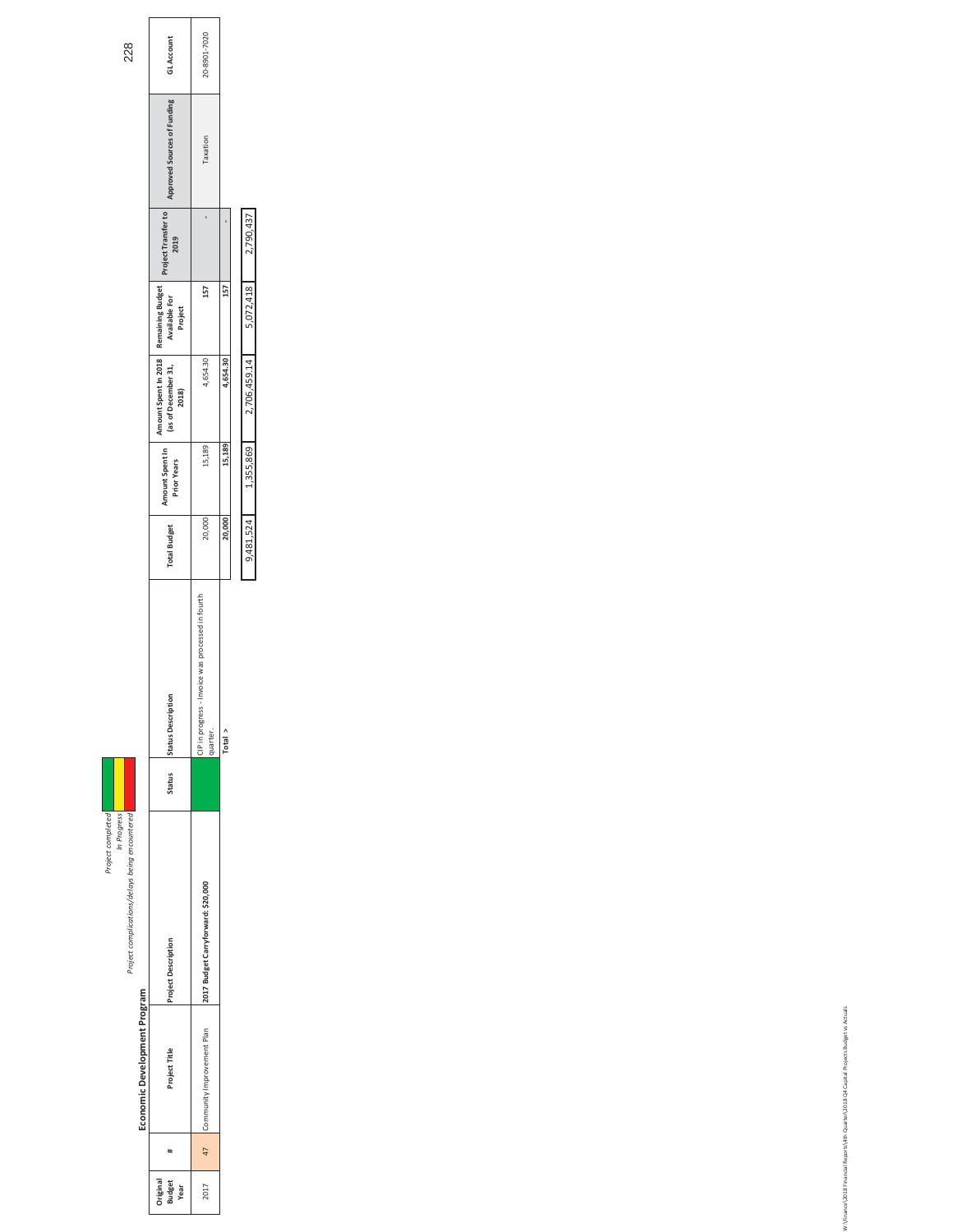APPENDIX C APPENDIX C 229

# RESERVES & RESERVE FUND 2018 and Forecast from 2019 to 2021 **RESERVES & RESERVE FUND 2018 and Forecast from 2019 to 2021**

|                          |                 |                                             | Projected      |           |                         | Projected      |                  |                      | Projected      |
|--------------------------|-----------------|---------------------------------------------|----------------|-----------|-------------------------|----------------|------------------|----------------------|----------------|
| <b>DEPARTMENT</b>        |                 | & Reserve Funds<br><b>Combined Reserves</b> | <b>BALANCE</b> |           | 2018 TRANSACTIONS       | <b>BALANCE</b> |                  | 2019 TRANSACTIONS    | <b>BALANCE</b> |
|                          |                 |                                             | @DEC312017     |           | ADDITIONS DISBURSEMENTS | @DEC312018     | <b>ADDITIONS</b> | <b>DISBURSEMENTS</b> | @ DEC 31 2019  |
| <b>Jnallocated</b>       | RESERVES        | <b>WORKING CAPITAL</b>                      | 278,760.61     |           | 150,000                 | 128,761        |                  |                      | 128,761        |
| Unallocated              | RESERVES        | <b>TAX STABILIZATION RESERVE</b>            | 250,948.58     |           |                         | 250,949        |                  |                      | 250,949        |
| Unallocated              | RESERVES        | NFRASTRUCTURE RENEWAL                       | 1,066,574.13   | 1,681,324 | 220,852                 | 2,527,046      | 587,059          | 77,500               | 3,036,605      |
| Unallocated              | RESERVE FUND    | GAS TAX REVENUE FUND                        | 431,814.90     | 354,130   | 487,885                 | 298,061        | 690,051          | 520,000              | 468,112        |
| Unallocated              | RESERVE FUND    | Special Water Levy (Nestle)                 | 41,134.67      | 33,037    | 44,048                  | 30,124         | 33,037           | 12,787               | 50,374         |
| Unallocated              | RESERVE FUND    | OCIF Top Up Grant                           |                | 888,928   | 32,391                  | 856,538        | 709,645          | 1,566,182            |                |
| Unallocated              | RESERVES        | <b><i>OCIF FORMULA</i></b>                  |                | 164,408   | 164,408                 |                | 258,604          | 258,604              |                |
| <b>TOTAL Unallocated</b> |                 |                                             | 2,069,233      |           |                         | 4,091,477      |                  |                      | 3,934,799      |
| Admin                    | RESERVES        | ELECTION EXPENSE                            | 57,596.66      | 17,000    | 50,500                  | 24,097         |                  |                      | 24,097         |
| Admin                    | RESERVES        | COMPUTER UPGRADES                           | 19,865.37      | 15,000    |                         | 34,865         | 15,000           |                      | 49,865         |
| Admin                    | RESERVES        | ADMIN FILE MANAGEMENT                       | 87,571.31      |           |                         | 87,571         |                  |                      | 87,571         |
| Admin                    | RESERVES        | ADMIN OFFICE RENO RESERVES                  | 18,450.89      |           | 11,694                  | 6,757          |                  |                      | 6,757          |
| Admin                    | RESERVES        | ADMIN-PHONE RESERVE                         | 10,891.04      |           | 10,000                  | 891            |                  |                      | 891            |
| Admin                    | RESERVES        | NSURANCE CONTINGENCY                        | 15,573.29      |           |                         | 15,573         |                  |                      | 15,573         |
| Admin                    | RESERVES        | Retirement Benefits                         | 1,760.13       |           |                         | 1,760          |                  |                      | 1,760          |
| Admin                    | RESERVE FUND    | ADMINISTRATION DC                           | 11,540.92      | 10,396    | 63,660                  | 64,805         | 31,000           | 144,000              | 177,805        |
| <b>TOTAL Admin</b>       |                 |                                             | 200,168        |           |                         | 106,710        |                  |                      | 8,710          |
| Building                 | RESERVE FUND    | BUILDING DEPT REVENUE FUND                  | 137,572.41     |           | 31,311                  | 106,261        | 68,140           | 12,000               | 162,401        |
| Building                 | RESERVES        | BUILDING DEPT CAPITAL                       | 1,012.02       |           | 1,012                   |                |                  |                      |                |
| <b>TOTAL Building</b>    |                 |                                             | 138,584        |           |                         | 106,261        |                  |                      | 162,401        |
| Econ Dev                 | <b>RESERVES</b> | ECONOMIC DEVELOPMENT RESERVES               | 36,737.11      | 66,035    | 4,654                   | 98,118         |                  | 72,000               | 26,118         |
| Econ Dev                 | RESERVE FUND    | Main St Revitalization Grant                |                |           |                         | 47,765         |                  |                      | 47,765         |
| Econ Dev                 | RESERVES        | DOCTOR RECRUITMENT                          | 4,035.40       |           | 4,035                   |                |                  |                      |                |
| <b>TOTAL Econ Dev</b>    |                 |                                             | 40,773         |           |                         | 145,883        |                  |                      | 73,883         |
| Enviro                   | RESERVE FUND    | Water EA STUDY                              | 35,468.57      | 911       |                         | 36,380         |                  |                      | 36,380         |
| <b>TOTAL Enviro</b>      |                 |                                             | 35,469         |           |                         | 36,380         |                  |                      | 36,380         |
| Fire                     | RESERVE FUND    | FIRE SERVICES DC                            | 195,731.01     | 35,237    | 33,200                  | 197,768        | 94,000           | 33,200               | 258,568        |
| Fire                     | RESERVES        | FIRE CAPITAL                                | 95,301.85      | 1,781     | 20,000                  | 77,083         |                  | 1,949                | 75,134         |
| Fire                     | RESERVES        | FIREHALL RESERVE                            | 71,580.90      | 21,470    |                         | 93,051         |                  | 93,051               |                |
| Fire                     | RESERVES        | FIRE DEFIBRILLATION                         | 1,781.11       |           | 1,781                   |                |                  |                      |                |
| Fire                     | <b>RESERVES</b> | FIRE WAGE CONTINGENCY                       | 121,583.79     |           |                         | 121,584        |                  |                      | 121,584        |
| Fire                     | <b>RESERVES</b> | FIRE VEHICLE RESERVE                        | 84,939.03      | 150,000   |                         | 234,939        | 170,000          | 30,945               | 373,994        |
| Fire                     | RESERVES        | RESERVES<br>COMBINED FIRE STATION           | 21,469.79      |           | 21,470                  |                |                  |                      |                |
| <b>TOTAL Fire</b>        |                 |                                             | 592,387        |           |                         | 724,425        |                  |                      | 829,280        |